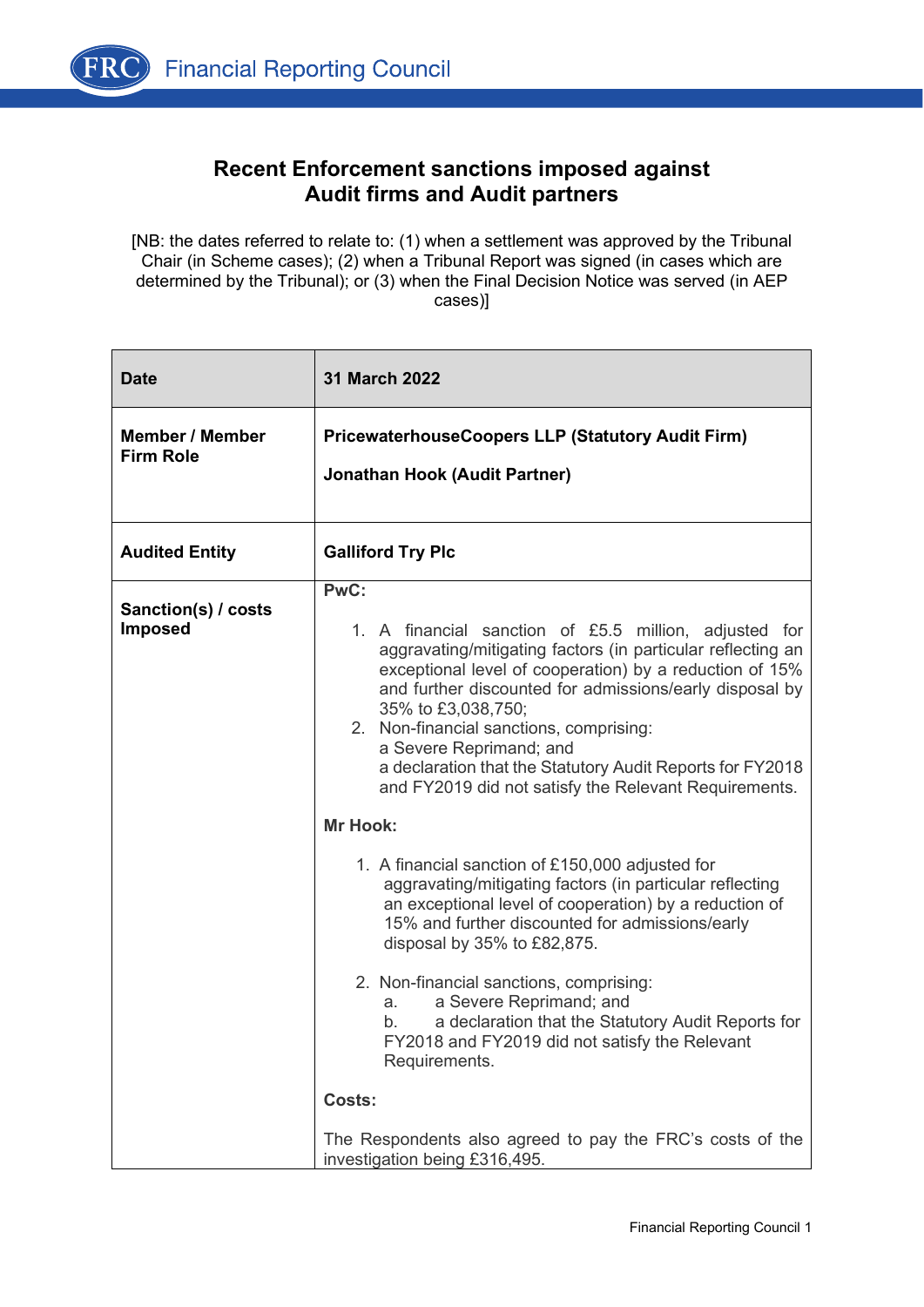| <b>Summary of</b><br>Misconduct / breach of<br><b>Relevant Requirement</b> | At the time of the FY2018 and FY2019 Audits, the Company was<br>one of the UK's leading housebuilding, regeneration and<br>construction groups. The valuation of construction contracts was<br>identified as a significant risk in the Audits. In the 2019 Audit an<br>additional significant risk - that the recognition of material<br>variations and claims on contracts may not be appropriate - was<br>identified. PwC and Mr Hook have admitted breaches of<br><b>Relevant Requirements as follows:</b>                                                                                                                                                                                              |
|----------------------------------------------------------------------------|------------------------------------------------------------------------------------------------------------------------------------------------------------------------------------------------------------------------------------------------------------------------------------------------------------------------------------------------------------------------------------------------------------------------------------------------------------------------------------------------------------------------------------------------------------------------------------------------------------------------------------------------------------------------------------------------------------|
|                                                                            | (i) In respect of the Audits, in relation to the audit of the revenue<br>and costs recognised on a large and complex long term<br>construction contract. The breaches relate to compliance with<br>applicable accounting standards; insufficient challenge of<br>management's assertions and lack of professional scepticism;<br>the sufficiency and appropriateness of audit evidence obtained;<br>and the extent of documentation included in the audit file.                                                                                                                                                                                                                                            |
|                                                                            | (ii) In respect of the 2018 Audit only, in relation to: (a) the<br>appropriateness of the Company's accounting treatment for<br>revenue and costs recognised on three long-term construction<br>contracts; lack of professional scepticism; sufficiency and<br>appropriateness of the audit evidence obtained and the<br>documentation of the auditor's considerations; (b) audit<br>documentation in respect of the appropriateness of transactions<br>with a joint venture being included in operating cash flows; (c)<br>the selection and testing of construction contracts; and (d) the<br>documentation and testing of controls over aspects of the<br>Company's accounting for long-term contracts. |
| Useful link(s)                                                             | <b>Press Notice</b><br><b>Final Decision Notice</b>                                                                                                                                                                                                                                                                                                                                                                                                                                                                                                                                                                                                                                                        |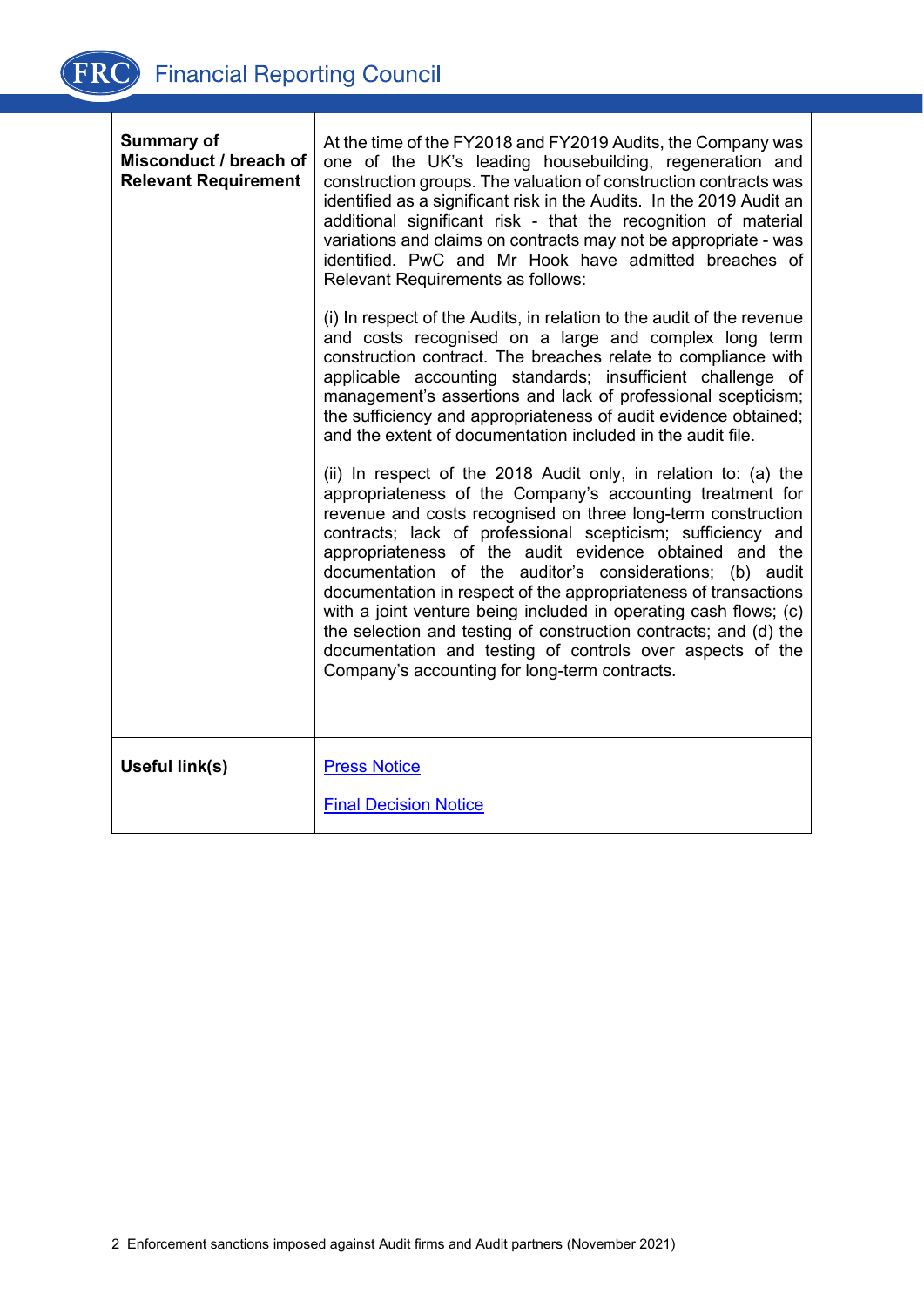

| <b>Date</b>                                                                | 29 December 2021                                                                                                                                                                                                                                                                                                                                                                                                                                                                                                                                                                                    |
|----------------------------------------------------------------------------|-----------------------------------------------------------------------------------------------------------------------------------------------------------------------------------------------------------------------------------------------------------------------------------------------------------------------------------------------------------------------------------------------------------------------------------------------------------------------------------------------------------------------------------------------------------------------------------------------------|
| <b>Member / Member</b><br><b>Firm Role</b>                                 | (1) KPMG LLP (Statutory Audit Firm)<br>(2) Michael Neil Frankish (Audit Engagement Partner)                                                                                                                                                                                                                                                                                                                                                                                                                                                                                                         |
|                                                                            |                                                                                                                                                                                                                                                                                                                                                                                                                                                                                                                                                                                                     |
| <b>Audited Entity</b>                                                      | <b>Revolution Bars Group Plc ("the Company")</b>                                                                                                                                                                                                                                                                                                                                                                                                                                                                                                                                                    |
| Sanction(s) / costs<br><b>Imposed</b>                                      | KPMG: (1) A financial sanction of £1,250,000 (adjusted for<br>aggravating and mitigating factors and<br>discounted for<br>admissions and early disposal by 30% to £875,000); (2) A<br>Severe Reprimand; (3) A declaration that the reports signed on<br>behalf of KPMG in respect of the Audits did not satisfy relevant<br>standards; and (4) A requirement for KPMG to analyse the<br>underlying causes of the breaches of relevant standards, to<br>identify and implement any remedial measures necessary to<br>prevent a recurrence, and to report to the FRC at each stage of<br>the process. |
|                                                                            | Mr Frankish: (1) A financial sanction of £50,000 (adjusted for<br>aggravating and mitigating factors and discounted for<br>admissions and early disposal to £35,000); (2) A Severe<br>Reprimand; and (3) A requirement for Mr Frankish, who moved<br>to another firm in 2017, to analyse the underlying causes of his<br>role in the breaches of relevant standards, to identify and<br>implement any necessary remedial measures as part of his<br>appraisal and personal development arrangements, and to<br>report to the FRC at each stage of the process.                                      |
|                                                                            | The Respondents also agreed to pay the FRC's costs of the<br>investigation, amounting to £69,000.                                                                                                                                                                                                                                                                                                                                                                                                                                                                                                   |
| <b>Summary of</b><br>Misconduct / breach of<br><b>Relevant Requirement</b> | The Respondents have accepted failures in their work on it's<br>FY2015 and FY2016 audits ("the Audits") of the Company, a<br>leading UK operator of premium bars and a newly listed entity.<br>The failings relate to three specific areas of the Audits: supplier<br>rebates and listing fees; share-based payments; and (for<br>FY2016 only) deferred taxation.<br>The Company's financial statements for FY2015 and FY2016<br>contained various misstatements which had to be corrected.                                                                                                         |
|                                                                            | some of which arose in respect of the areas where there were<br>failings, and some of which were material to the financial<br>statements as a whole. Consequently, the Audits failed to<br>achieve their principal objective of providing reasonable<br>assurance that the financial statements were free from material<br>misstatement.                                                                                                                                                                                                                                                            |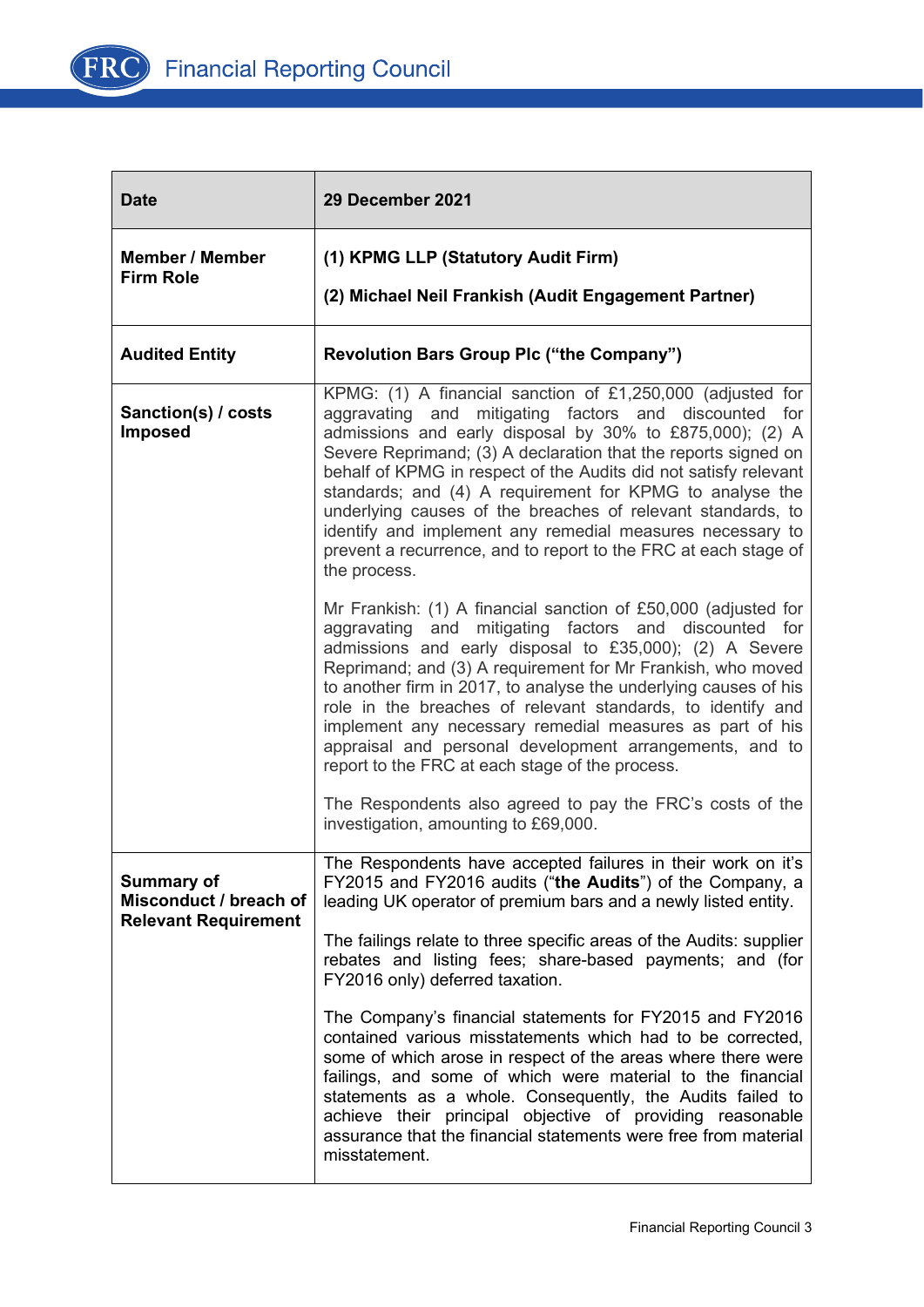

|                | The failings in respect of supplier rebates and listing fees were<br>aggravated by the fact that the FRC had made auditors aware,<br>through publications in 2014 and 2015, that such complex<br>supplier arrangements were an area of particular audit risk and<br>would be a focus of its inspection activity.                      |
|----------------|---------------------------------------------------------------------------------------------------------------------------------------------------------------------------------------------------------------------------------------------------------------------------------------------------------------------------------------|
|                | These were serious breaches and, in certain cases, of a basic<br>and/or fundamental nature and persisted for two successive<br>audit years. A number of breaches related to the auditor's failure<br>to exercise professional skepticism. However, none of these<br>breaches were not intentional, dishonest, deliberate or reckless. |
| Useful link(s) | <b>Press Notice</b><br><b>Final Decision Notice</b>                                                                                                                                                                                                                                                                                   |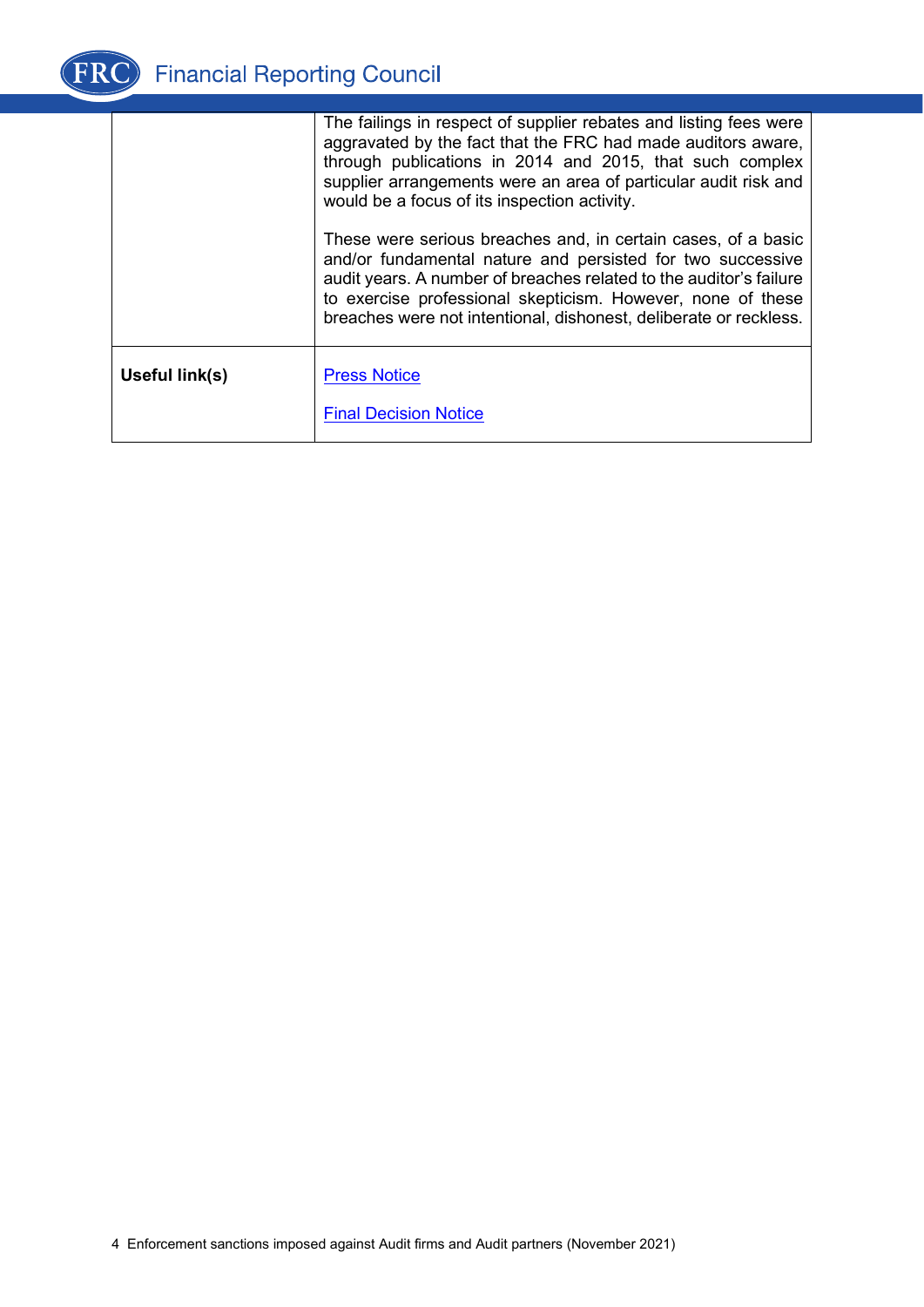

| <b>Date</b>                                                                | 24 December 2021                                                                                                                                                                                                                                                                                                                                                                                                                                                                                                                                        |
|----------------------------------------------------------------------------|---------------------------------------------------------------------------------------------------------------------------------------------------------------------------------------------------------------------------------------------------------------------------------------------------------------------------------------------------------------------------------------------------------------------------------------------------------------------------------------------------------------------------------------------------------|
| <b>Member / Member</b><br><b>Firm Role</b>                                 | (1) KPMG LLP (Statutory Audit Firm).<br>(2) Mr Anthony Sykes (Audit Engagement Partner)                                                                                                                                                                                                                                                                                                                                                                                                                                                                 |
| <b>Audited Entity</b>                                                      | Rolls-Royce Group plc (the company)                                                                                                                                                                                                                                                                                                                                                                                                                                                                                                                     |
| Sanction(s) / costs<br><b>Imposed</b>                                      | KPMG:<br>1) A financial sanction of £4.5 million adjusted for<br>admissions and early disposal to £3,375,000; and<br>2) Non-financial sanctions, comprising of:<br>requirement that KPMG shall commission a review<br>i)<br>by an appropriate external independent expert of the                                                                                                                                                                                                                                                                        |
|                                                                            | effectiveness of the firm's policies, guidance and<br>procedures for audit work in the area of an audited<br>entity's compliance with laws and regulations;<br>Severe Reprimand; and<br>$\mathsf{ii}$<br>a declaration that the Statutory Audit Report for the<br>iii)<br>Audit did not satisfy the Relevant Requirements.                                                                                                                                                                                                                              |
|                                                                            | Mr Sykes:                                                                                                                                                                                                                                                                                                                                                                                                                                                                                                                                               |
|                                                                            | 3) A financial sanction of £150,000 adjusted for admissions<br>and early disposal to £112,500; and                                                                                                                                                                                                                                                                                                                                                                                                                                                      |
|                                                                            | 4) Non-financial sanctions, comprising:<br>a Severe Reprimand; and<br>$\mathbf{i}$<br>$\mathsf{ii}$ )<br>a declaration that the Statutory Audit Report for the<br>Audit did not satisfy the Relevant Requirements.                                                                                                                                                                                                                                                                                                                                      |
|                                                                            | KPMG will also pay Executive Counsel's costs of the<br>investigation.                                                                                                                                                                                                                                                                                                                                                                                                                                                                                   |
| <b>Summary of</b><br>Misconduct / breach of<br><b>Relevant Requirement</b> | The Adverse Findings against each of the Respondents relate<br>to failures to address matters identified in the Audit which<br>indicated risk of non-compliance by the Company with laws and<br>regulations. The matters concerned two sets of payments made<br>by the Company to agents in India. These payments gave rise<br>to allegations of bribery and corruption which later formed two<br>(out of twelve) counts in a Deferred Prosecution Agreement with<br>the Serious Fraud Office in 2017, under which Rolls-Royce plc<br>paid large fines. |
|                                                                            | Allegations of bribery and malpractice through the use of<br>intermediaries and 'advisers' in the defence field were prominent<br>at the time of the Audit, including that in March 2010 [Defence                                                                                                                                                                                                                                                                                                                                                       |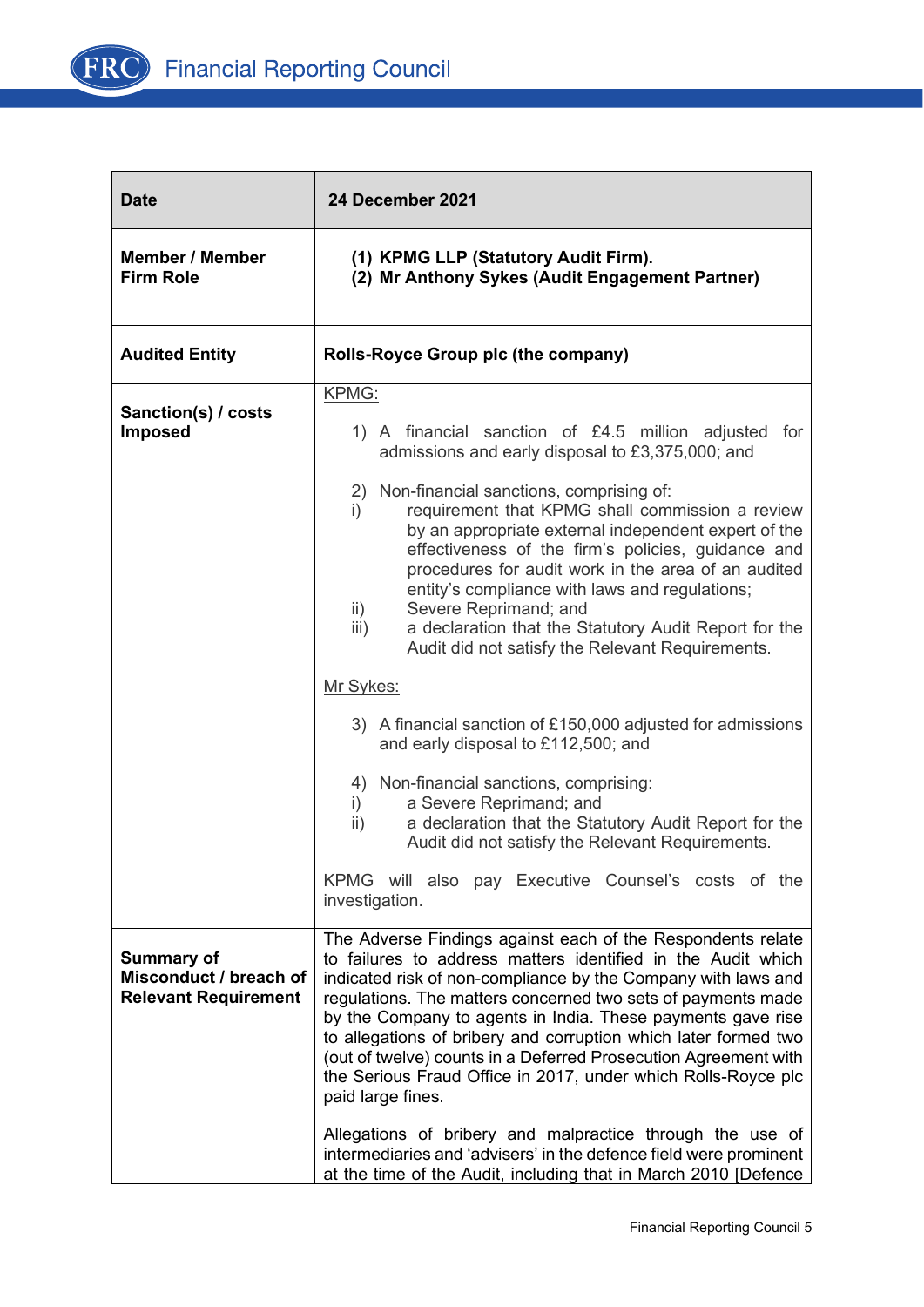

| Company A] paid large fines to settle US and UK criminal<br>investigations resulting from the use of intermediaries. KPMG<br>were well aware of these matters having also been auditors of<br>[Defence Company A].                                                                                                                                                                                                   |
|----------------------------------------------------------------------------------------------------------------------------------------------------------------------------------------------------------------------------------------------------------------------------------------------------------------------------------------------------------------------------------------------------------------------|
| The Adverse Findings, which were accepted by the<br>Respondents, amounted to serious failures to exercise<br>professional scepticism, to obtain sufficient, appropriate audit<br>evidence and document this on the audit file, and to achieve<br>sufficient Engagement Quality Control.                                                                                                                              |
| Executive Counsel does not assert that the breaches resulted in<br>being materially misstated.<br>the<br>financial<br>statements<br>Furthermore, the breaches were limited to a discrete (albeit<br>important) area of the Audit for one financial year.                                                                                                                                                             |
| The FRC's investigation announced on 4 May 2017 was into<br>KPMG's conduct of the audits of the financial statements of<br>Rolls-Royce Group plc for the year ended 31 December 2010<br>and of Rolls-Royce Holdings plc for the years ended 31<br>December 2011 to 31 December 2013. No findings of breaches<br>have been made in respect of the audits for the years ended 31<br>December 2011 to 31 December 2013. |
| <b>Press Notice</b><br><b>Decision Notice</b>                                                                                                                                                                                                                                                                                                                                                                        |
|                                                                                                                                                                                                                                                                                                                                                                                                                      |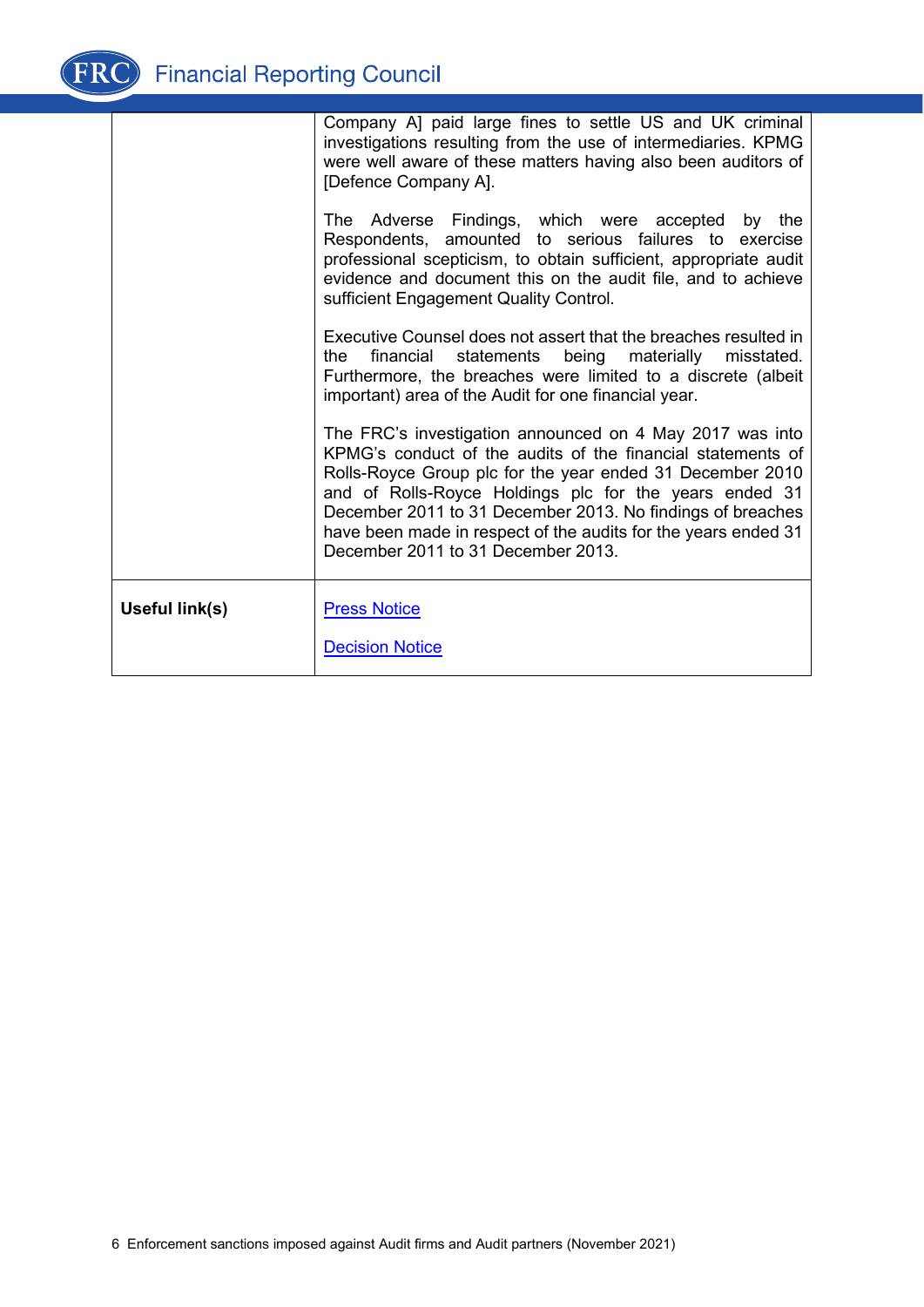

| <b>Date</b>                                                                   | 20 December 2021                                                                                                                                                                                                                                                                                                                                                                                                                                                                                                                                                                                                                                                                                                                                                                                                                                                   |
|-------------------------------------------------------------------------------|--------------------------------------------------------------------------------------------------------------------------------------------------------------------------------------------------------------------------------------------------------------------------------------------------------------------------------------------------------------------------------------------------------------------------------------------------------------------------------------------------------------------------------------------------------------------------------------------------------------------------------------------------------------------------------------------------------------------------------------------------------------------------------------------------------------------------------------------------------------------|
| <b>Member / Member</b><br><b>Firm Role</b>                                    | <b>PricewaterhouseCoopers LLP (Statutory Audit Firm)</b><br><b>Jonathan Hook (Audit Partner)</b>                                                                                                                                                                                                                                                                                                                                                                                                                                                                                                                                                                                                                                                                                                                                                                   |
| <b>Audited Entity</b>                                                         | <b>Kier Group Plc</b>                                                                                                                                                                                                                                                                                                                                                                                                                                                                                                                                                                                                                                                                                                                                                                                                                                              |
| Sanction(s) / costs<br><b>Imposed</b>                                         | PwC: (1) A financial sanction of £3.35 million (adjusted for<br>mitigating factors, admissions and early disposal to £1,959,750);<br>(2) non-financial sanctions requiring PwC to evaluate and report<br>to the FRC on certain audits conducted in 2022-2023 which<br>feature long-term contacts and the impact of remedial actions<br>put in place; (3) a Severe Reprimand; and (4) a declaration that<br>the Statutory Audit Report did not satisfy the Relevant<br>Requirements.<br>Jonathan Hook: (1) A financial sanction of £90,000 (adjusted for<br>mitigating factors, admissions and early disposal to £52,650); (2)<br>a Severe Reprimand; and (3) a declaration that the Statutory<br>Audit Report did not satisfy the Relevant Requirements.<br>The Respondents also agreed to pay the FRC's costs of the<br>investigation, amounting to £442,000.     |
| <b>Summary of</b><br>Misconduct / breach<br>of Relevant<br><b>Requirement</b> | Respondents admitted<br>breaches<br>Relevant<br>The<br>to<br>of<br>Requirements in relation to the audit of long-term contracts<br>within the Company's Construction division. Contract accounting<br>was identified as a significant risk during the planning of the<br>Audit and was a Key Audit Matter in the Auditor's Report.<br>In relation to four long-term contracts, the Respondents failed to:<br>obtain sufficient appropriate audit evidence;<br>perform adequate testing or carry out substantive<br>۰<br>procedures on the Company's accounting estimates; and<br>prepare sufficient audit documentation to support<br>conclusions reached and carry out the Audit with<br>sufficient professional scepticism.<br>Separately, the Respondents failed to identify and correct errors<br>in the Company's income and cash flow statements relating to |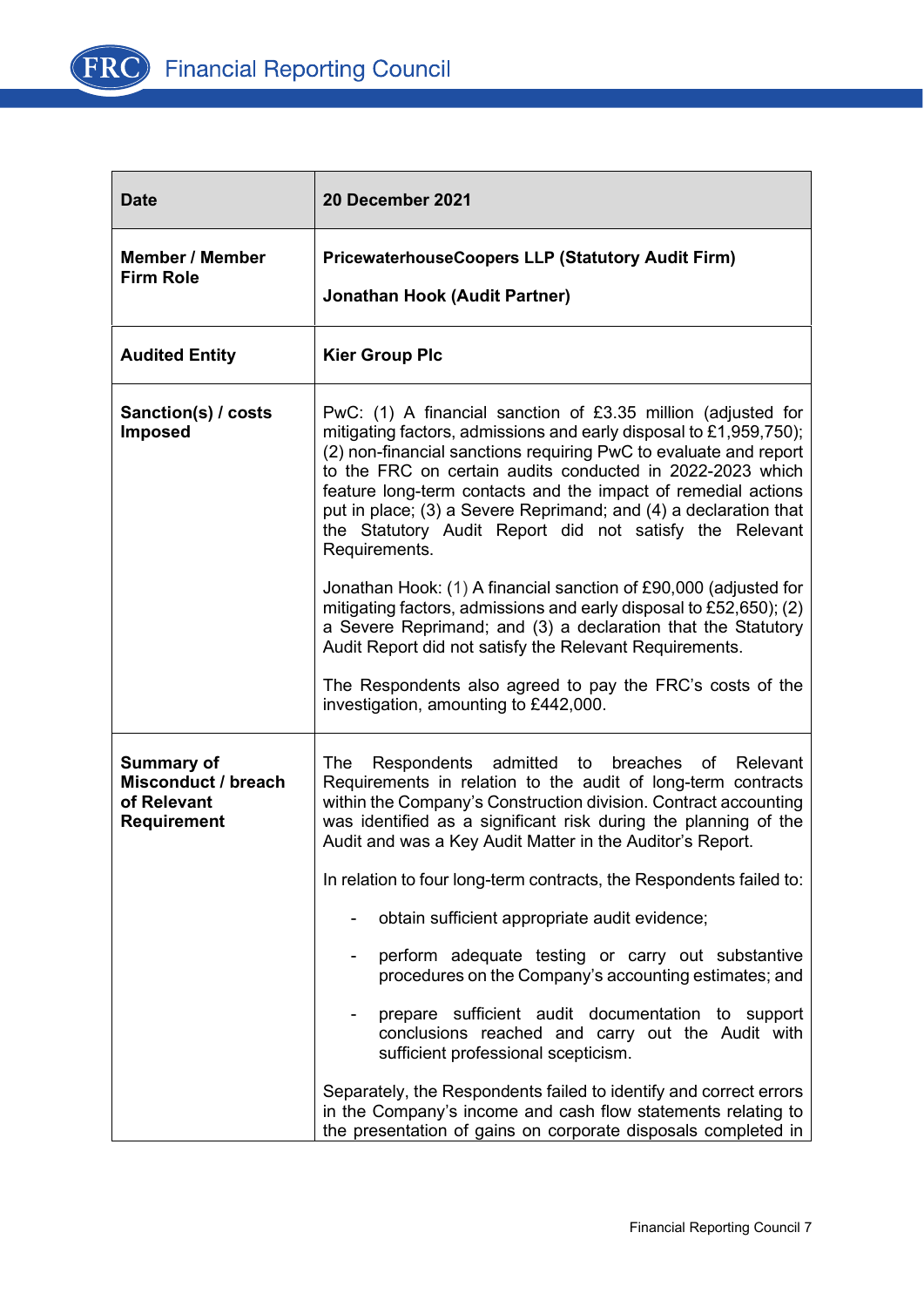

|                | the 2017 financial year. This error caused the 2017 financial<br>statements to be misstated.                                                                                                                       |
|----------------|--------------------------------------------------------------------------------------------------------------------------------------------------------------------------------------------------------------------|
|                | None of the breaches set out in the Decision Notice were<br>dishonest, deliberate or reckless and the Respondents did not<br>derive any financial benefit from the alleged breaches, aside<br>from the audit fees. |
| Useful link(s) | <b>Press Notice</b><br><b>Final Decision Notice</b>                                                                                                                                                                |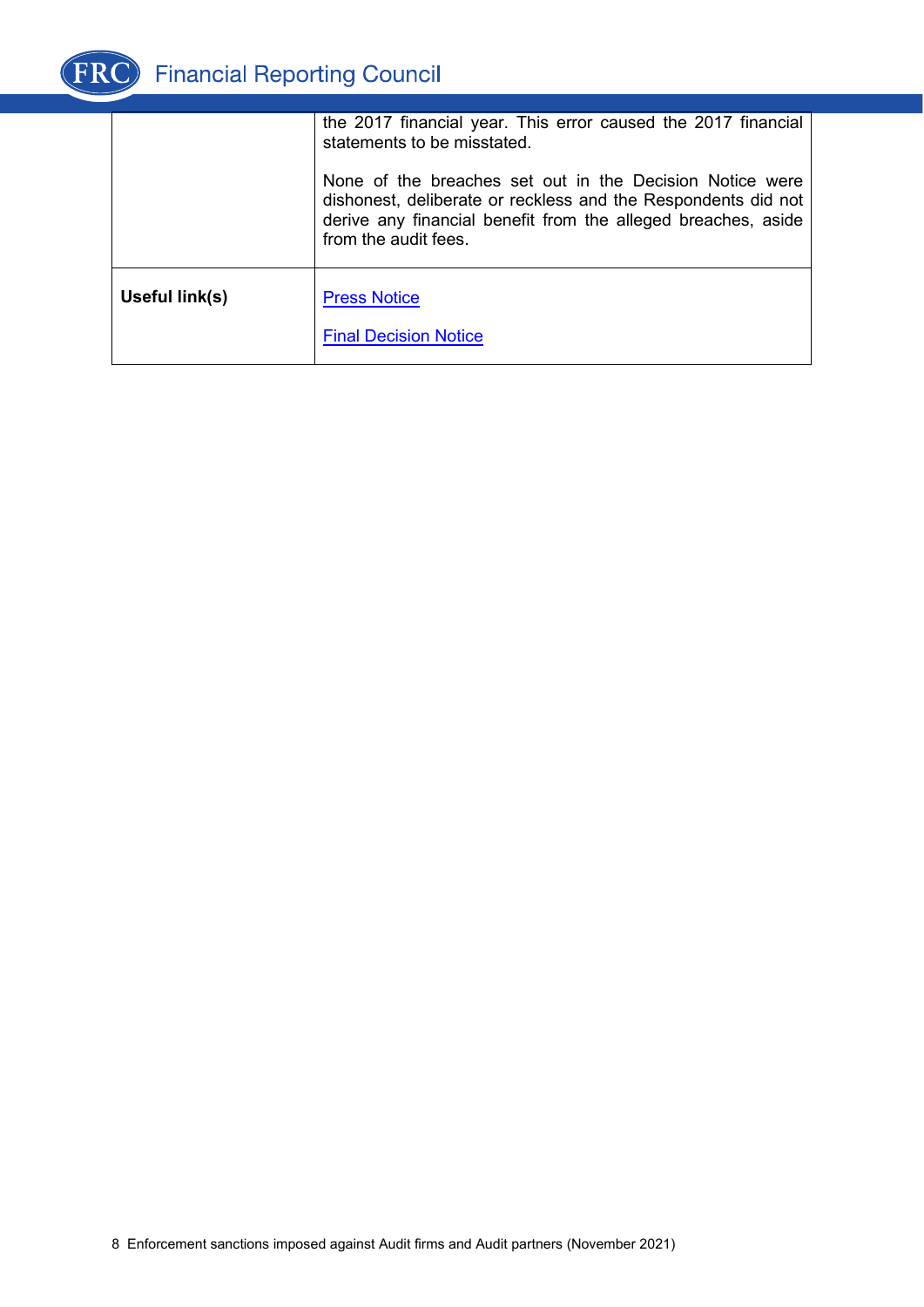

| <b>Date</b>                                                                | 2 December 2021                                                                                                                                                                                                                                                                                                                                                                                                                                                                                                                                                                                                             |
|----------------------------------------------------------------------------|-----------------------------------------------------------------------------------------------------------------------------------------------------------------------------------------------------------------------------------------------------------------------------------------------------------------------------------------------------------------------------------------------------------------------------------------------------------------------------------------------------------------------------------------------------------------------------------------------------------------------------|
| <b>Member / Member</b><br><b>Firm Role</b>                                 | <b>Nicola Quayle (Statutory Auditor)</b><br><b>KPMG (Statutory Audit Firm)</b>                                                                                                                                                                                                                                                                                                                                                                                                                                                                                                                                              |
| <b>Audited Entity</b>                                                      | <b>Conviviality plc</b>                                                                                                                                                                                                                                                                                                                                                                                                                                                                                                                                                                                                     |
| Sanction(s) / costs<br><b>Imposed</b>                                      | KPMG: (1) A financial sanction of £4,300,000 (discounted for<br>admissions and early disposal by 30% to 3,010,000); (2) A<br>severe reprimand (3) A declaration that the Audit report did not<br>satisfy the audit reporting requirements for the reasons set out<br>in the Final Decision Notice; and (4) A non-financial sanction<br>requiring KPMG to report to the FRC identifying the causes of<br>the deficiencies in the 2017 Audit and the steps and remedial<br>action which the firm has taken to prevent reoccurrence of those<br>deficiencies.<br>Nicola Quayle: (1) A financial sanction of £110,000 (adjusted |
|                                                                            | upwards by 5% for aggravating factors and discounted for<br>admissions and early disposal by 30% to £80,850); and (2) A<br>severe reprimand.                                                                                                                                                                                                                                                                                                                                                                                                                                                                                |
| <b>Summary of</b><br>Misconduct / breach of<br><b>Relevant Requirement</b> | The failings admitted by the Respondents in relation to the 2017<br>Audit relate to a number of areas:<br>1. A failure to revise, in light of information obtained during<br>the 2017 Audit, their initial assessment of the risks of<br>material misstatement to the financial statements, to<br>design and perform audit procedures responsive to the<br>risks of material misstatement due to fraud, and<br>adequately to document their audit procedures in respect<br>of the risk assessment and fraud risk assessment.                                                                                                |
|                                                                            | 2. A failure to obtain sufficient appropriate audit evidence:<br>a. in relation to the recognition by Conviviality of<br>£5.9m as accrued franchise licence revenue in<br>FY17;                                                                                                                                                                                                                                                                                                                                                                                                                                             |
|                                                                            | b. in relation to the accounting treatment adopted in<br>respect of a third-party contract for the supply of<br>wine:                                                                                                                                                                                                                                                                                                                                                                                                                                                                                                       |
|                                                                            | in relation to the capitalisation of certain costs<br>C.<br>the classification of certain<br>items<br>and<br>as                                                                                                                                                                                                                                                                                                                                                                                                                                                                                                             |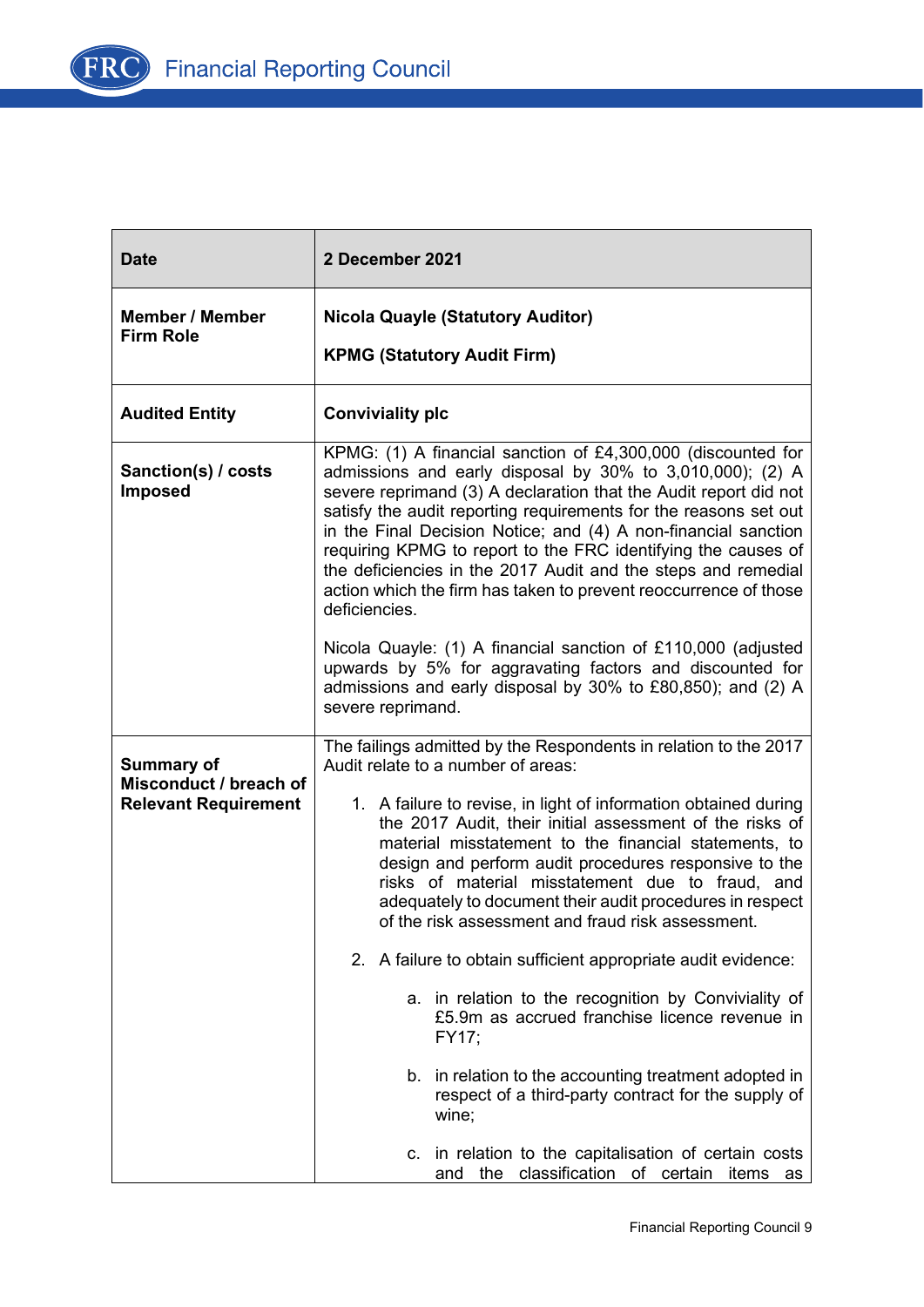| d. in relation to several items of accrued supplier                                                                                                                                                                                                                                                            |
|----------------------------------------------------------------------------------------------------------------------------------------------------------------------------------------------------------------------------------------------------------------------------------------------------------------|
| e. in order to gain reasonable assurance that the<br>carrying value of the goodwill of each cash-<br>generating unit in the Conviviality group had not                                                                                                                                                         |
| 3. A failure to apply sufficient professional scepticism in<br>relation to the recognition of accrued franchise licence<br>revenue, the accounting treatment adopted in relation to<br>the third-party wine supply contract, and in the course of<br>performing their audit procedures in relation to goodwill |
| 4. A failure adequately to document their audit procedures                                                                                                                                                                                                                                                     |
| The admitted failings in the 2018 Audit concern failures to<br>document the decision to prepare a Financial Position and<br>Prospects Procedures report to Conviviality (non-audit services)<br>during the period of the FY2018 Audit, which breached the                                                      |
|                                                                                                                                                                                                                                                                                                                |
|                                                                                                                                                                                                                                                                                                                |
|                                                                                                                                                                                                                                                                                                                |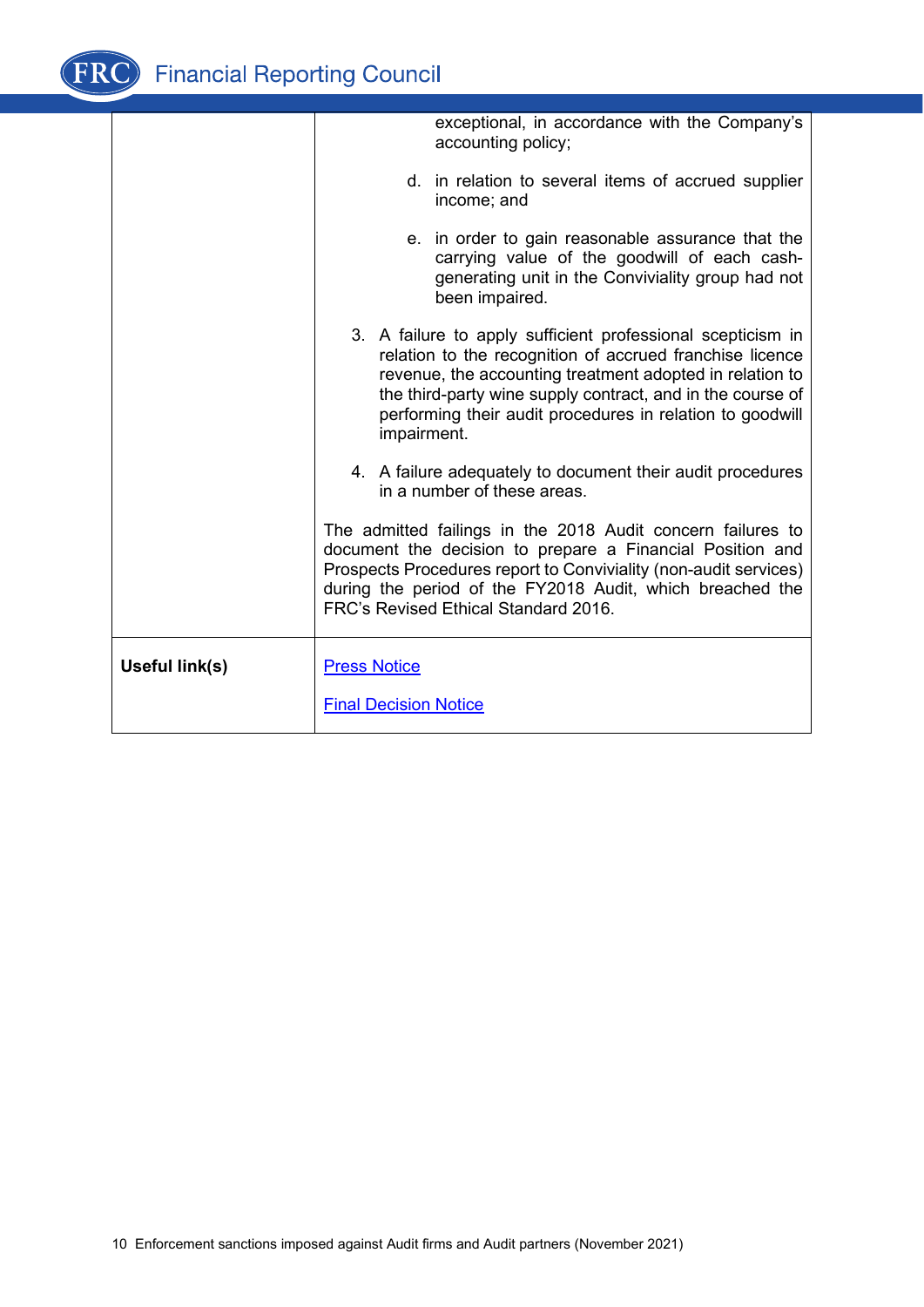

| <b>Date</b>                                                                | 16 November 2021                                                                                                                                                                                                                                                                                                                                                                            |
|----------------------------------------------------------------------------|---------------------------------------------------------------------------------------------------------------------------------------------------------------------------------------------------------------------------------------------------------------------------------------------------------------------------------------------------------------------------------------------|
| <b>Member / Member</b><br><b>Firm Role</b>                                 | <b>Deloitte LLP (Statutory Audit Firm)</b><br><b>John Charlton (Audit Partner)</b>                                                                                                                                                                                                                                                                                                          |
| <b>Audited Entity</b>                                                      | <b>Mitie Group Plc</b>                                                                                                                                                                                                                                                                                                                                                                      |
| Sanction(s) / costs<br><b>Imposed</b>                                      | Deloitte: (1) A fine of £2 million (adjusted for admissions and<br>early disposal by 28% to £1,450,000); (2) non-financial<br>sanctions requiring Deloitte to report to the FRC on the impact<br>of remedial actions taken since 2016 on audits of goodwill; (3) a<br>Severe Reprimand; and (4) a declaration that the Statutory Audit<br>Report did not satisfy the Relevant Requirements. |
|                                                                            | John Charlton: (1) A fine of £65,000 (adjusted for mitigating<br>factors, admissions and early disposal by approximately 38% to<br>£40,056.25); (2) a Severe Reprimand; and (3) a declaration that<br>the Statutory Audit Report did not satisfy the Relevant<br>Requirements.                                                                                                              |
|                                                                            | The Respondents also agreed to pay the FRC's costs of the<br>investigation, amounting to £658,000.                                                                                                                                                                                                                                                                                          |
| <b>Summary of</b><br>Misconduct / breach of<br><b>Relevant Requirement</b> | The Respondents accepted failures in their work on the FY 2016<br>audit of the Company relating to impairment testing of goodwill<br>in the Healthcare Division (identified by Deloitte as a significant<br>risk for the audit and also identified in the audit report as one (of<br>two) assessed risks of material misstatement).                                                         |
|                                                                            | The Respondents:                                                                                                                                                                                                                                                                                                                                                                            |
|                                                                            | failed to obtain sufficient audit evidence to gain<br>appropriate comfort regarding the future cashflows and<br>the discount rate used in the impairment model;                                                                                                                                                                                                                             |
|                                                                            | failed to give sufficient consideration to the impact of<br>working capital; failed to exercise sufficient professional<br>scepticism;                                                                                                                                                                                                                                                      |
|                                                                            | failed adequately to document their audit work in relation<br>to the discount rate; and                                                                                                                                                                                                                                                                                                     |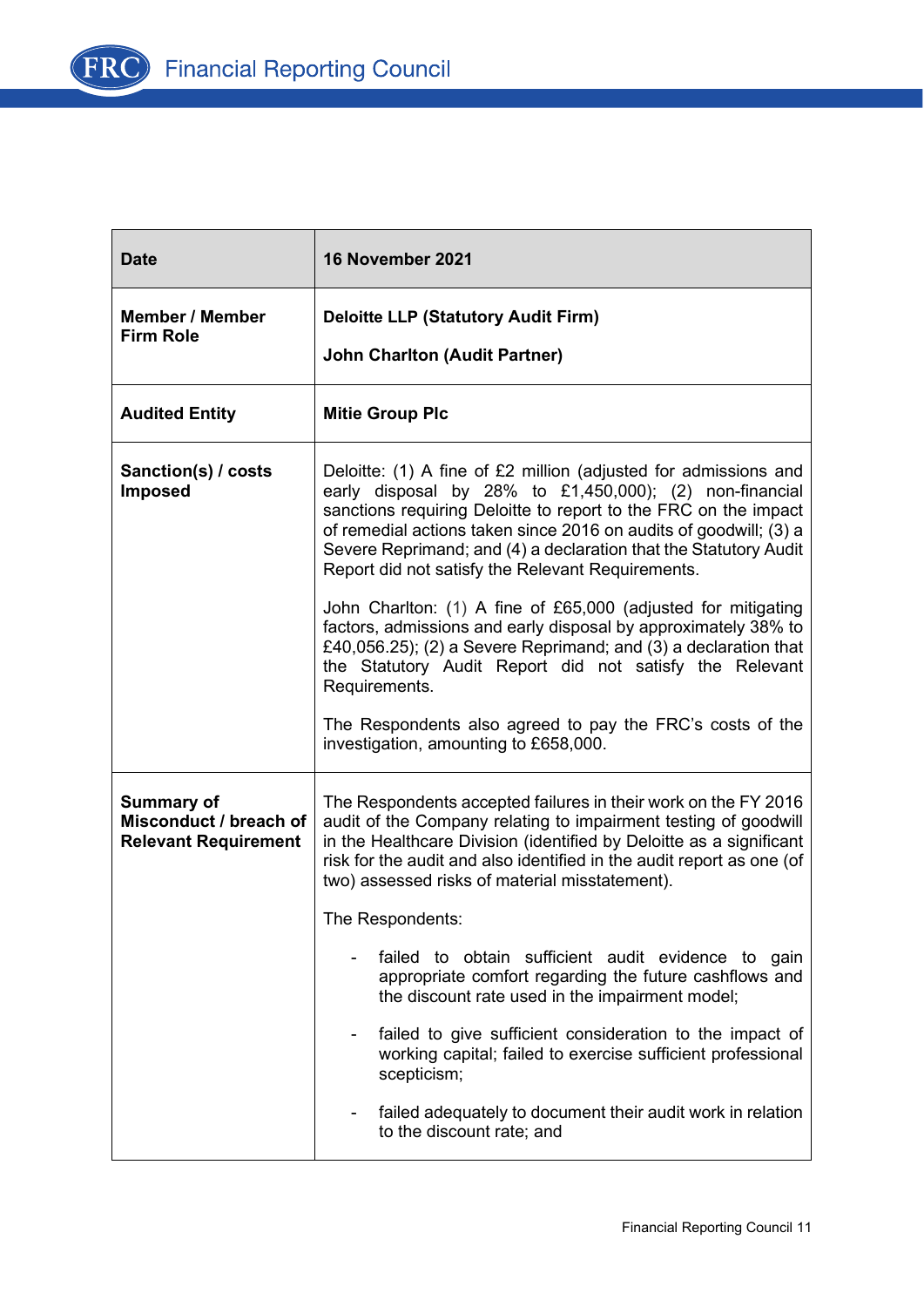

|                | - allowed inadequate disclosures and incomplete<br>statements to be included in the auditor's report.                                                                                                                                                                                                                                                                 |
|----------------|-----------------------------------------------------------------------------------------------------------------------------------------------------------------------------------------------------------------------------------------------------------------------------------------------------------------------------------------------------------------------|
|                | financial statements therefore contained material<br>The<br>uncorrected misstatements in relation to the headroom and/or<br>carrying amount of the Healthcare Division.<br>None of the breaches set out in the Decision Notice were<br>dishonest, deliberate or reckless and the Respondents did not<br>derive any financial benefit from the alleged breaches, aside |
|                | from the audit fees.                                                                                                                                                                                                                                                                                                                                                  |
| Useful link(s) | <b>Press Notice</b>                                                                                                                                                                                                                                                                                                                                                   |
|                | <b>Final Decision Notice</b>                                                                                                                                                                                                                                                                                                                                          |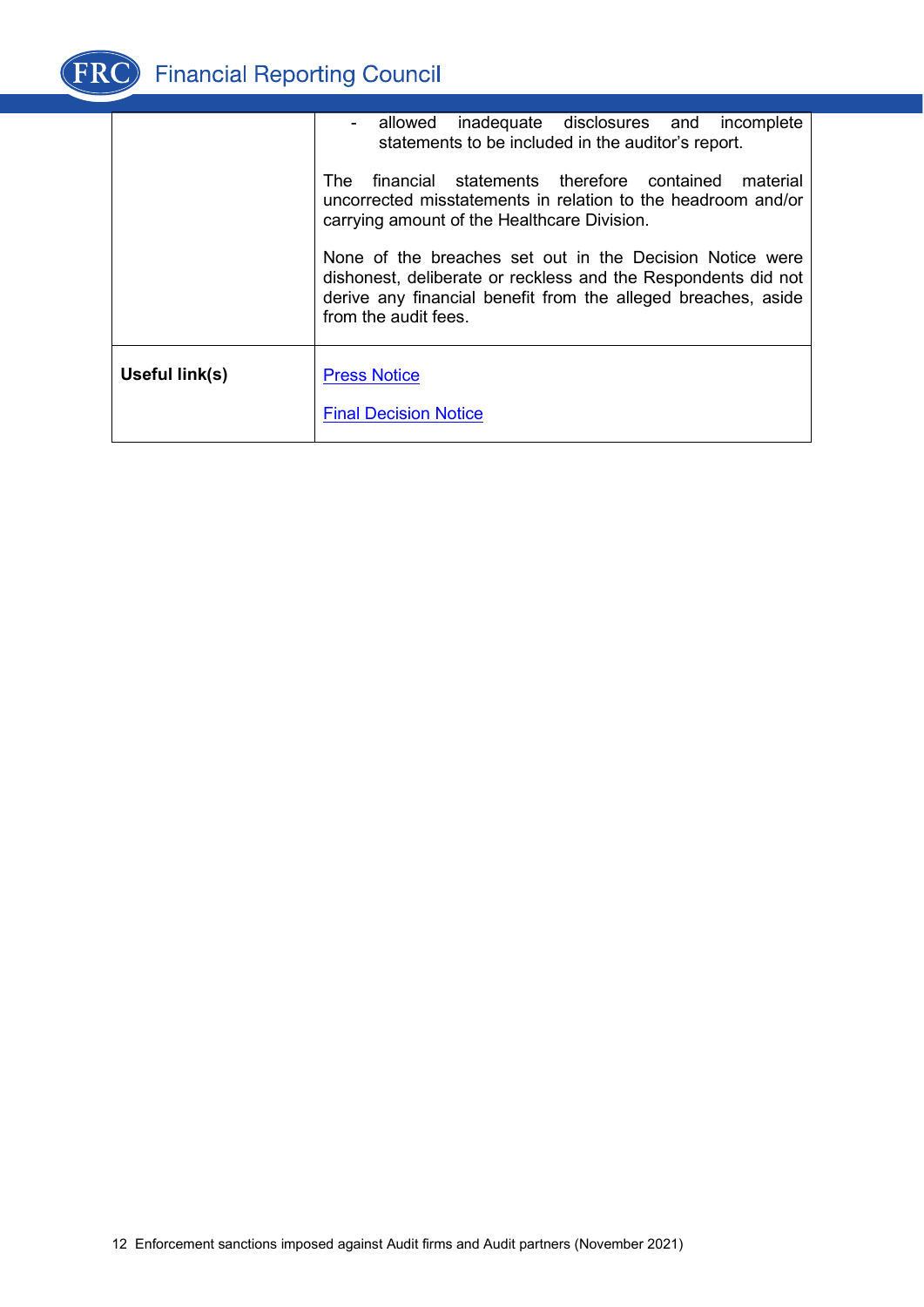

| <b>Date</b>                                                                | <b>10 August 2021</b>                                                                                                                                                                                                                                                                                                                                                                                                                                                                                                                                                                                                                                                                                                                        |
|----------------------------------------------------------------------------|----------------------------------------------------------------------------------------------------------------------------------------------------------------------------------------------------------------------------------------------------------------------------------------------------------------------------------------------------------------------------------------------------------------------------------------------------------------------------------------------------------------------------------------------------------------------------------------------------------------------------------------------------------------------------------------------------------------------------------------------|
| <b>Member / Member</b><br><b>Firm Role</b>                                 | <b>Grant Thornton UK LLP (Statutory Audit Firm)</b><br>Simon J. Lowe (Audit Partner)                                                                                                                                                                                                                                                                                                                                                                                                                                                                                                                                                                                                                                                         |
| <b>Audited Entity</b>                                                      | <b>Interserve PIc</b>                                                                                                                                                                                                                                                                                                                                                                                                                                                                                                                                                                                                                                                                                                                        |
| Sanction(s) / costs<br><b>Imposed</b>                                      | GT: (1) A fine of £1.3 million (adjusted for aggravating and<br>mitigating factors, in particular reflecting an exceptional level of<br>co-operation, by a reduction of 15% and discounted for<br>admissions and early disposal by 35% to £718,250); (2) non-<br>financial sanctions requiring GT to report to its FRC supervisor<br>for two years on the results of a monitoring programme of the<br>quality of audit work on loss-making contracts; (3) a Severe<br>Reprimand; (4) a declaration that the Statutory Audit Reports for<br>the audits did not satisfy the Relevant Requirements; and (5) pay<br>£467,780 in Executive Counsel's costs of the investigation.<br>Simon J Lowe: (1) A fine of £70,000 (adjusted for aggravating |
|                                                                            | and mitigating factors, in particular reflecting an exceptional level<br>of co-operation, by a reduction of 15% and discounted for<br>admissions and early disposal by 35% to £38,675); (2) a Severe<br>Reprimand; and (3) a declaration that the Statutory Audit<br>Reports for the Audits did not satisfy the Relevant<br>Requirements.                                                                                                                                                                                                                                                                                                                                                                                                    |
| <b>Summary of</b><br>Misconduct / breach of<br><b>Relevant Requirement</b> | The Adverse Findings against each of the Respondents<br>(admitted at an early stage) concern the audit work performed<br>on:                                                                                                                                                                                                                                                                                                                                                                                                                                                                                                                                                                                                                 |
|                                                                            | a substantial loss provision in the financial statements for<br>FY 2015 and FY 2016 against an 'Energy from Waste' contract<br>for the construction of a waste treatment facility. There were<br>serious evidence and scepticism failings by the auditors in<br>respect of key judgements and accounting estimates relevant to<br>the loss provision, an area identified as a significant risk in the<br>audit; and                                                                                                                                                                                                                                                                                                                          |
|                                                                            | aspects of the auditors' assessments of going concern<br>and goodwill impairment in the financial statements for FY 2017<br>(both having been identified, at planning stage, as areas of<br>significant risk for the audit), where work on elements of the<br>analysis of management's modelling of the financial data was<br>inadequately performed or, in some respects, inadequately<br>documented.                                                                                                                                                                                                                                                                                                                                       |
|                                                                            | None of the breaches set out in the Decision Notice were<br>dishonest, deliberate or reckless and the Respondents did not                                                                                                                                                                                                                                                                                                                                                                                                                                                                                                                                                                                                                    |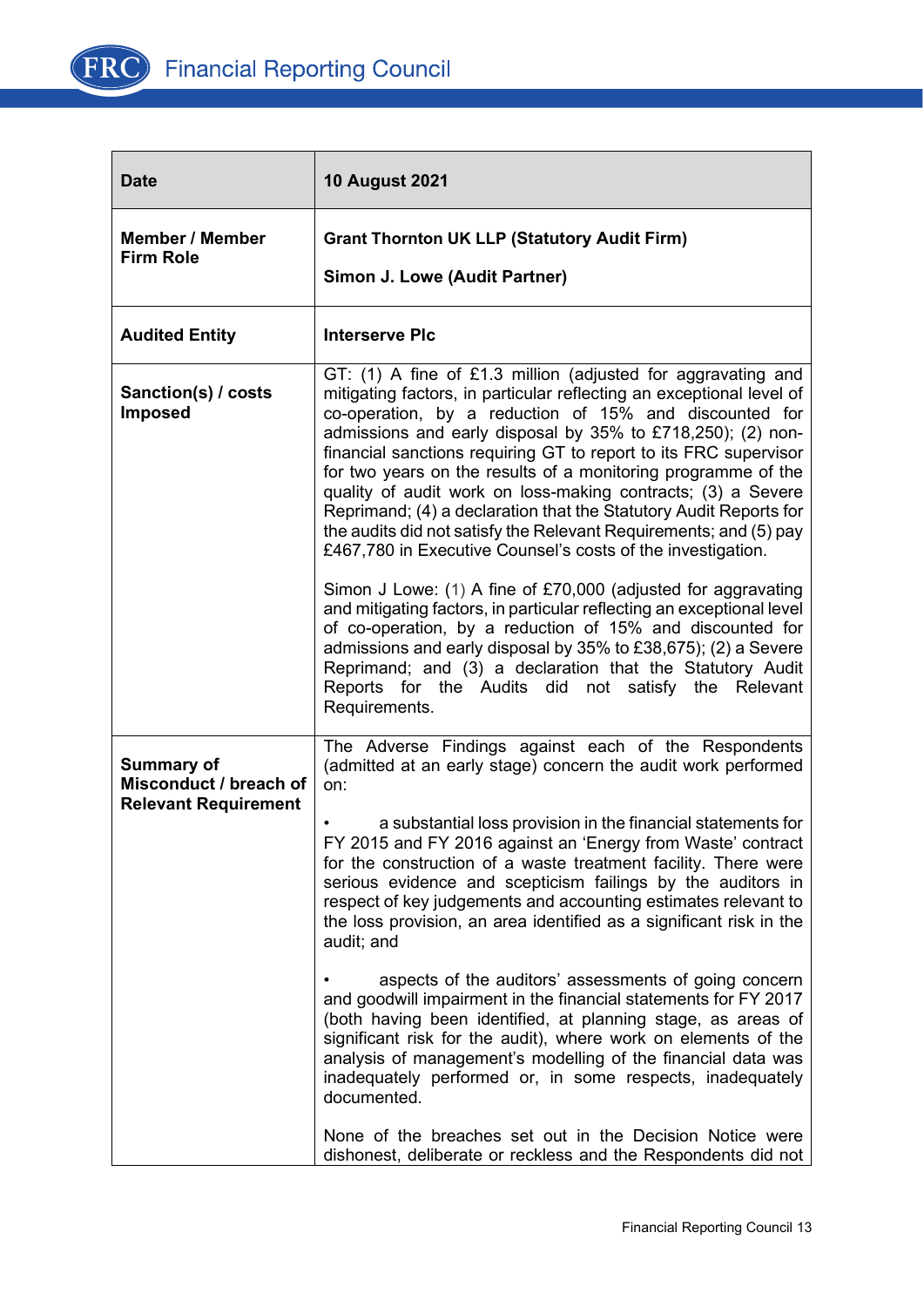

|                | derive any financial benefit from the alleged breaches, aside<br>from the audit fees. |
|----------------|---------------------------------------------------------------------------------------|
| Useful link(s) | <b>Press Notice</b><br><b>Summary of the Final Decision Notice</b>                    |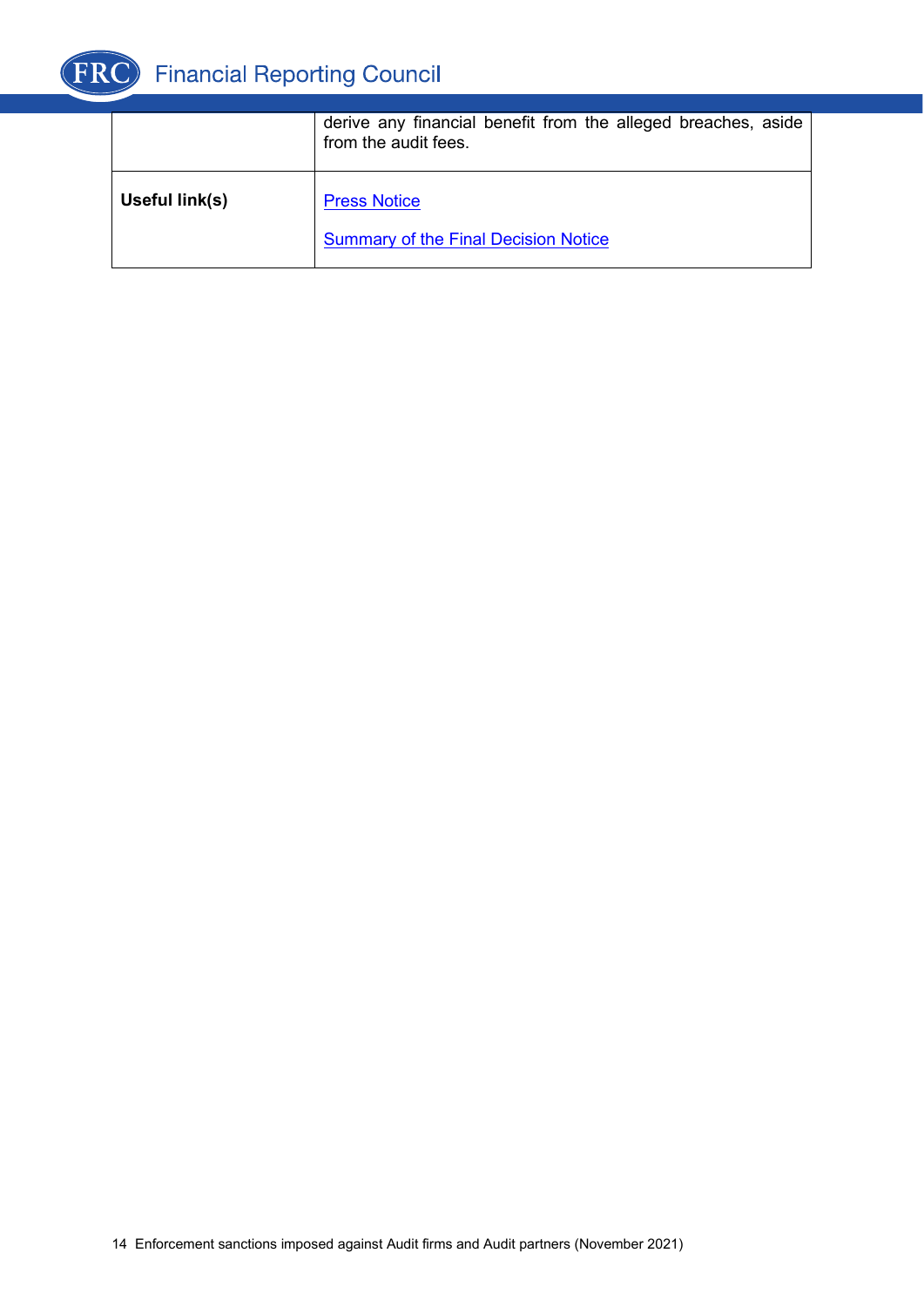

| <b>Date</b>                                                                | 29 July 2021                                                                                                                                                                                                                                                                                                                                                                                                                                                                                                                                                                                                                                                                                                                                                                                                                                                                                                                                                                                                                                                                                                                                                                                                                                                                                               |
|----------------------------------------------------------------------------|------------------------------------------------------------------------------------------------------------------------------------------------------------------------------------------------------------------------------------------------------------------------------------------------------------------------------------------------------------------------------------------------------------------------------------------------------------------------------------------------------------------------------------------------------------------------------------------------------------------------------------------------------------------------------------------------------------------------------------------------------------------------------------------------------------------------------------------------------------------------------------------------------------------------------------------------------------------------------------------------------------------------------------------------------------------------------------------------------------------------------------------------------------------------------------------------------------------------------------------------------------------------------------------------------------|
| <b>Member / Member</b><br><b>Firm Role</b>                                 | <b>Grant Thornton UK LLP (Statutory Audit Firm)</b><br>David Newstead (Engagement Partner)                                                                                                                                                                                                                                                                                                                                                                                                                                                                                                                                                                                                                                                                                                                                                                                                                                                                                                                                                                                                                                                                                                                                                                                                                 |
| <b>Audited Entity</b>                                                      | <b>Patisserie Holdings Plc</b>                                                                                                                                                                                                                                                                                                                                                                                                                                                                                                                                                                                                                                                                                                                                                                                                                                                                                                                                                                                                                                                                                                                                                                                                                                                                             |
| Sanction(s) / costs<br><b>Imposed</b>                                      | GT: (1) A fine of £4 million (adjusted for aggravating and<br>mitigating factors, in particular reflecting an exceptional level of<br>co-operation, by a reduction of 10% and discounted for<br>admissions and early disposal by 35% to £2.34 million); (2) non-<br>financial sanctions requiring GT to report to the FRC annually for<br>three years on: (i) GT's remedial actions and the impact on audit<br>quality, including a root cause analysis; (ii) a review of the audit<br>practice's culture relating to challenge, the actions taken as a<br>result of the review and the impact of those actions on audit<br>quality; and (iii) additional monitoring in relation to bank and cash<br>audit work and any proposed remedial action; (3) a Severe<br>Reprimand; (4) a declaration that the Audit report did not satisfy<br>the Relevant Requirements as set out in the Final Decision<br>Notice; and (5) pay £651,472 in Executive Counsel's costs of the<br>investigation.<br>David Newstead: (1) A fine of £150,000 (adjusted for<br>aggravating and mitigating factors, in particular reflecting an<br>exceptional level of co-operation, by a reduction of 10% and<br>discounted for admissions and early disposal by 35% to<br>£87,750); (2) a temporary prohibition of three years from |
|                                                                            | carrying out Statutory Audits and signing Statutory Audit<br>Reports; (3) a Severe Reprimand; and (4) a declaration that the<br>Statutory Audit Report for each of the three years did not satisfy<br>the Relevant Requirements as set out in the Final Decision<br>Notice.                                                                                                                                                                                                                                                                                                                                                                                                                                                                                                                                                                                                                                                                                                                                                                                                                                                                                                                                                                                                                                |
| <b>Summary of</b><br>Misconduct / breach of<br><b>Relevant Requirement</b> | The breaches of Relevant Requirements related to four different<br>areas of the Audit: (i) Revenue; (ii) Cash; (iii) Journals; and (iv)<br>Fixed Asset Additions. In each of the three years, namely the<br>2015, 2016 and 2017 audits, there were serious breaches of<br>Relevant Requirements that were often repeated year on year,<br>and in relation to several legal entities. The breaches reveal a<br>pattern of serious lapses in professional judgement, failures to<br>exercise professional scepticism, failures to obtain sufficient<br>appropriate audit evidence and / or to prepare sufficient audit<br>documentation.                                                                                                                                                                                                                                                                                                                                                                                                                                                                                                                                                                                                                                                                     |
|                                                                            | The audits failed in their principal objectives of providing<br>reasonable assurance that the financial statements were free                                                                                                                                                                                                                                                                                                                                                                                                                                                                                                                                                                                                                                                                                                                                                                                                                                                                                                                                                                                                                                                                                                                                                                               |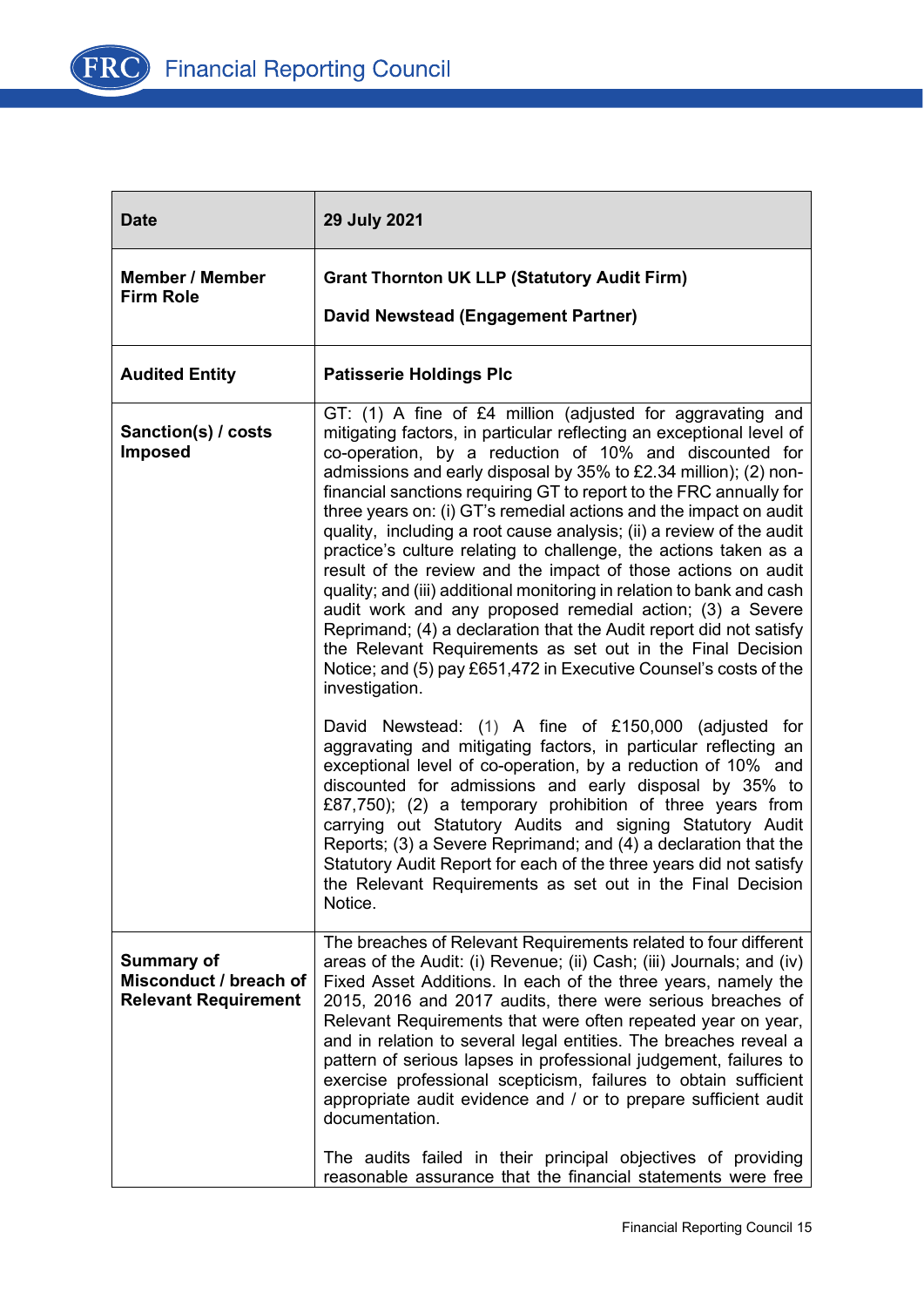

|                | from material misstatement, whether caused by fraud or error.<br>Had the Respondents conducted the audits over the three years<br>in accordance with the Relevant Requirements, exercising<br>appropriate professional scepticism and judgement and properly<br>investigating the matters identified as calling out for<br>investigation, they should have identified clear indicators of the<br>risk of material misstatement due to fraud. |
|----------------|----------------------------------------------------------------------------------------------------------------------------------------------------------------------------------------------------------------------------------------------------------------------------------------------------------------------------------------------------------------------------------------------------------------------------------------------|
| Useful link(s) | <b>Press Notice - Final Decision Notice</b><br><b>Final Decision Notice</b>                                                                                                                                                                                                                                                                                                                                                                  |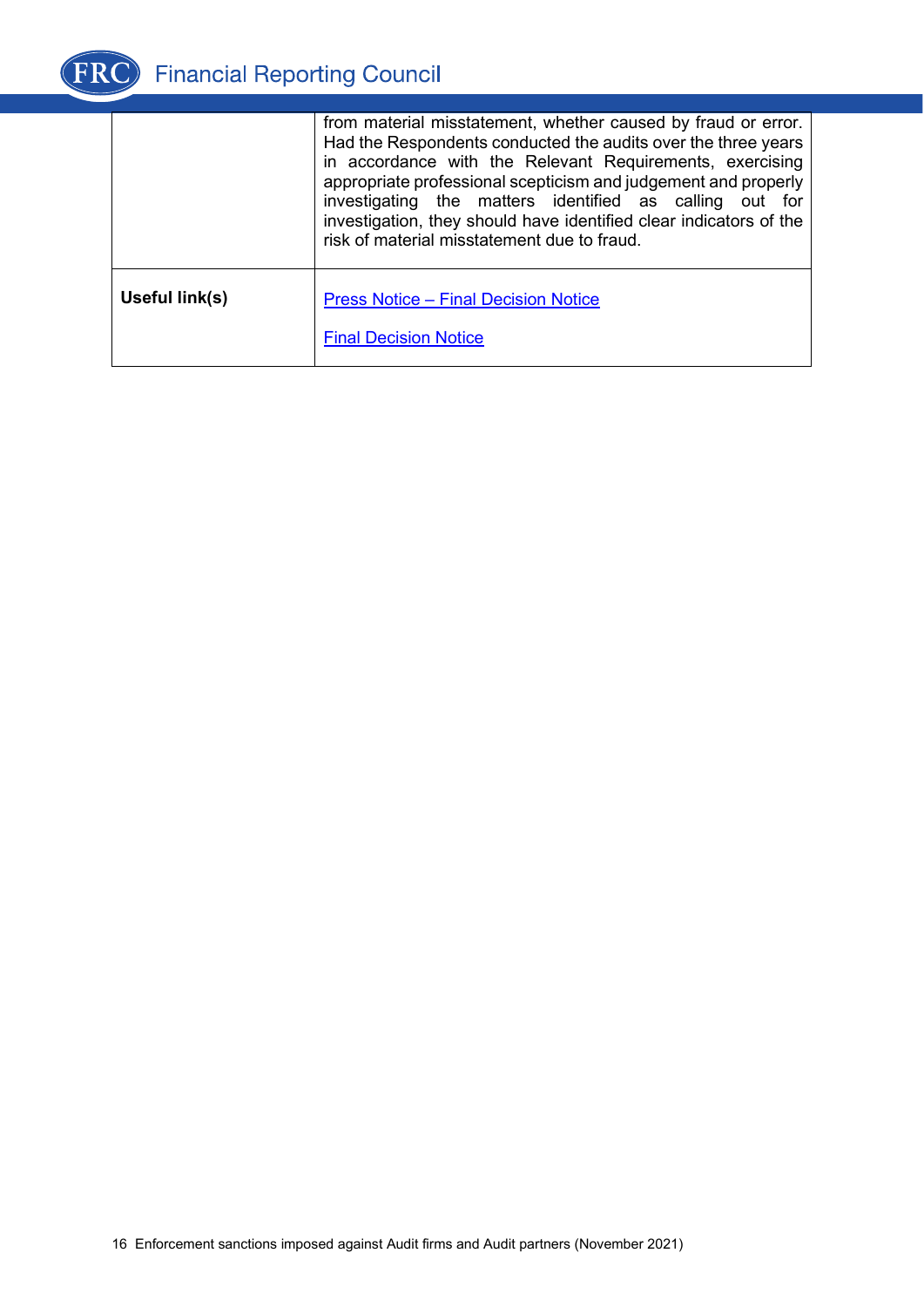

| <b>Date</b>                                                                | <b>12 July 2021</b>                                                                                                                                                                                                                                                                                                                                                                                                                                                                                                                                                                            |
|----------------------------------------------------------------------------|------------------------------------------------------------------------------------------------------------------------------------------------------------------------------------------------------------------------------------------------------------------------------------------------------------------------------------------------------------------------------------------------------------------------------------------------------------------------------------------------------------------------------------------------------------------------------------------------|
| <b>Member / Member</b><br><b>Firm Role</b>                                 | <b>KPMG LLP (Member Firm)</b><br>David Costley-Wood (Engagement Partner)                                                                                                                                                                                                                                                                                                                                                                                                                                                                                                                       |
| <b>Entity</b>                                                              | <b>Silentnight Group Limited</b>                                                                                                                                                                                                                                                                                                                                                                                                                                                                                                                                                               |
| Sanction(s) / costs<br><b>Imposed</b>                                      | KPMG: (1) A fine of £13 million; (2) a Severe Reprimand; (3) an<br>order for KPMG to appoint an independent reviewer to conduct<br>a Root Cause Review and for KPMG to conduct a review of their<br>policies, procedures and training programmes in light of the<br>results of the Root Cause review; and (4) pay £2,450,000<br>towards Executive Counsel's costs together with £305,814<br>towards the costs of the Tribunal.                                                                                                                                                                 |
|                                                                            | Mr Costley-Wood: (1) A fine of £500,000; (2) a Severe<br>Reprimand; (3) exclusion from membership of the ICAEW for 13<br>years; and (4) preclusion from holding an insolvency licence for<br>the same period.                                                                                                                                                                                                                                                                                                                                                                                  |
| <b>Summary of</b><br>Misconduct / breach of<br><b>Relevant Requirement</b> | The Tribunal made findings of Misconduct in respect of breaches<br>of the fundamental principles of Objectivity and Integrity. It<br>described the history of KPMG's involvement with Silentnight in<br>this case as deeply troubling as KPMG failed to act solely in its<br>client's interests, acted in fundamental respects contrary to<br>those interests and in those of a party whose interests were<br>diametrically opposed to those of Silentnight. It concluded that<br>the lack of objectivity in this matter went to the core of the<br>relationship between Silentnight and KPMG. |
|                                                                            | Mr Costley-Wood assisted with a strategy designed to drive<br>Silentnight into an insolvency process, or to the brink of such a<br>process (a "Burning Platform"), with a view to passing<br>Silentnight's Pension Scheme to the PPF at the expense of<br>Pension Scheme members and PPF levy payers. In this context<br>Mr Costley-Wood provided advice and assistance to HIG so that<br>it could acquire Silentnight as an otherwise profitable business<br>without the burden of the Pension Scheme liabilities.                                                                            |
|                                                                            | Further, the Tribunal held that Mr Costley-Wood dishonestly<br>advanced and associated himself with untrue and misleading<br>and/or materially incomplete statements to the PPF, tPR,<br>Silentnight and the Trustees of the Silentnight Pension Scheme<br>as to the causes of Silentnight's difficulties in order to assist HIG<br>in its efforts to enable Silentnight to shed its liability under the<br>Pension Scheme as cheaply as possible. The Tribunal<br>considered the Respondents' Misconduct in this respect to be                                                                |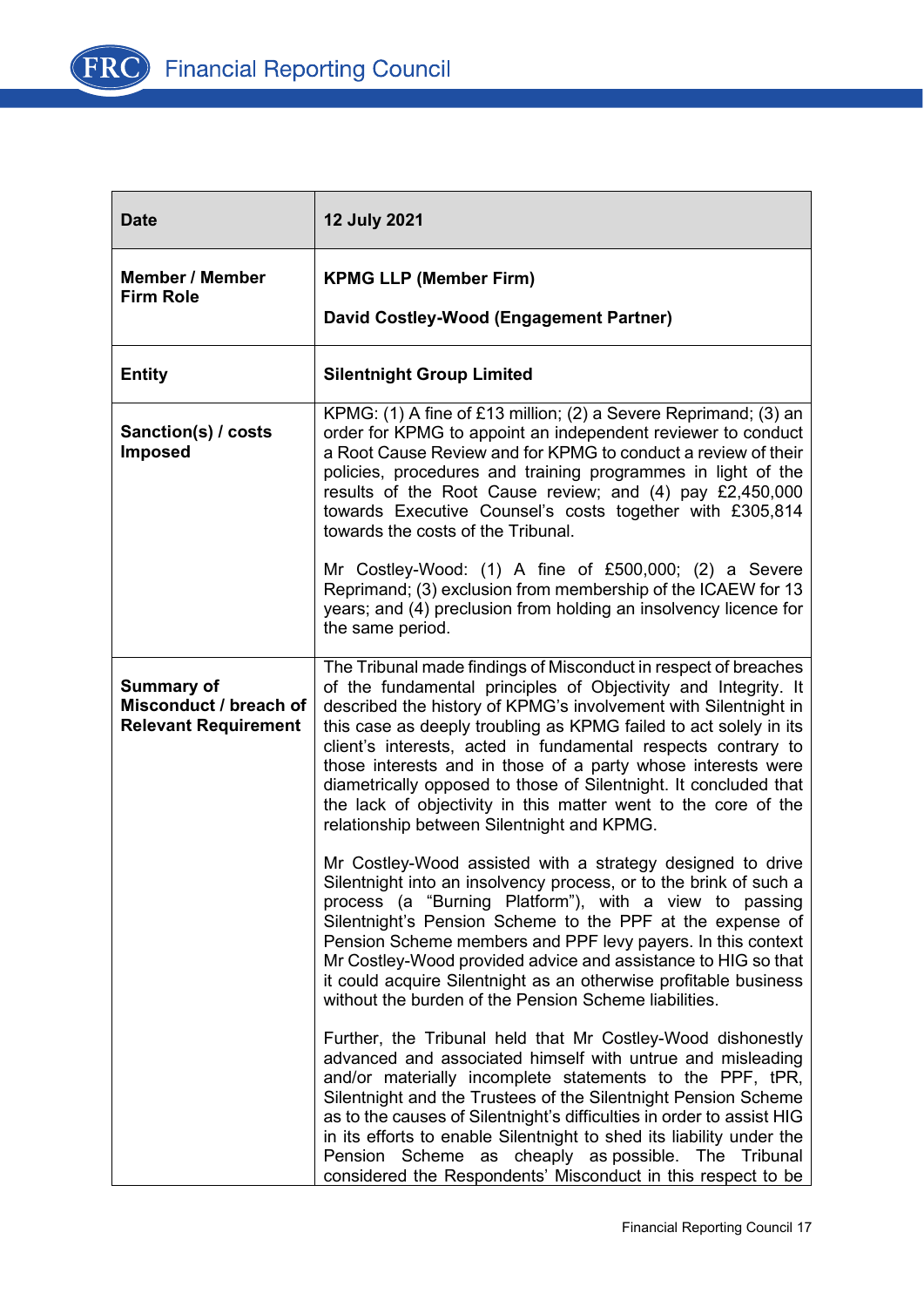

|                | especially egregious given that they knew they had to be open<br>and transparent with these parties. |
|----------------|------------------------------------------------------------------------------------------------------|
| Useful link(s) | <b>Press Notice - Disciplinary Tribunal Outcome</b><br><b>Report of the Disciplinary Tribunal</b>    |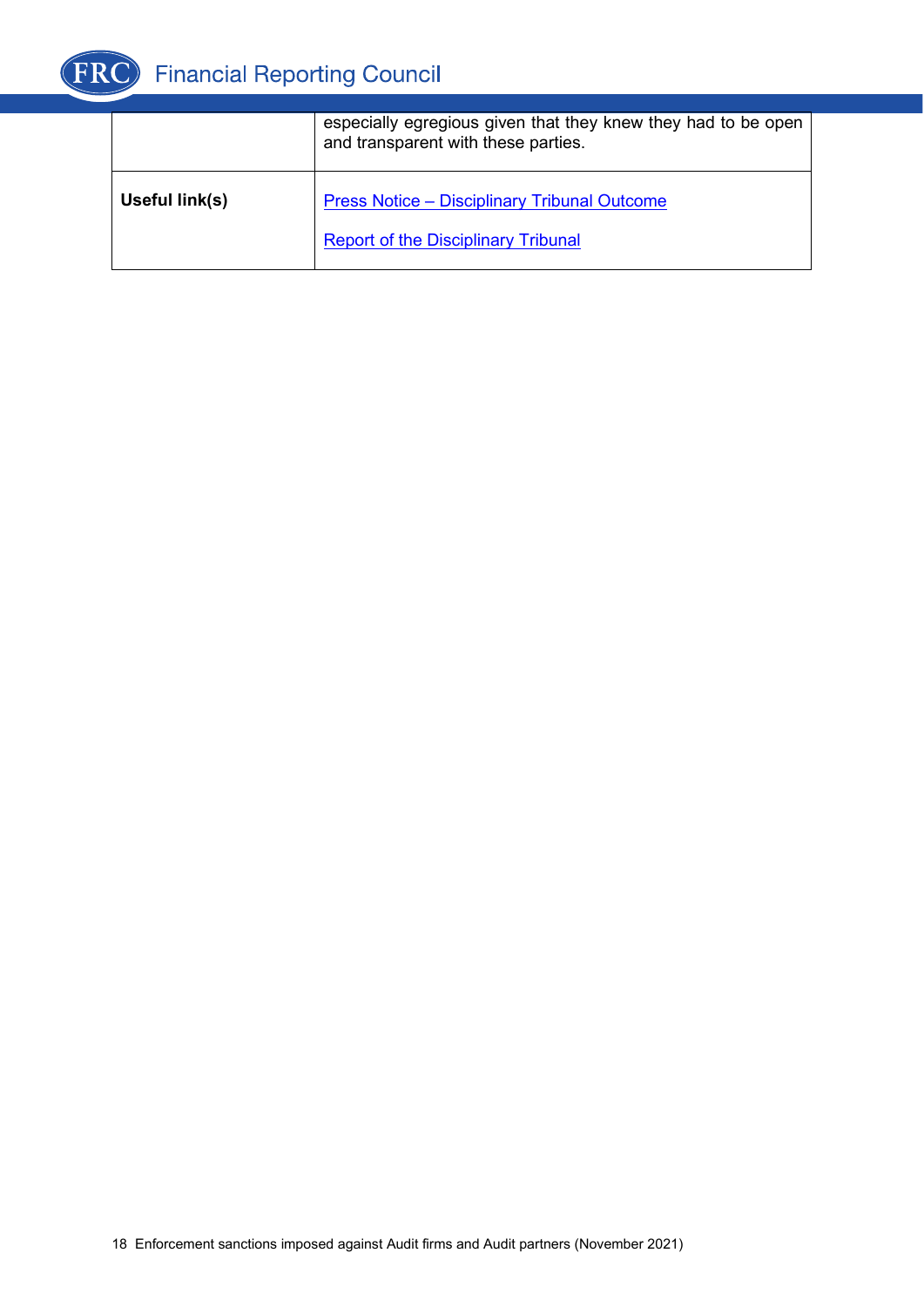

| <b>Date</b>                                                                | 30 June 2021                                                                                                                                                                                                                                                                                                                                                                                                                                                                                                                                                                                                                |
|----------------------------------------------------------------------------|-----------------------------------------------------------------------------------------------------------------------------------------------------------------------------------------------------------------------------------------------------------------------------------------------------------------------------------------------------------------------------------------------------------------------------------------------------------------------------------------------------------------------------------------------------------------------------------------------------------------------------|
| <b>Member / Member</b><br><b>Firm Role</b>                                 | <b>Ernst &amp; Young LLP (Statutory Audit Firm)</b><br><b>Mark Harvey (Statutory Auditor)</b>                                                                                                                                                                                                                                                                                                                                                                                                                                                                                                                               |
| <b>Audited Entity</b>                                                      | <b>Stagecoach Group plc</b>                                                                                                                                                                                                                                                                                                                                                                                                                                                                                                                                                                                                 |
| Sanction(s) / costs<br><b>Imposed</b>                                      | EY: (1) A fine of £3,500,000 (discounted by 10% for mitigating<br>factors and discounted for admissions and early disposal to<br>£2,205,000); (2) a Severe Reprimand; (3) a declaration that the<br>Audit report did not satisfy the audit reporting requirements for<br>the reasons set out in the Final Decision Notice; and (4) a<br>requirement for EY to report to the FRC for the period of one<br>year in respect of audit work performed in relation to onerous<br>contract provisions                                                                                                                              |
|                                                                            | Mr Harvey: (1) A fine of £100,000 (discounted for admissions<br>and early disposal by 30% to £70,000); and (2) a Severe<br>Reprimand.                                                                                                                                                                                                                                                                                                                                                                                                                                                                                       |
|                                                                            | The Respondents will also pay Executive Counsel's costs of the<br>investigation.                                                                                                                                                                                                                                                                                                                                                                                                                                                                                                                                            |
| <b>Summary of</b><br>Misconduct / breach of<br><b>Relevant Requirement</b> | The breaches of Relevant Requirements related to three specific<br>areas of the Audit: (1) defined benefit pension scheme<br>obligations; (2) provisions for insurance claims relating to<br>accidents; and (3) an onerous contract provision relating to the<br>East Coast Mainline railway franchise. All three areas of the<br>Audit concerned material balances and had been identified by<br>the Respondents as areas of significant risk requiring a<br>heightened audit response.                                                                                                                                    |
|                                                                            | The most serious deficiencies in audit work concerned the lack<br>of sufficient evaluation and challenge of the work of<br>management's and the Respondents' respective experts, and<br>the associated lack of proper challenge of management about<br>the<br>assumptions<br>underlying<br>Financial<br>material<br>Whilst it is not alleged that the Financial<br>Statements.<br>Statements were in fact misstated, in several material instances,<br>the Respondents failed to obtain sufficient appropriate audit<br>evidence and to apply sufficient professional scepticism in their<br>Audit.<br>conduct<br>the<br>οf |
|                                                                            | Further, the content and extent of the audit documentation which<br>the Respondents were required to prepare was of a low quality                                                                                                                                                                                                                                                                                                                                                                                                                                                                                           |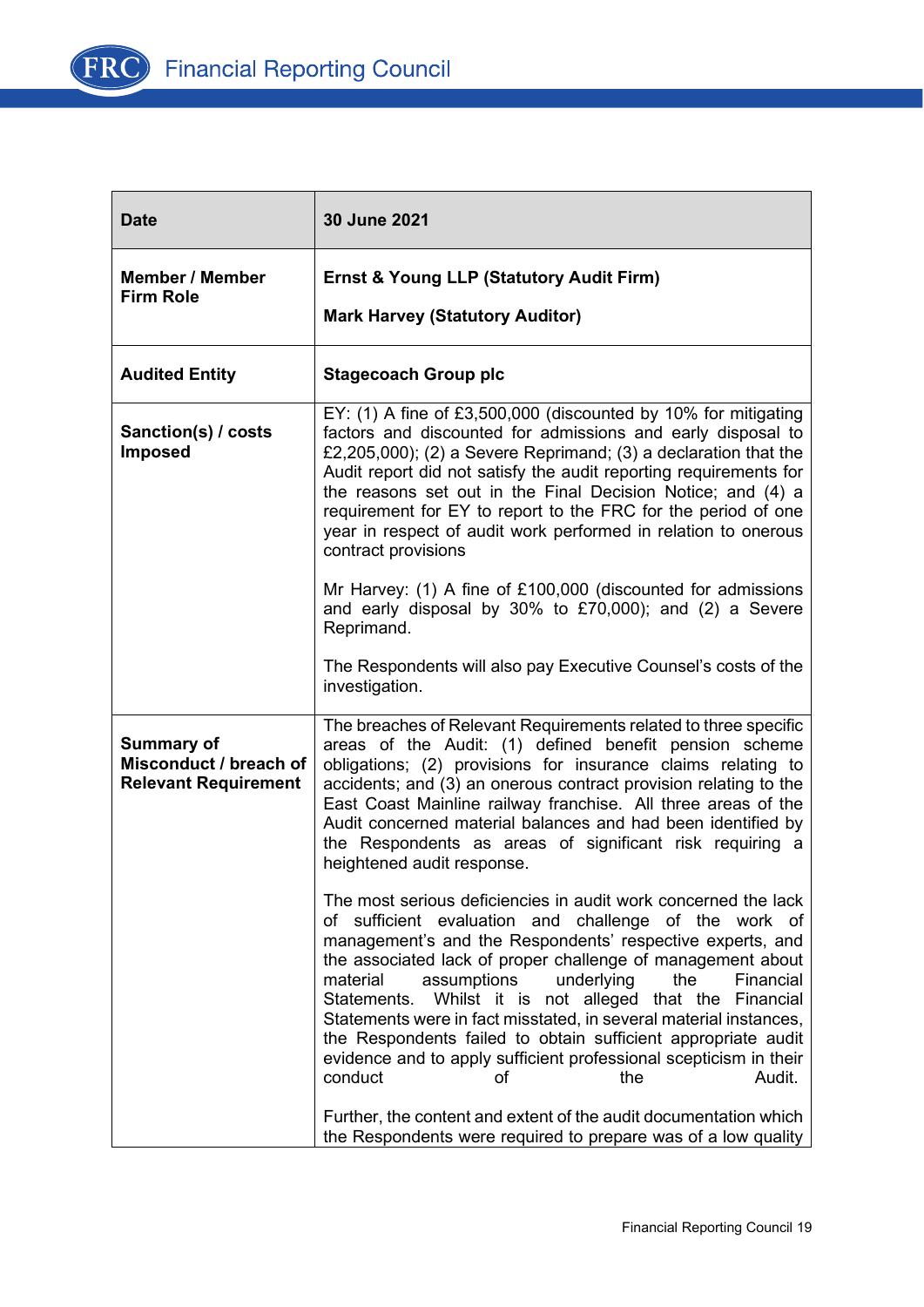

|                | which did not record the full extent of the procedures and<br>judgements made. |
|----------------|--------------------------------------------------------------------------------|
| Useful link(s) | <b>Press Notice - Final Decision Notice</b><br><b>Final Decision Notice</b>    |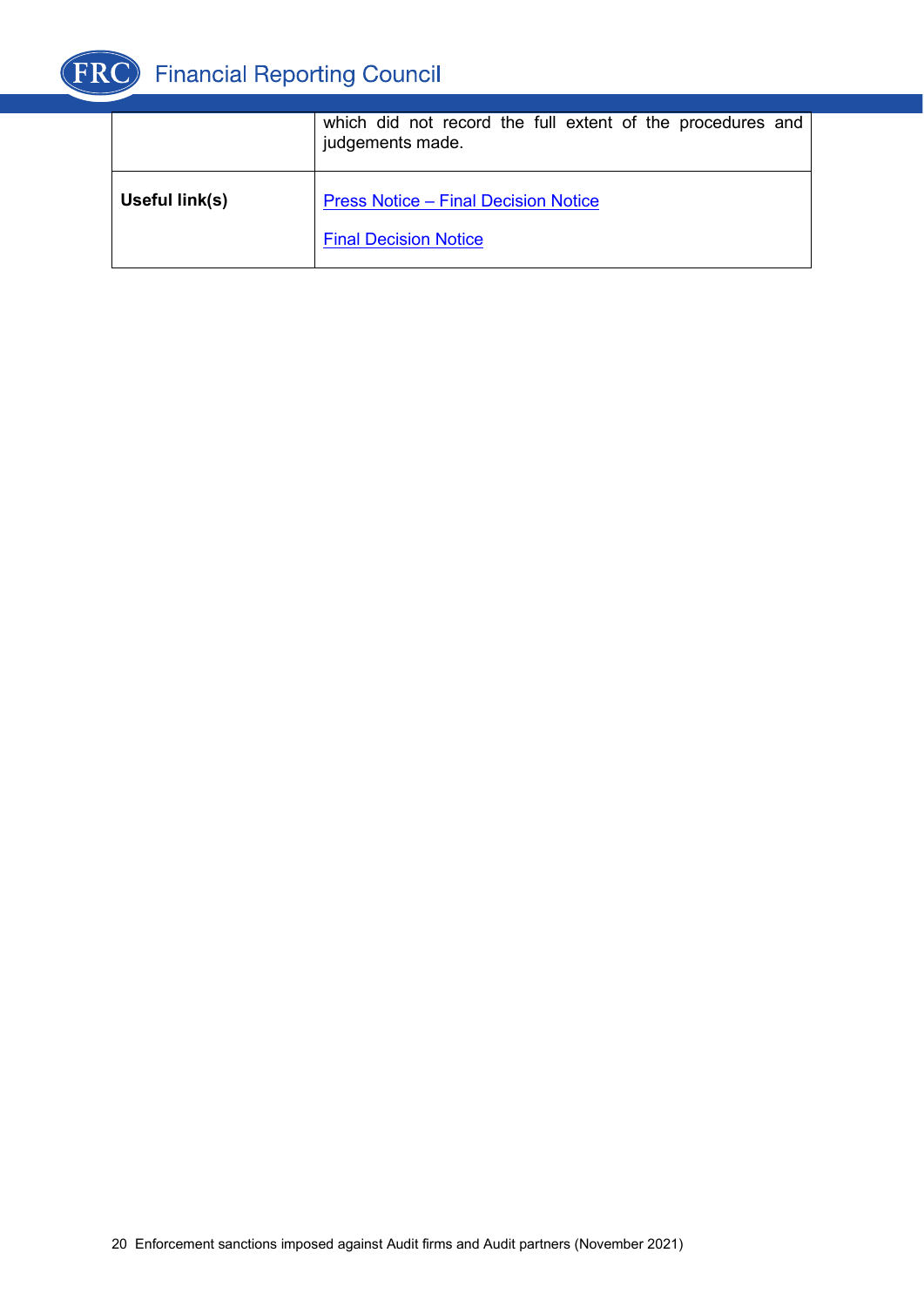

| <b>Date</b>                                                                | 31 March 2021                                                                                                                                                                                                                                                                                                                                                                                                                                                                                                                                                                                                                                                                                                                                                                                                                                                                               |
|----------------------------------------------------------------------------|---------------------------------------------------------------------------------------------------------------------------------------------------------------------------------------------------------------------------------------------------------------------------------------------------------------------------------------------------------------------------------------------------------------------------------------------------------------------------------------------------------------------------------------------------------------------------------------------------------------------------------------------------------------------------------------------------------------------------------------------------------------------------------------------------------------------------------------------------------------------------------------------|
| <b>Member / Member</b><br><b>Firm Role</b>                                 | <b>UHY Hacker Young LLP (Statutory Audit Firm)</b><br><b>Julie Zhuge Wilson (Statutory Auditor)</b>                                                                                                                                                                                                                                                                                                                                                                                                                                                                                                                                                                                                                                                                                                                                                                                         |
| <b>Audited Entity</b>                                                      | Inch Kenneth Kajang Rubber Plc                                                                                                                                                                                                                                                                                                                                                                                                                                                                                                                                                                                                                                                                                                                                                                                                                                                              |
| Sanction(s) / costs<br><b>Imposed</b>                                      | UHY: (1) Severe Reprimand; (2) a declaration that the FY16<br>Audit Report did not satisfy the Relevant Requirements; and (3)<br>non-financial sanctions requiring UHY to take remedial action to<br>prevent the recurrence of the breaches, namely: (i) enhanced<br>mandatory training for Responsible Individuals and periodic<br>reporting to the FRC for three years; (ii) implementing a Root<br>Cause Analysis Programme; (iii) reporting to the FRC within 12<br>months on the implementation of recommended actions<br>following an independent review of UHY's audit practice; and (iv)<br>reporting on the outcomes of Root Cause Analysis, and file<br>reviews, on Public Interest Entity ("PIE") audits, and any<br>remedial actions, for a period of three years.                                                                                                              |
|                                                                            | Ms Wilson: (1) Severe Reprimand; (2) a declaration that the<br>FY16 Audit Report did not satisfy the Relevant Requirements;<br>and (3) non-financial sanctions requiring Ms Wilson to take<br>remedial action to prevent the recurrence of the breaches: (i) a<br>prohibition on acting as Statutory Auditor of a PIE and signing a<br>Statutory Audit Report in respect of a PIE for a period of two<br>years; (ii) regular external file reviews on a selection of non-PIE<br>audits and reporting on the outcomes to the FRC for a period of<br>three years; (iii) to provide the FRC with ACCA inspection<br>outcomes in relation to any inspections of non-PIE audits for a<br>period of three years; and (iv) to agree a training programme<br>with the FRC, including periodic reporting.<br>UHY and Ms Wilson will also each pay Executive Counsel's<br>costs of the investigation. |
| <b>Summary of</b><br>Misconduct / breach of<br><b>Relevant Requirement</b> | The breaches of Relevant Requirements related to a number of<br>areas of the FY16 Audit, including: (i) the acceptance, planning<br>and resourcing of the Audit; (ii) assessing the capabilities of<br>component auditors, instructing the component auditors and<br>involvement in their assessment as to risk; (iii) the review of the<br>work of a component auditor; (iv) the engagement with the audit<br>Engagement Quality Review partner (EQCR); and (v) the<br>signing of the audit report. There were also specific breaches in                                                                                                                                                                                                                                                                                                                                                   |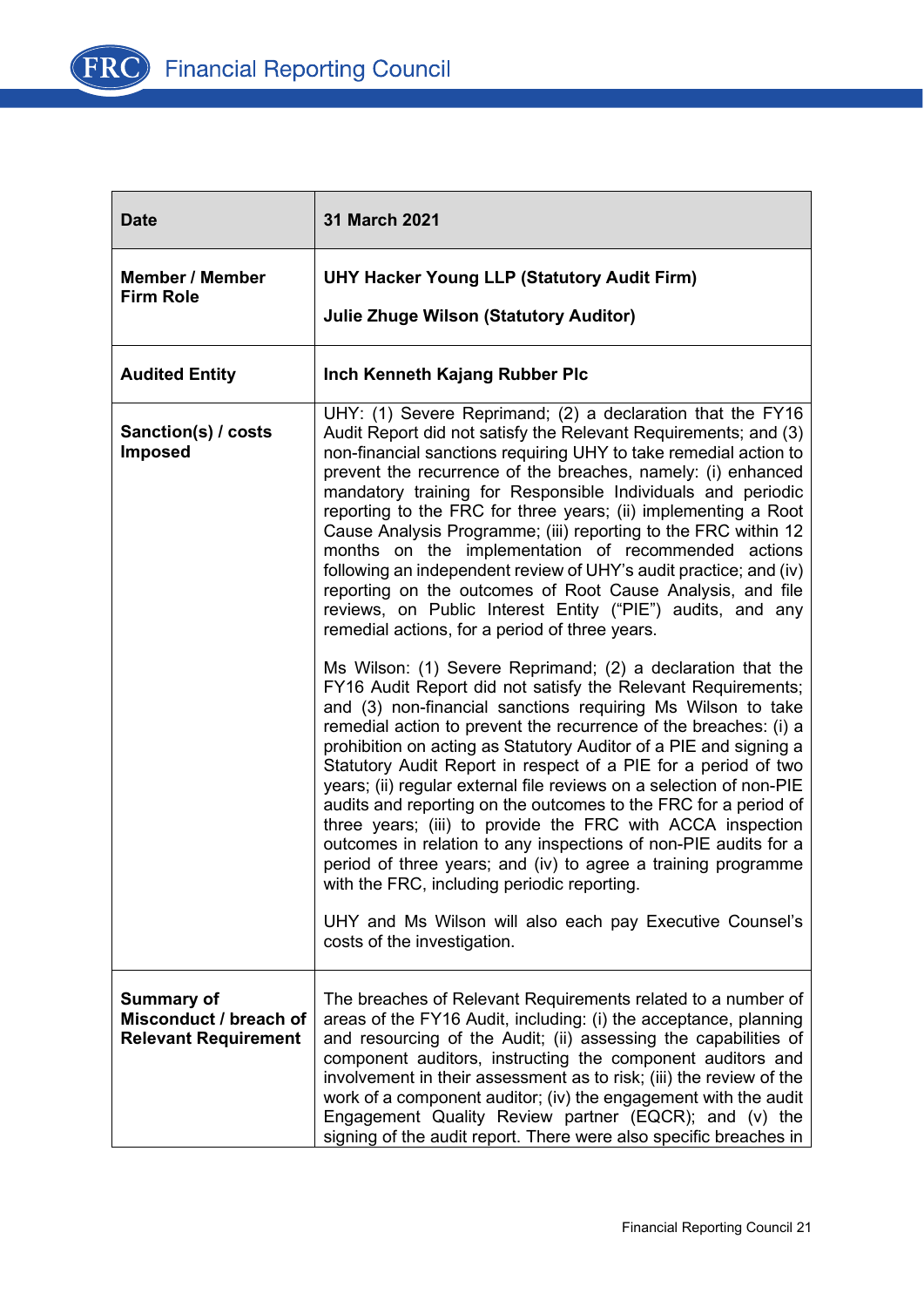

|                | relation to audit work on an industrial land transaction and on the<br>carrying value of an associate.                                                                                                   |
|----------------|----------------------------------------------------------------------------------------------------------------------------------------------------------------------------------------------------------|
|                | The admitted audit failings included a general failure to prepare<br>sufficient audit documentation, a failure to obtain sufficient<br>appropriate audit evidence and a lack of professional scepticism. |
| Useful link(s) | <b>Press Notice - Final Decision Notice</b><br><b>Final Decision Notice</b>                                                                                                                              |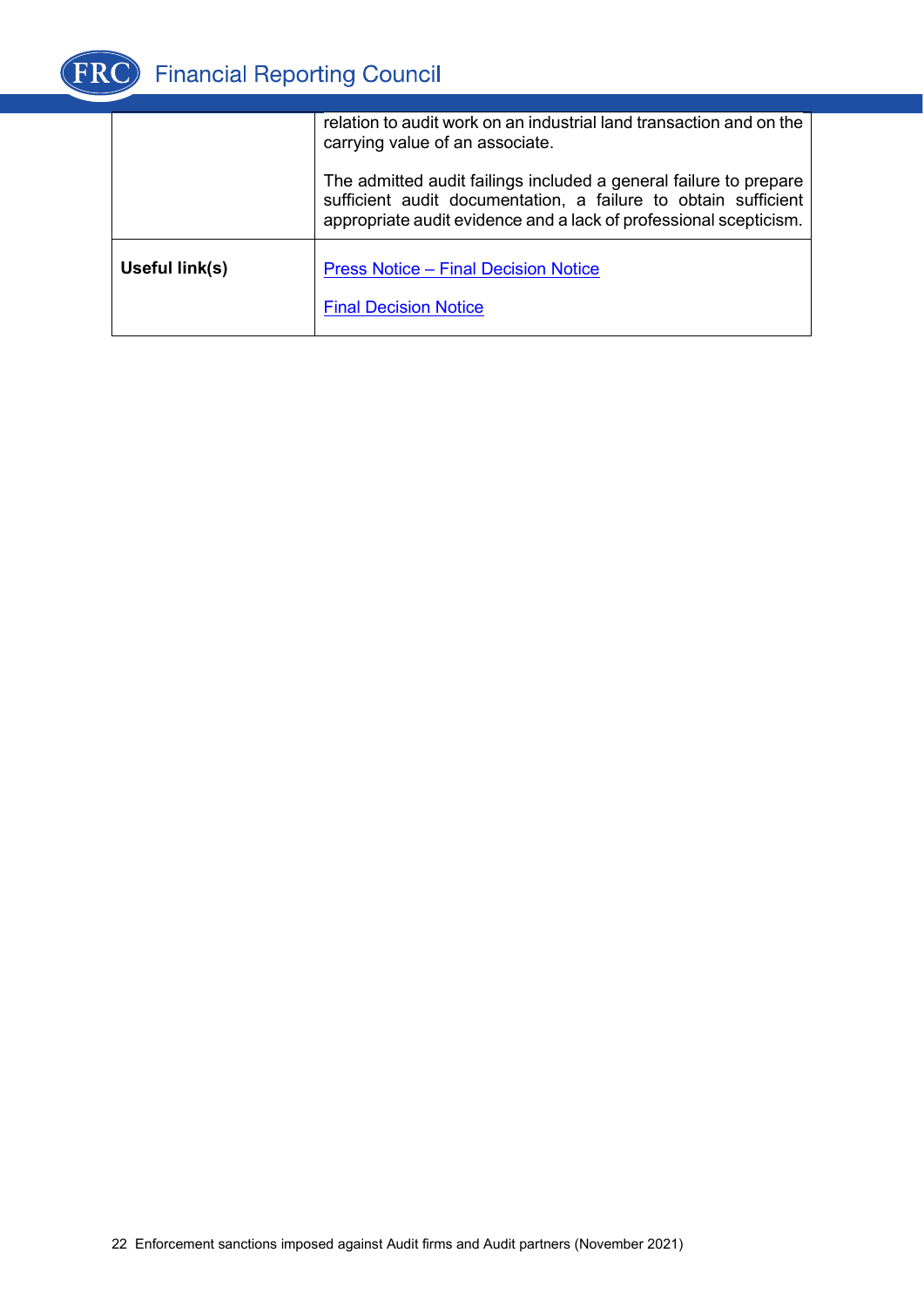

| <b>Date</b>                                                                | <b>30 March 2021</b>                                                                                                                                                                                                                                                                                                                                                                                                                                                                                                                                                                                                                                    |
|----------------------------------------------------------------------------|---------------------------------------------------------------------------------------------------------------------------------------------------------------------------------------------------------------------------------------------------------------------------------------------------------------------------------------------------------------------------------------------------------------------------------------------------------------------------------------------------------------------------------------------------------------------------------------------------------------------------------------------------------|
| <b>Member / Member</b><br><b>Firm Role</b>                                 | Haysmacintyre LLP (Member Firm / Auditor)<br>David Cox (Audit Engagement Partner)                                                                                                                                                                                                                                                                                                                                                                                                                                                                                                                                                                       |
| <b>Audited Entity</b>                                                      | <b>Associated British Engineering Plc</b>                                                                                                                                                                                                                                                                                                                                                                                                                                                                                                                                                                                                               |
| Sanction(s) / costs<br><b>Imposed</b>                                      | Haysmacintyre: 1) a declaration by Executive Counsel that, as a<br>result of the Adverse Findings set out in the Final Decision<br>Notice, the Statutory Audit Report signed on behalf of<br>Haysmacintyre did not satisfy the Relevant Requirements; 2) a<br>Severe Reprimand; and 3) a financial penalty of £125,000,<br>discounted for mitigating factors, admissions and early disposal<br>so that the financial penalty payable is £70,000.<br>Mr Cox: 1) a declaration by Executive Counsel that, as a result<br>of the Adverse Findings set out in the Final Decision Notice, the<br>Statutory Audit Report signed by Mr Cox did not satisfy the |
|                                                                            | Relevant Requirements; 2) a Severe Reprimand; and 3) a<br>financial penalty of £17,500 discounted for mitigating factors,<br>admissions and early disposal so that the financial penalty<br>payable is £10,000.<br>The Respondents will also pay Executive Counsel's costs of the<br>investigation.                                                                                                                                                                                                                                                                                                                                                     |
| <b>Summary of</b><br>Misconduct / breach of<br><b>Relevant Requirement</b> | Haysmacintyre and Mr Cox have admitted breaches of Relevant<br>Requirements in six areas of audit work: 1) inventory; 2) journal<br>entry testing; 3) revenue recognition and debt recovery; 4)<br>defined benefit pension scheme; 5) documentation of audit work<br>on going concern; and 6) review and supervision of the audit.                                                                                                                                                                                                                                                                                                                      |
|                                                                            | The breaches admitted were pervasive, extensive and, in<br>relation to the audit of inventory, serious. The requirements of<br>multiple International Standards on Auditing (UK) (ISA(s)) were<br>breached including ISA 220 (quality control for an audit of<br>financial statements), ISA 230 (audit documentation), ISA 240<br>(the auditor's responsibilities relating to fraud) and ISA 330 (the<br>auditor's responses to assessed risks).                                                                                                                                                                                                        |
| Useful link(s)                                                             | <b>Press Notice - Final Decision Notice</b><br><b>Final Decision Notice</b>                                                                                                                                                                                                                                                                                                                                                                                                                                                                                                                                                                             |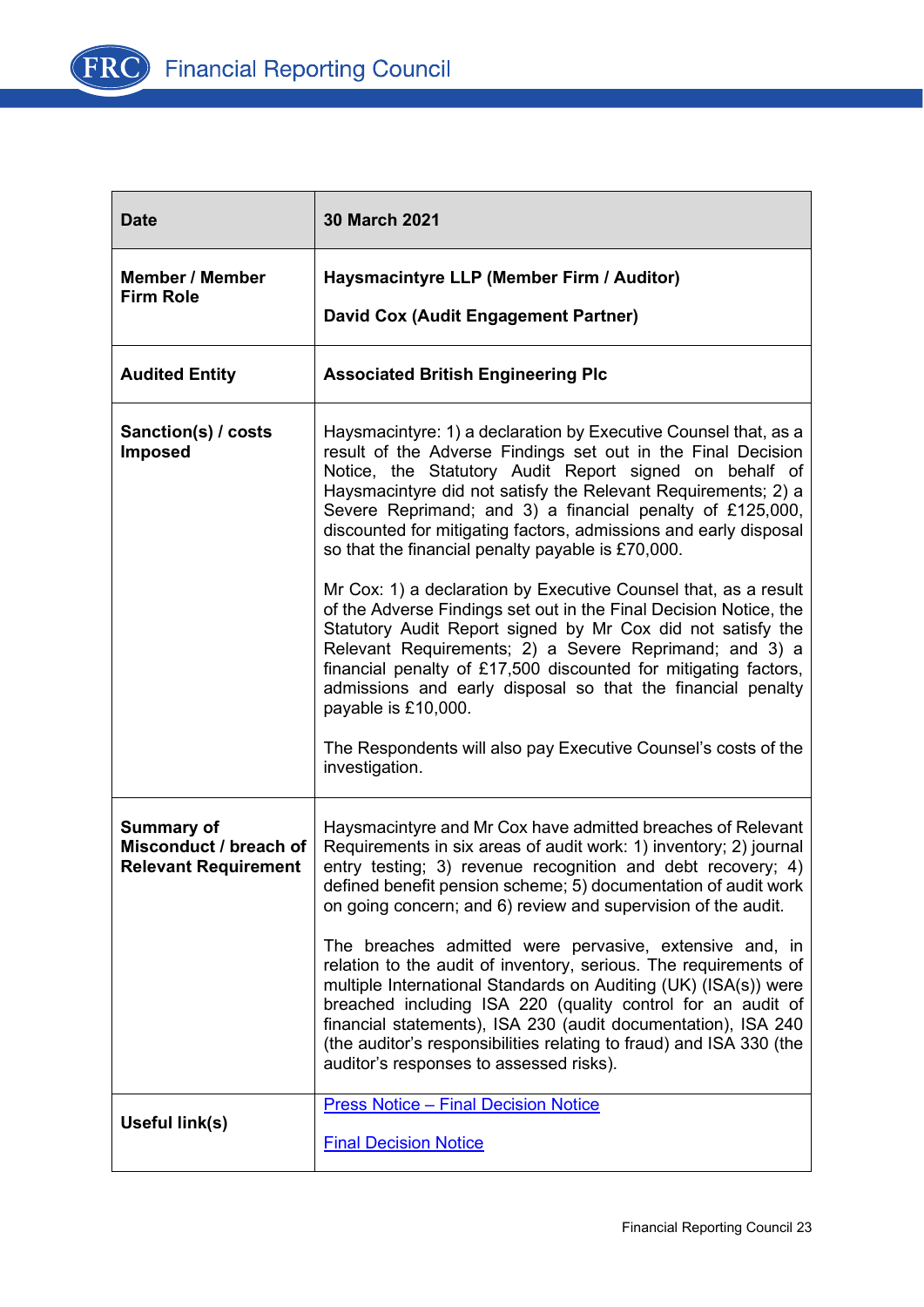

| <b>Date</b>                                                                | 17 September 2020                                                                                                                                                                                                                                                                                                                                                                                                                                                                                                                                                                                                                                                                       |
|----------------------------------------------------------------------------|-----------------------------------------------------------------------------------------------------------------------------------------------------------------------------------------------------------------------------------------------------------------------------------------------------------------------------------------------------------------------------------------------------------------------------------------------------------------------------------------------------------------------------------------------------------------------------------------------------------------------------------------------------------------------------------------|
| <b>Member / Member</b><br><b>Firm Role</b>                                 | <b>Deloitte LLP (Statutory Audit Firm)</b><br>The relevant Audit Engagement Partner (Statutory Auditor)                                                                                                                                                                                                                                                                                                                                                                                                                                                                                                                                                                                 |
| <b>Audited Entity</b>                                                      | A publicly listed company (Company)                                                                                                                                                                                                                                                                                                                                                                                                                                                                                                                                                                                                                                                     |
| Sanction(s) / costs<br><b>Imposed</b>                                      | Deloitte: (1) a fine of £500,000 (discounted for admissions and<br>early disposal to £362,500); (2) a published statement, in the<br>form of a Reprimand; and (3) a non-financial sanction requiring<br>Deloitte to prepare a progress report setting out how under its<br>current Engagement Quality Control Review (EQCR) work<br>programmes such work is documented during the course of the<br>audit of Public Interest Entities, such report to be provided within<br>three months of the date of the Final Decision Notice.<br>Audit Engagement Partner: a published statement, in the form<br>of a Reprimand.<br>The Respondents shall pay the FRC's costs of the investigation. |
| <b>Summary of</b><br>Misconduct / breach of<br><b>Relevant Requirement</b> | The Respondents have admitted breaches of Relevant<br>Requirements in relation to the audit of (i) the Company's<br>defined benefit pension scheme (DB Scheme) and (ii) the<br>carrying value of the company's intangible assets.<br>The Respondents failed to ensure that the review work carried<br>out by the EQCR was adequately documented, failed to obtain<br>sufficient appropriate audit evidence to substantiate the cash<br>holding of the DB Scheme and failed to obtain sufficient<br>appropriate audit evidence in respect of its stress testing of the<br>Company's impairment model.                                                                                    |
| Useful link(s)                                                             | <b>Press Notice - Final Decision Notice</b><br><b>Final Decision Notice</b>                                                                                                                                                                                                                                                                                                                                                                                                                                                                                                                                                                                                             |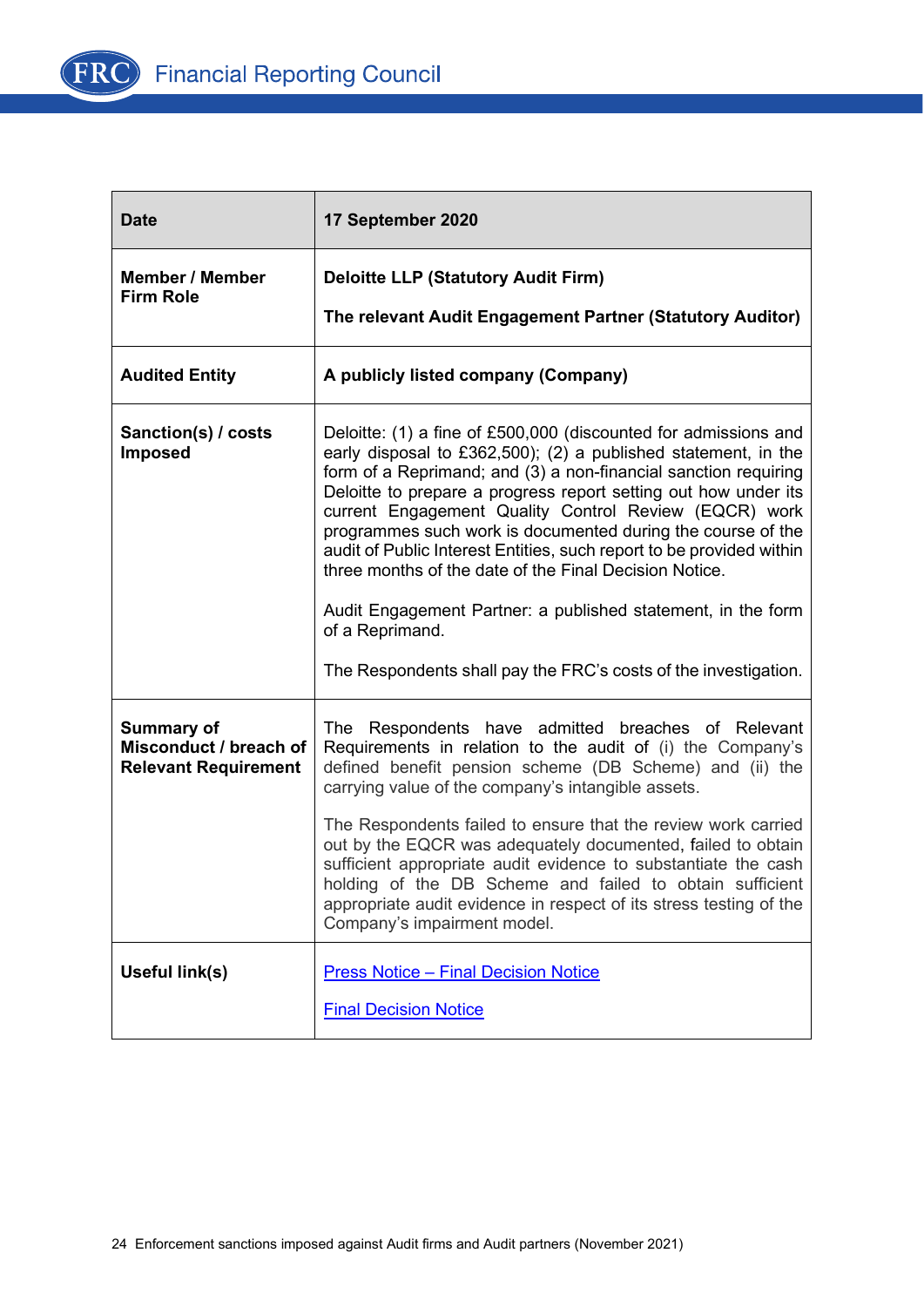

| <b>Date</b>                                                                | <b>24 August 2020</b>                                                                                                                                                                                                                                                                                                                                                                                                                        |
|----------------------------------------------------------------------------|----------------------------------------------------------------------------------------------------------------------------------------------------------------------------------------------------------------------------------------------------------------------------------------------------------------------------------------------------------------------------------------------------------------------------------------------|
| <b>Member / Member Firm</b>                                                | Deloitte LLP (Member Firm / Auditor)                                                                                                                                                                                                                                                                                                                                                                                                         |
| (Role)                                                                     | <b>Richard Knights (Audit Engagement Partner)</b>                                                                                                                                                                                                                                                                                                                                                                                            |
|                                                                            | <b>Nigel Mercer (Audit Engagement Partner)</b>                                                                                                                                                                                                                                                                                                                                                                                               |
| <b>Audited Entity</b>                                                      | <b>Autonomy Corporation Plc</b>                                                                                                                                                                                                                                                                                                                                                                                                              |
| Sanction(s) / costs<br>imposed                                             | Deloitte: (1) A fine of £15 million; (2) A Severe Reprimand; and (3) A<br>Condition that it provide a Root Cause Analysis of the reasons for<br>the Misconduct, why the firm's processes and controls did not<br>prevent the Misconduct and whether the firm's current processes<br>would lead to a different outcome.                                                                                                                       |
|                                                                            | Richard Knights: (1) Exclusion from membership of the Institute of<br>Chartered Accountants for England and Wales for five years; and (2)<br>A Fine of £500,000.                                                                                                                                                                                                                                                                             |
|                                                                            | Nigel Mercer: (1) A Fine of £250,000; and (2) A Severe Reprimand.                                                                                                                                                                                                                                                                                                                                                                            |
|                                                                            | The Tribunal ordered that Deloitte pay all of the costs of the<br>investigation claimed by the FRC's Executive Counsel, amounting to<br>£5,635,014.53 (inclusive of VAT), together with the costs of the<br>Tribunal.                                                                                                                                                                                                                        |
| <b>Summary of</b><br>Misconduct / breach of<br><b>Relevant Requirement</b> | The Misconduct arose from Deloitte's audit and review work during<br>2009 and 2010 relating to (i) the accounting and disclosure of<br>Autonomy's sales of hardware and (ii) Autonomy's sales of software<br>licences to value added resellers (VARs).                                                                                                                                                                                       |
|                                                                            | The findings against Mr Knights relate to the 2009 audit and his<br>conduct from January to July 2010. The findings against Mr Mercer<br>relate to the 2010 audit and certain of his conduct during 2011.                                                                                                                                                                                                                                    |
|                                                                            | The Tribunal found that each of Deloitte, Mr Knights and Mr Mercer<br>were culpable of Misconduct for failing to exercise adequate<br>professional scepticism and to obtain sufficient appropriate audit<br>evidence for its audit and review work relating to the hardware sales<br>and sales to certain VARs. Deloitte should not have issued<br>unqualified audit opinions in both 2009 and 2010 based on the audit<br>evidence obtained. |
|                                                                            | The Tribunal also made findings of Misconduct in relation to the<br>consideration by Mr Knights and Mr Mercer of Autonomy's<br>communications with its regulator, the FRC's Financial Reporting<br>Review Panel (FRRP), in January 2010 and March 2011                                                                                                                                                                                       |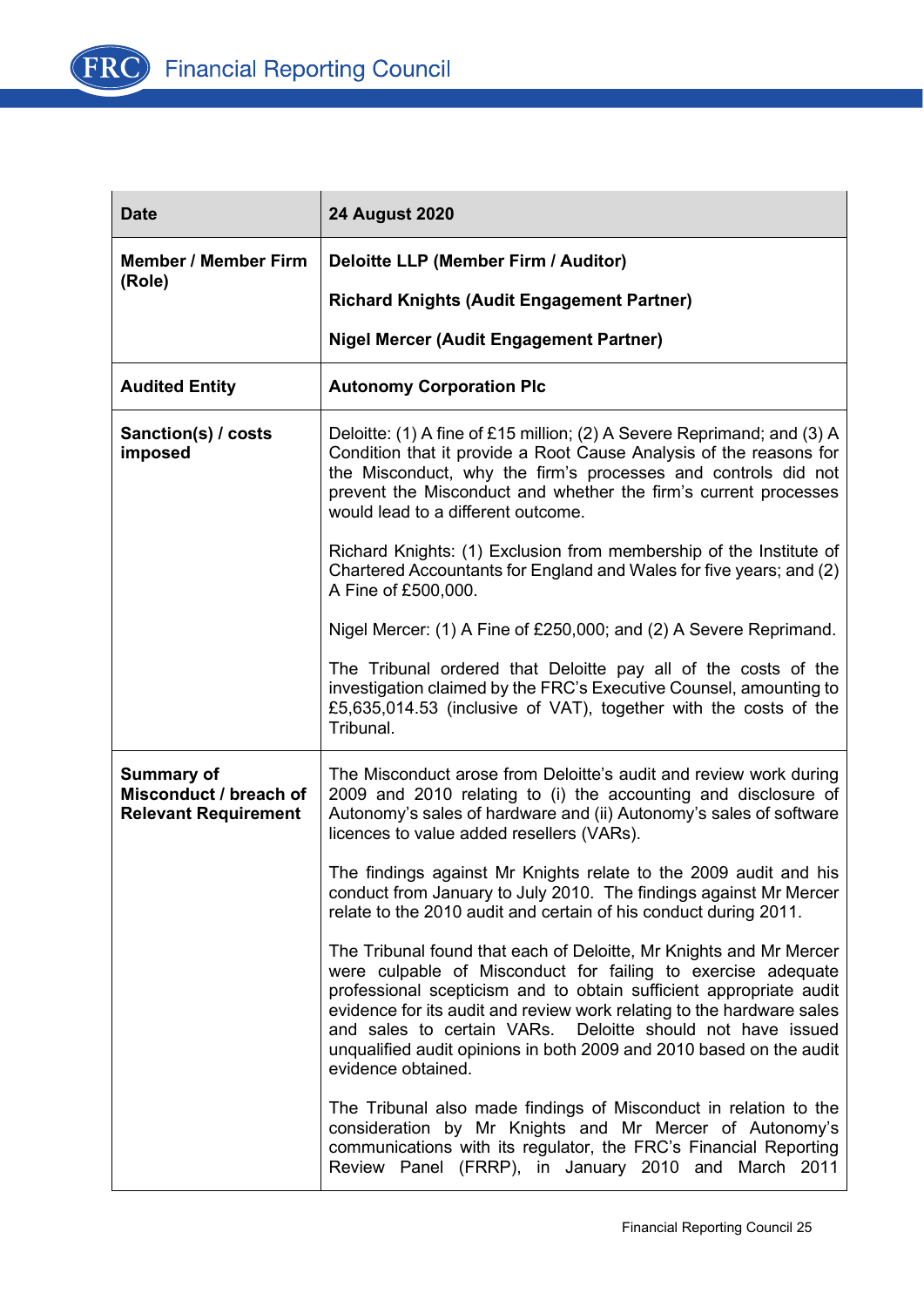

|                | respectively. Mr Knights had acted recklessly and accordingly with<br>a lack of integrity. Mr Mercer failed to act with professional<br>competence and due care.<br>In addition, Mr Knights was culpable of further Misconduct for a loss<br>of his objectivity on six separate occasions during his audit and<br>review work from October 2009 to July 2010. |
|----------------|---------------------------------------------------------------------------------------------------------------------------------------------------------------------------------------------------------------------------------------------------------------------------------------------------------------------------------------------------------------|
| Useful link(s) | <b>Press Notice – Disciplinary Tribunal Outcome</b>                                                                                                                                                                                                                                                                                                           |
|                | <b>Report of the Disciplinary Tribunal</b>                                                                                                                                                                                                                                                                                                                    |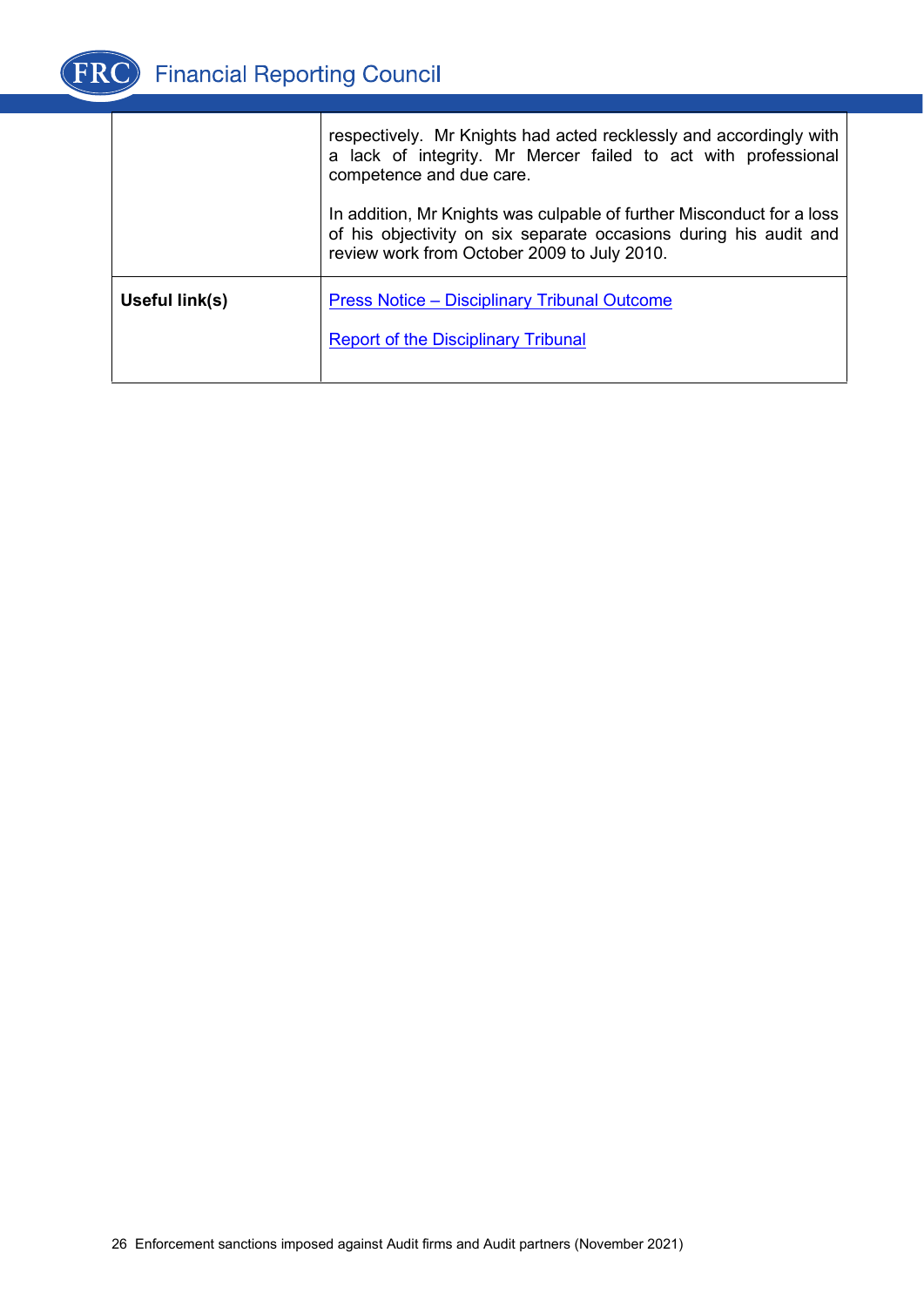

| <b>Date</b>                                                                | 25 June 2020                                                                                                                                                                                                                                                                                                                                                                                                                                                                                                                                                                                                                                                                                                                                                                                                                                                                                                                                                                                                                                                                                        |
|----------------------------------------------------------------------------|-----------------------------------------------------------------------------------------------------------------------------------------------------------------------------------------------------------------------------------------------------------------------------------------------------------------------------------------------------------------------------------------------------------------------------------------------------------------------------------------------------------------------------------------------------------------------------------------------------------------------------------------------------------------------------------------------------------------------------------------------------------------------------------------------------------------------------------------------------------------------------------------------------------------------------------------------------------------------------------------------------------------------------------------------------------------------------------------------------|
| <b>Member / Member Firm</b><br>(Role)                                      | (1) BDO LLP (Member Firm / Auditor)                                                                                                                                                                                                                                                                                                                                                                                                                                                                                                                                                                                                                                                                                                                                                                                                                                                                                                                                                                                                                                                                 |
|                                                                            | (2) David Wyn Roberts (Audit Engagement Partner)                                                                                                                                                                                                                                                                                                                                                                                                                                                                                                                                                                                                                                                                                                                                                                                                                                                                                                                                                                                                                                                    |
| <b>Audited Entity</b>                                                      | <b>AmTrust Europe Limited ("the Company")</b>                                                                                                                                                                                                                                                                                                                                                                                                                                                                                                                                                                                                                                                                                                                                                                                                                                                                                                                                                                                                                                                       |
| Sanction(s) / costs<br>imposed                                             | BDO: (1) A financial sanction of £200,000 (discounted for admissions<br>and early disposal to £160,000); (2) A published statement in the form<br>of a reprimand; (3) A requirement that BDO shall implement in respect<br>of the audit of insurance undertakings an appropriate training<br>programme designed to improve quality and consistency in the firm's<br>processes for obtaining and evaluating independent actuarial audit<br>evidence and in the documentation of those processes and of<br>auditors' key judgements; and (4) A requirement that for a period of<br>two years from the date of the Decision Notice, to undertake a quality<br>performance review of the work relating to the obtaining and<br>evaluating of actuarial audit evidence for all Statutory Audits of<br>insurance undertakings that used independent actuaries as auditor's<br>experts and shall report the results annually to the FRC.<br>Mr Roberts: (1) A published statement, in the form of a reprimand.<br>Both BDO and Mr Roberts will also pay Executive Counsel's costs of<br>the investigation. |
| <b>Summary of</b><br>Misconduct / breach of<br><b>Relevant Requirement</b> | The breaches of Relevant Requirements in this case related to an<br>area of audit work which was fundamental for the audits: the approach<br>of the Company's management to setting its technical provision for<br>outstanding claims. For the FY2014 audit, a single breach was<br>determined, concerning a failure in documentation of the relevant<br>audit work. In respect of the FY2015 audit, there were breaches in<br>three areas of audit work on provision for claims: the use of<br>independent actuaries as auditor's experts, the testing of<br>management's accounting estimate and the data on which it was<br>based and the evaluation of the method of measurement used by<br>management. The opinions of independent expert actuaries were<br>relied upon without taking sufficient steps to gain an understanding of<br>or to evaluate their work.                                                                                                                                                                                                                              |
| Useful link(s)                                                             | <b>Press Notice - Settlement</b>                                                                                                                                                                                                                                                                                                                                                                                                                                                                                                                                                                                                                                                                                                                                                                                                                                                                                                                                                                                                                                                                    |
|                                                                            | <b>Decision Notice</b>                                                                                                                                                                                                                                                                                                                                                                                                                                                                                                                                                                                                                                                                                                                                                                                                                                                                                                                                                                                                                                                                              |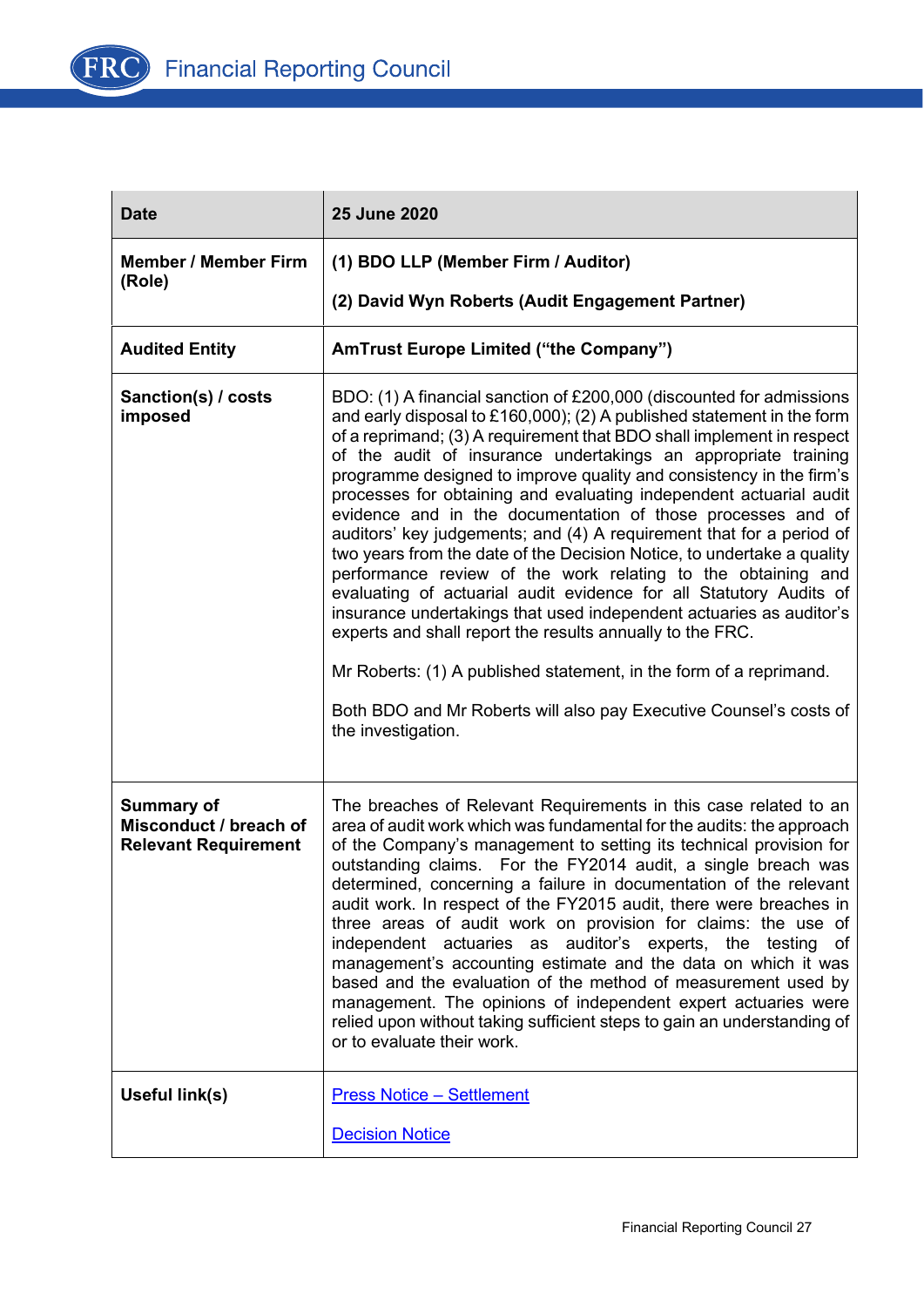

| <b>Date</b>                                                                | <b>26 March 2020</b>                                                                                                                                                                                                                                                                                                                                                                                                                                                                                                                                                                                                                    |
|----------------------------------------------------------------------------|-----------------------------------------------------------------------------------------------------------------------------------------------------------------------------------------------------------------------------------------------------------------------------------------------------------------------------------------------------------------------------------------------------------------------------------------------------------------------------------------------------------------------------------------------------------------------------------------------------------------------------------------|
| <b>Member / Member Firm</b><br>(Role)                                      | <b>Grant Thornton UK LLP (Statutory Audit Firm)</b>                                                                                                                                                                                                                                                                                                                                                                                                                                                                                                                                                                                     |
| <b>Audited Entity</b>                                                      | <b>Conviviality Retail Plc</b>                                                                                                                                                                                                                                                                                                                                                                                                                                                                                                                                                                                                          |
| Sanction(s) / costs<br>imposed                                             | (1) A financial sanction of £3 million (discounted to £1.95 million for<br>admissions and early disposal); (2) A Severe Reprimand; (3) A<br>declaration that the Audit did not comply with Relevant<br>Requirements; (4) A package of measures directed at improving the<br>quality of future audits; and (5) Costs of £207,000.                                                                                                                                                                                                                                                                                                        |
| <b>Summary of</b><br>Misconduct / breach of<br><b>Relevant Requirement</b> | During the Relevant Period, Grant Thornton breached the Relevant<br>Requirements in numerous ways in relation to its policies and<br>procedures relating to Ethical Standards and the International<br>Standard on Quality Control (UK and Ireland) and the consequent<br>failure to establish a control environment that placed adherence to<br>Ethical Standards above commercial considerations. Grant<br>Thornton's conduct also breached a number of Ethical Standards<br>during the course of its FY2014 Audit of Conviviality with the result<br>that independence was lost and the firm should have resigned from<br>the Audit. |
| Useful link(s)                                                             | <b>Press Notice - Settlement</b><br><b>Decision Notice</b>                                                                                                                                                                                                                                                                                                                                                                                                                                                                                                                                                                              |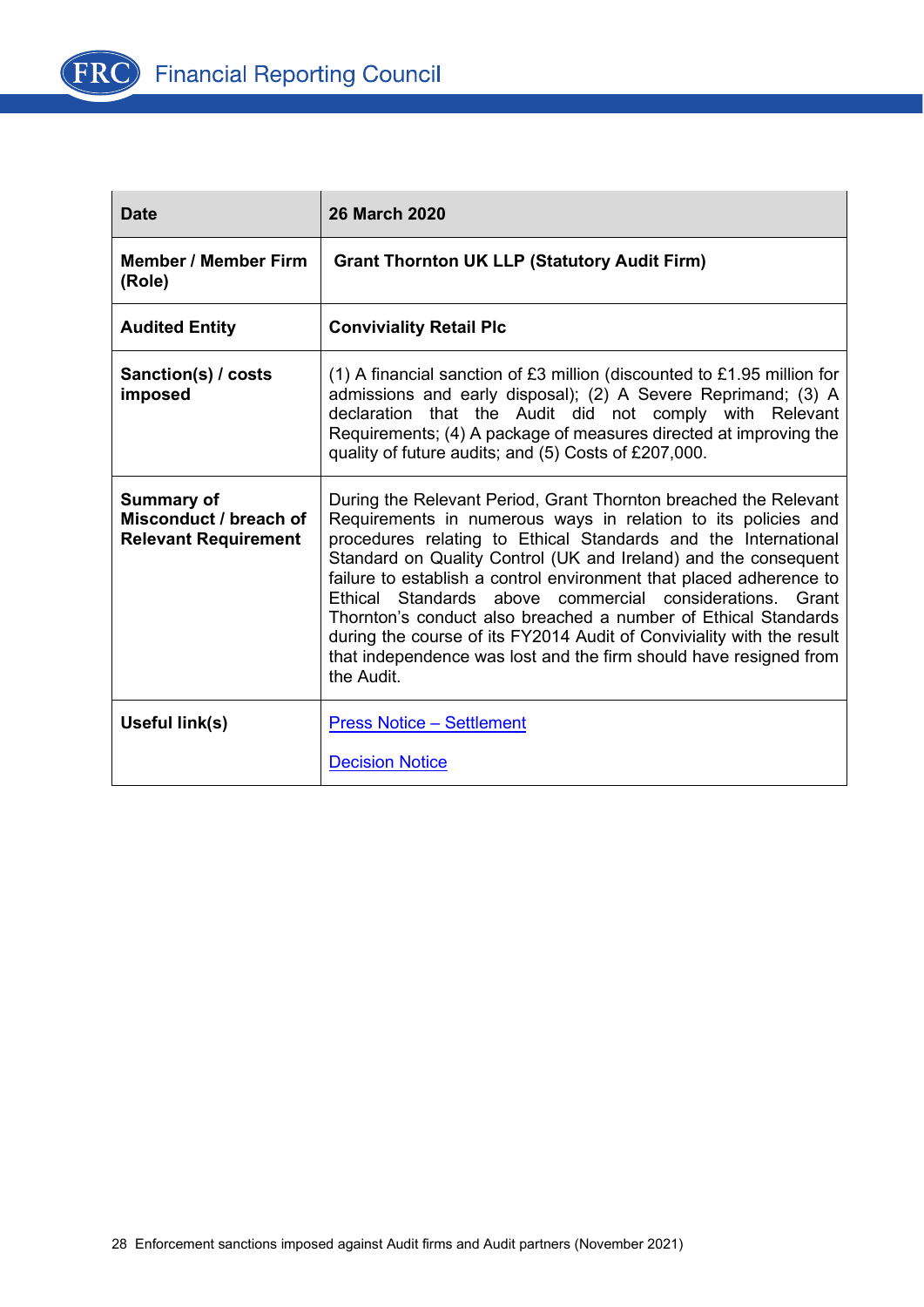

| <b>Date</b>                                                                | <b>31 March 2020</b>                                                                                                                                                                                                                                                                                                                                                                                                                                                                                                                                                                                                                                                                                                                                                                                                                                  |
|----------------------------------------------------------------------------|-------------------------------------------------------------------------------------------------------------------------------------------------------------------------------------------------------------------------------------------------------------------------------------------------------------------------------------------------------------------------------------------------------------------------------------------------------------------------------------------------------------------------------------------------------------------------------------------------------------------------------------------------------------------------------------------------------------------------------------------------------------------------------------------------------------------------------------------------------|
| <b>Member / Member Firm</b><br>(Role)                                      | Mr Kevin Engel (Audit Engagement Partner)                                                                                                                                                                                                                                                                                                                                                                                                                                                                                                                                                                                                                                                                                                                                                                                                             |
| <b>Audited Entity</b>                                                      | <b>Conviviality Retail Plc ("the Company")</b>                                                                                                                                                                                                                                                                                                                                                                                                                                                                                                                                                                                                                                                                                                                                                                                                        |
| Sanction(s) / costs<br>imposed                                             | (1) A Severe Reprimand; and (2) A permanent prohibition banning the<br>Audit Engagement Partner from signing audit opinions.                                                                                                                                                                                                                                                                                                                                                                                                                                                                                                                                                                                                                                                                                                                          |
| <b>Summary of</b><br>Misconduct / breach of<br><b>Relevant Requirement</b> | The Audit Engagement Partner arranged for a Senior Manager, who<br>was initially part of the team assigned to the Audit, to be seconded to<br>the Company to assist with the preparation of its year-end financial<br>statements. The threats to independence created by this situation<br>were so great that the Audit Engagement Partner should not have<br>provided an audit opinion, and in signing an unqualified audit opinion<br>confirming compliance with all relevant standards as he in fact did, he<br>breached a number of Ethical Standards designed to preserve the<br>independence and objectivity of audit.<br>In addition, he instructed the secondee to transfer a four and a half<br>hour time entry originally recorded on the Audit file in order to conceal<br>evidence of that individual's involvement in both the Audit and |
|                                                                            | subsequently the preparation of the Company's accounts, being<br>aware of the threats to independence which those circumstances had<br>created. In doing so, Mr Engel acted in breach of the fundamental<br>principle of Integrity.                                                                                                                                                                                                                                                                                                                                                                                                                                                                                                                                                                                                                   |
| Useful link(s)                                                             | <b>Press Notice - Settlement</b>                                                                                                                                                                                                                                                                                                                                                                                                                                                                                                                                                                                                                                                                                                                                                                                                                      |
|                                                                            | <b>Decision Notice</b>                                                                                                                                                                                                                                                                                                                                                                                                                                                                                                                                                                                                                                                                                                                                                                                                                                |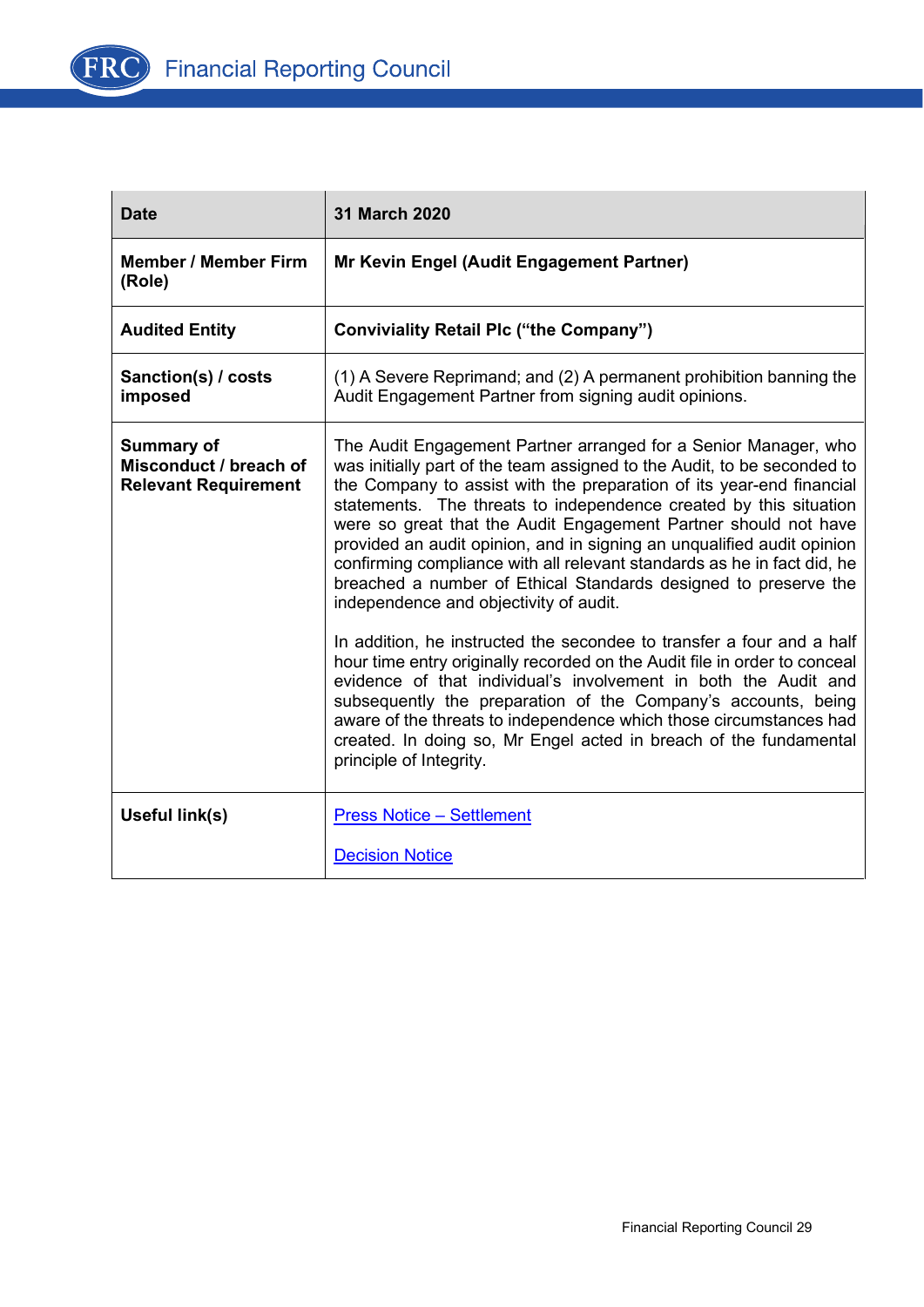

| <b>Date</b>                                                                | 31 March 2020                                                                                                                                                                                                                                                                                                                                                                                                                                                                             |
|----------------------------------------------------------------------------|-------------------------------------------------------------------------------------------------------------------------------------------------------------------------------------------------------------------------------------------------------------------------------------------------------------------------------------------------------------------------------------------------------------------------------------------------------------------------------------------|
| <b>Member / Member Firm</b>                                                | <b>KPMG Audit plc (Member Firm / Auditor)</b>                                                                                                                                                                                                                                                                                                                                                                                                                                             |
| (Role)                                                                     | <b>KPMG LLP (Member Firm / Auditor)</b>                                                                                                                                                                                                                                                                                                                                                                                                                                                   |
| <b>Audited Entity</b>                                                      | <b>Foresight 4 VCT plc</b>                                                                                                                                                                                                                                                                                                                                                                                                                                                                |
| Sanction(s) / costs<br>imposed                                             | (1) A Reprimand; and (2) an order that KPMG monitor compliance<br>with revised audit procedures on company capital and distributions,<br>and report on this to the FRC's Executive Counsel.                                                                                                                                                                                                                                                                                               |
| <b>Summary of</b><br>Misconduct / breach of<br><b>Relevant Requirement</b> | KPMG Audit Plc was the Statutory Audit Firm for FY2013; and<br>KPMG LLP was the Statutory Audit Firm for FY2014 and FY2015.<br>As is set out in the Final Decision Notice, there were failures by the<br>Respondents in the manner in which they conducted the FY2013<br>Audit, FY2014 Audit and FY2015 Audit in relation to their audit work<br>concerning the share premium account and capital redemption<br>reserve (in FY2013) and distributable reserves (for FY2013 to<br>FY2015). |
| Useful link(s)                                                             | <b>Press Notice - Settlement</b><br><b>Decision Notice</b>                                                                                                                                                                                                                                                                                                                                                                                                                                |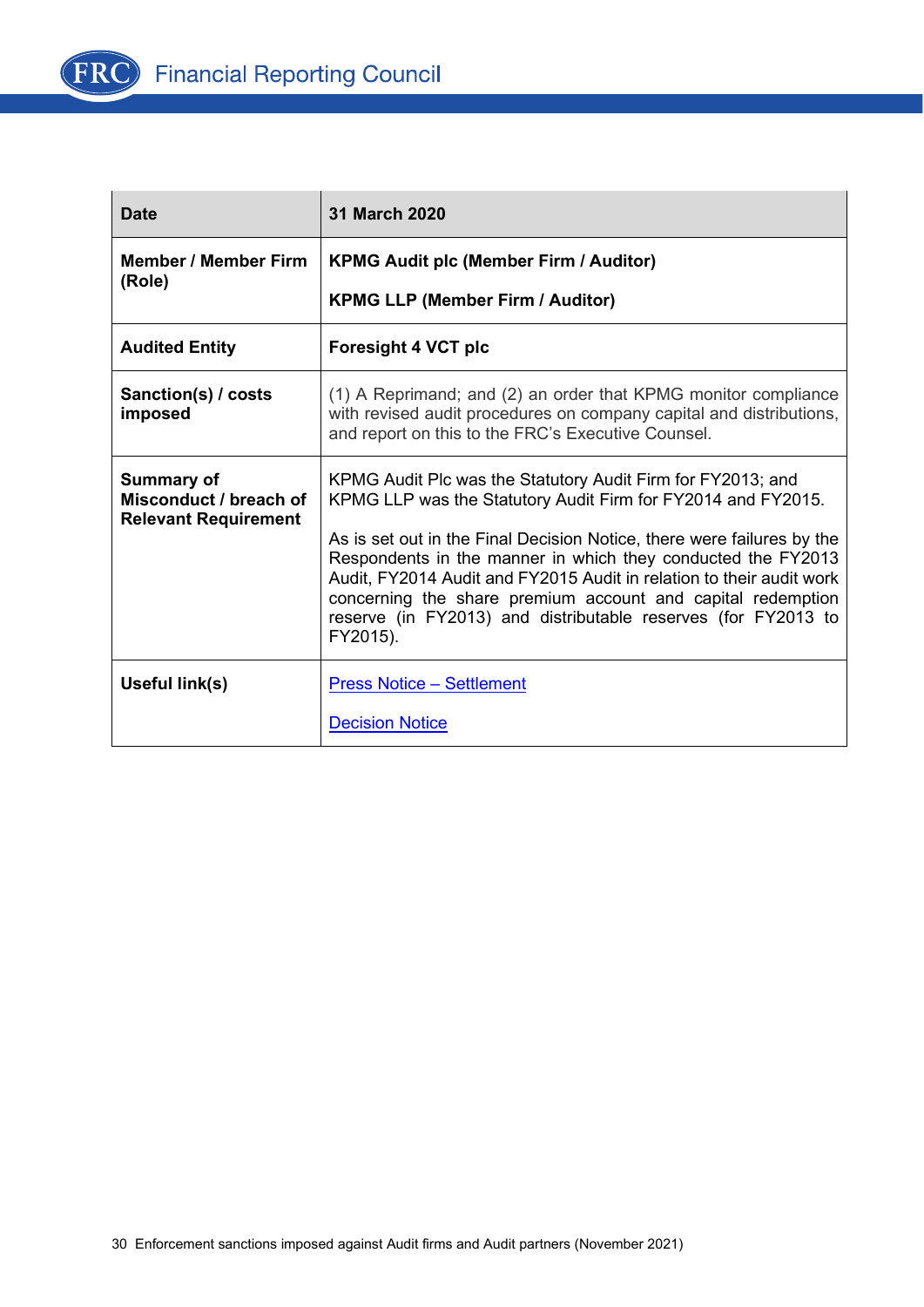

| <b>Date</b>                                                                | 23 December 2019                                                                                                                                                                                                                                                                                                                                                                                                                                                                                                                                                                                                                                                                                                                                                                                                                                                                                                                                                                                                                                                                                                                                                                              |
|----------------------------------------------------------------------------|-----------------------------------------------------------------------------------------------------------------------------------------------------------------------------------------------------------------------------------------------------------------------------------------------------------------------------------------------------------------------------------------------------------------------------------------------------------------------------------------------------------------------------------------------------------------------------------------------------------------------------------------------------------------------------------------------------------------------------------------------------------------------------------------------------------------------------------------------------------------------------------------------------------------------------------------------------------------------------------------------------------------------------------------------------------------------------------------------------------------------------------------------------------------------------------------------|
| <b>Member / Member Firm</b><br>(Role)                                      | <b>KPMG LLP (Member Firm / Auditor)</b>                                                                                                                                                                                                                                                                                                                                                                                                                                                                                                                                                                                                                                                                                                                                                                                                                                                                                                                                                                                                                                                                                                                                                       |
|                                                                            | Nicola Quayle (Audit Engagement Partner)                                                                                                                                                                                                                                                                                                                                                                                                                                                                                                                                                                                                                                                                                                                                                                                                                                                                                                                                                                                                                                                                                                                                                      |
| <b>Audited Entity</b>                                                      | A company (Company)                                                                                                                                                                                                                                                                                                                                                                                                                                                                                                                                                                                                                                                                                                                                                                                                                                                                                                                                                                                                                                                                                                                                                                           |
| Sanction(s) / costs<br>imposed                                             | KPMG: (1) A financial sanction of £700,000 (discounted for<br>admissions and early disposal to £455,000); (2) A Reprimand;<br>(3) A declaration by Executive Counsel that, as a result of the<br>Adverse Findings set out in the Final Decision Notice, the Statutory<br>Audit Report did not satisfy the Relevant Requirements; and<br>(4) A requirement that, within a period of two years from the date of<br>the Decision Notice, KPMG shall undertake a quality performance<br>review (QPR) of three Statutory Audits for which Ms Quayle is the<br>Statutory Auditor, such QPRs to be conducted by a Statutory Auditor<br>from KPMG's London office. KPMG shall report the results annually<br>to the FRC.<br>Ms Quayle: (1) A financial sanction of £45,000 (discounted for<br>admissions and early resolution to £29,250); (2) A Reprimand; and<br>(3) A requirement for Ms Quayle to undertake appropriate training,<br>in a format to be agreed with the FRC.<br>Executive Counsel's determination as to sanctions reflects that Ms<br>Quayle has agreed that she will not undertake Statutory Audits of<br>Public Interest Entities for a period of two years from the date of the |
|                                                                            | Decision Notice.                                                                                                                                                                                                                                                                                                                                                                                                                                                                                                                                                                                                                                                                                                                                                                                                                                                                                                                                                                                                                                                                                                                                                                              |
| <b>Summary of</b><br>Misconduct / breach of<br><b>Relevant Requirement</b> | The<br>breaches of Relevant Requirements concerned<br>the<br>Respondents' failure to apply sufficient professional skepticism, or<br>to obtain and document sufficient appropriate audit evidence, in<br>relation to the statutory audit of the Company's reporting of two<br>distinct categories of complex supplier arrangements; namely<br>"Promotional Income" and "Overrider Income".                                                                                                                                                                                                                                                                                                                                                                                                                                                                                                                                                                                                                                                                                                                                                                                                    |
|                                                                            | The seriousness of the breaches was aggravated by the facts that:                                                                                                                                                                                                                                                                                                                                                                                                                                                                                                                                                                                                                                                                                                                                                                                                                                                                                                                                                                                                                                                                                                                             |
|                                                                            | 1. the FRC had made auditors aware, through publications in 2014<br>and 2015, that complex supplier arrangements would be an area<br>of particular attention in its reviews;<br>both KPMG and Ms Quayle have poor recent regulatory records;<br>2.<br>and<br>3. Ms Quayle held senior management responsibilities within<br>KPMG.                                                                                                                                                                                                                                                                                                                                                                                                                                                                                                                                                                                                                                                                                                                                                                                                                                                             |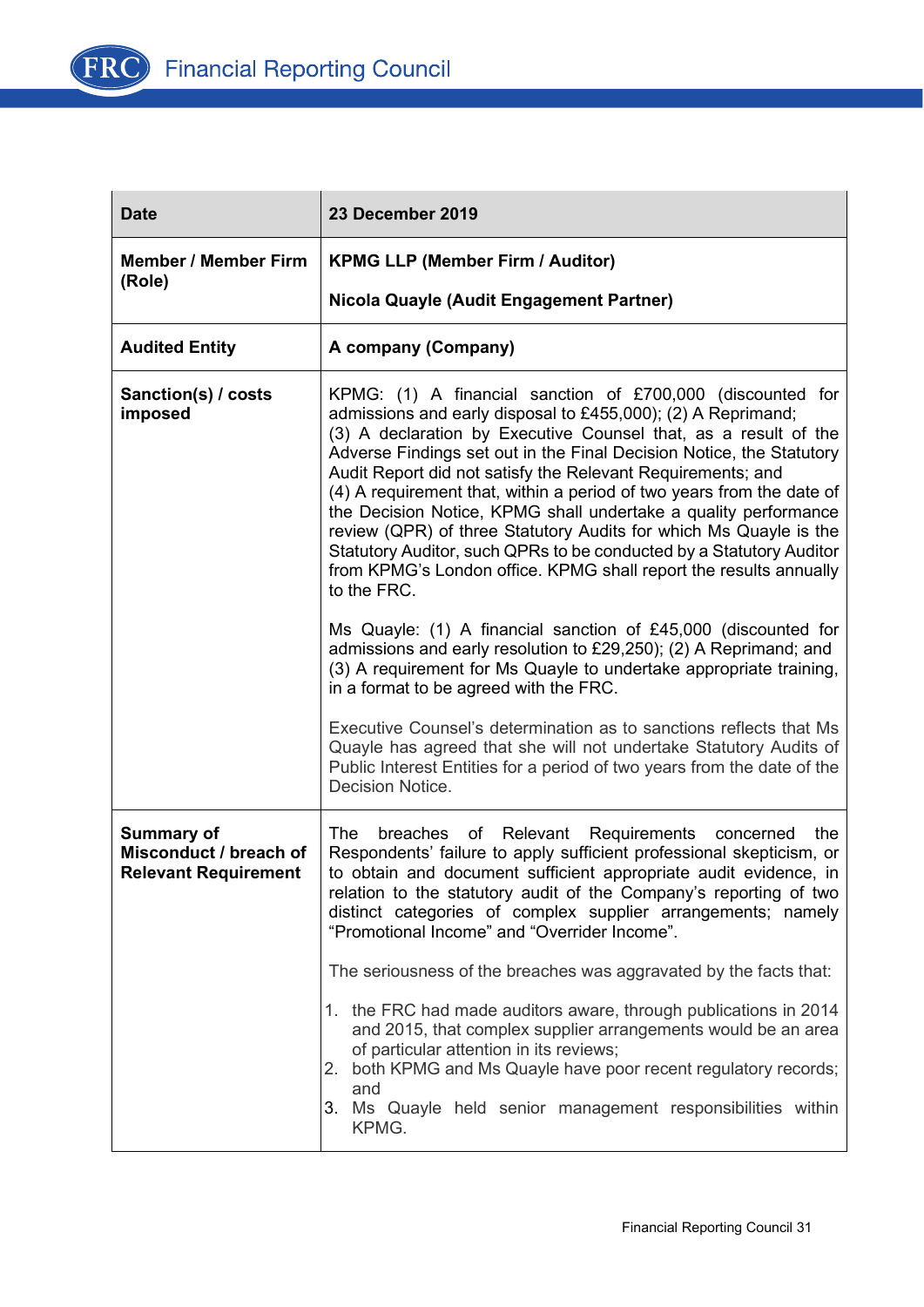

| Useful link(s) | <b>Press Notice - Settlement</b> |
|----------------|----------------------------------|
|                | <b>Decision Notice</b>           |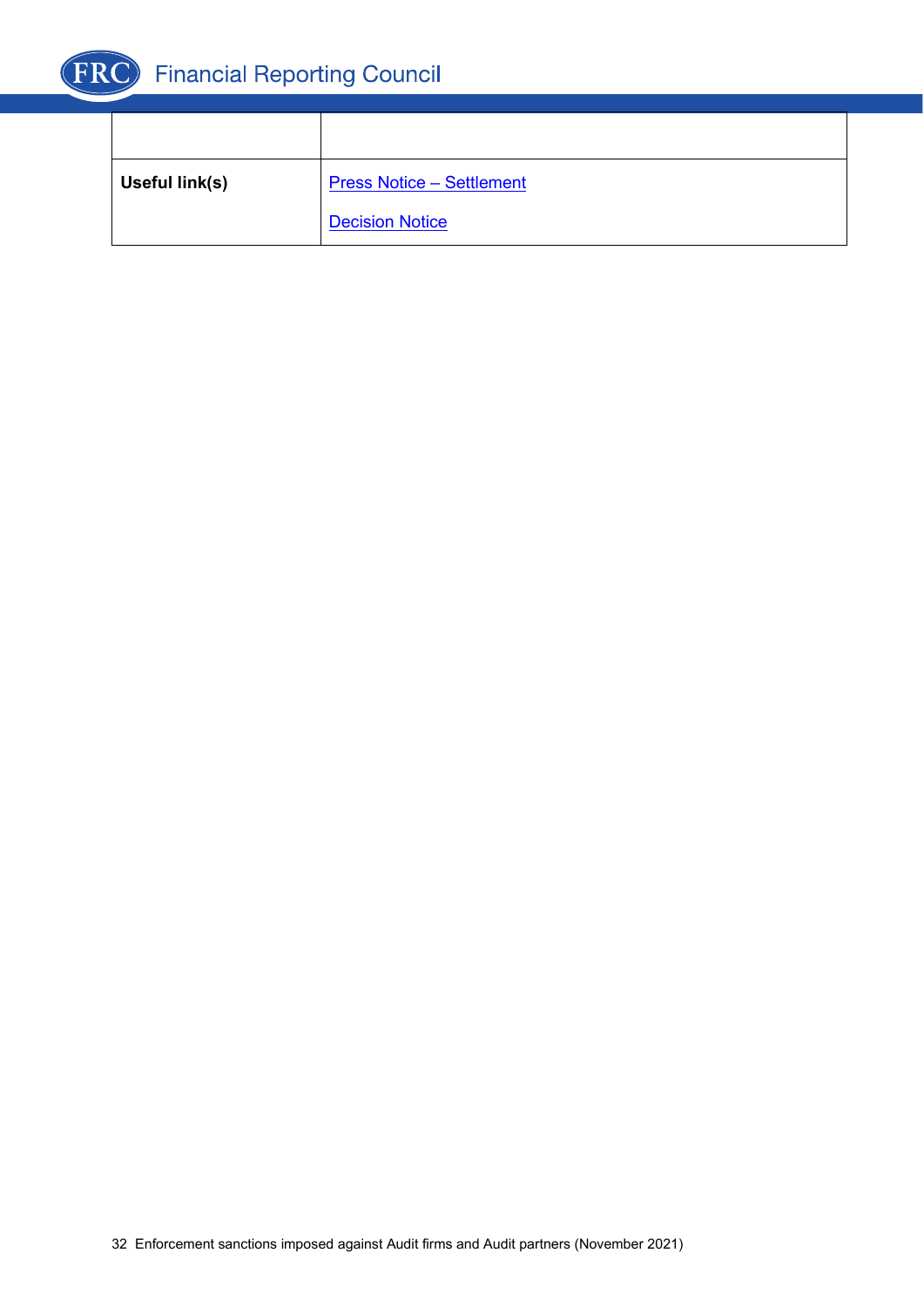

| <b>Date</b>                                                                | 5 November 2019                                                                                                                                                                                                                                                                                                                                                                                                                                                                                                                                                                                                                                                                                                                                                                                                                                                                                                                                                                                                                               |
|----------------------------------------------------------------------------|-----------------------------------------------------------------------------------------------------------------------------------------------------------------------------------------------------------------------------------------------------------------------------------------------------------------------------------------------------------------------------------------------------------------------------------------------------------------------------------------------------------------------------------------------------------------------------------------------------------------------------------------------------------------------------------------------------------------------------------------------------------------------------------------------------------------------------------------------------------------------------------------------------------------------------------------------------------------------------------------------------------------------------------------------|
| <b>Member / Member Firm</b><br>(Role)                                      | <b>Grant Thornton UK LLP (Member Firm / Auditor)</b>                                                                                                                                                                                                                                                                                                                                                                                                                                                                                                                                                                                                                                                                                                                                                                                                                                                                                                                                                                                          |
|                                                                            | The relevant Audit Engagement Partner                                                                                                                                                                                                                                                                                                                                                                                                                                                                                                                                                                                                                                                                                                                                                                                                                                                                                                                                                                                                         |
| <b>Audited Entity</b>                                                      | A publicly listed company (Company)                                                                                                                                                                                                                                                                                                                                                                                                                                                                                                                                                                                                                                                                                                                                                                                                                                                                                                                                                                                                           |
| Sanction(s) / costs<br>imposed                                             | Grant Thornton: (1) Fine of £650,000 (discounted for admissions and<br>early disposal to £422,500); and (2) A declaration that the 2016 Audit<br>report signed on behalf of Grant Thornton did not satisfy certain<br><b>Relevant Requirements.</b>                                                                                                                                                                                                                                                                                                                                                                                                                                                                                                                                                                                                                                                                                                                                                                                           |
|                                                                            | Audit Engagement Partner: (1) Fine of £20,000 (discounted for<br>admissions and early disposal to £13,000); and (2) A declaration that<br>the 2016 Audit report signed by the Audit Engagement Partner did<br>not satisfy certain Relevant Requirements.                                                                                                                                                                                                                                                                                                                                                                                                                                                                                                                                                                                                                                                                                                                                                                                      |
|                                                                            | The Respondents also agreed to pay all the FRC's costs of the<br>investigation.                                                                                                                                                                                                                                                                                                                                                                                                                                                                                                                                                                                                                                                                                                                                                                                                                                                                                                                                                               |
| <b>Summary of</b><br>Misconduct / breach of<br><b>Relevant Requirement</b> | admitted<br>Respondents have<br>breaches of<br>Relevant<br>The<br>Requirements in relation to the audit work carried out on the<br>Company's principal assets, and an area identified as a significant<br>risk. The work done on the sampling of those assets was inadequate<br>and failed to select an audit sample that was sufficient to reduce the<br>sampling risk to an acceptably low level. The audit team also placed<br>undue reliance on the Company's externally appointed experts in the<br>valuation of the assets and did not appropriately consider the use of<br>an auditor's expert. The breaches by the audit team led to a failure<br>to obtain sufficient appropriate audit evidence to be able to draw<br>reasonable conclusions about the valuation of the assets. There<br>were also failures to exercise sufficient professional scepticism and<br>to prepare adequate audit documentation. However, none of the<br>breaches of Relevant Requirements were either intentional,<br>dishonest, deliberate or reckless. |
| Useful link(s)                                                             | <b>Press Notice - Settlement</b>                                                                                                                                                                                                                                                                                                                                                                                                                                                                                                                                                                                                                                                                                                                                                                                                                                                                                                                                                                                                              |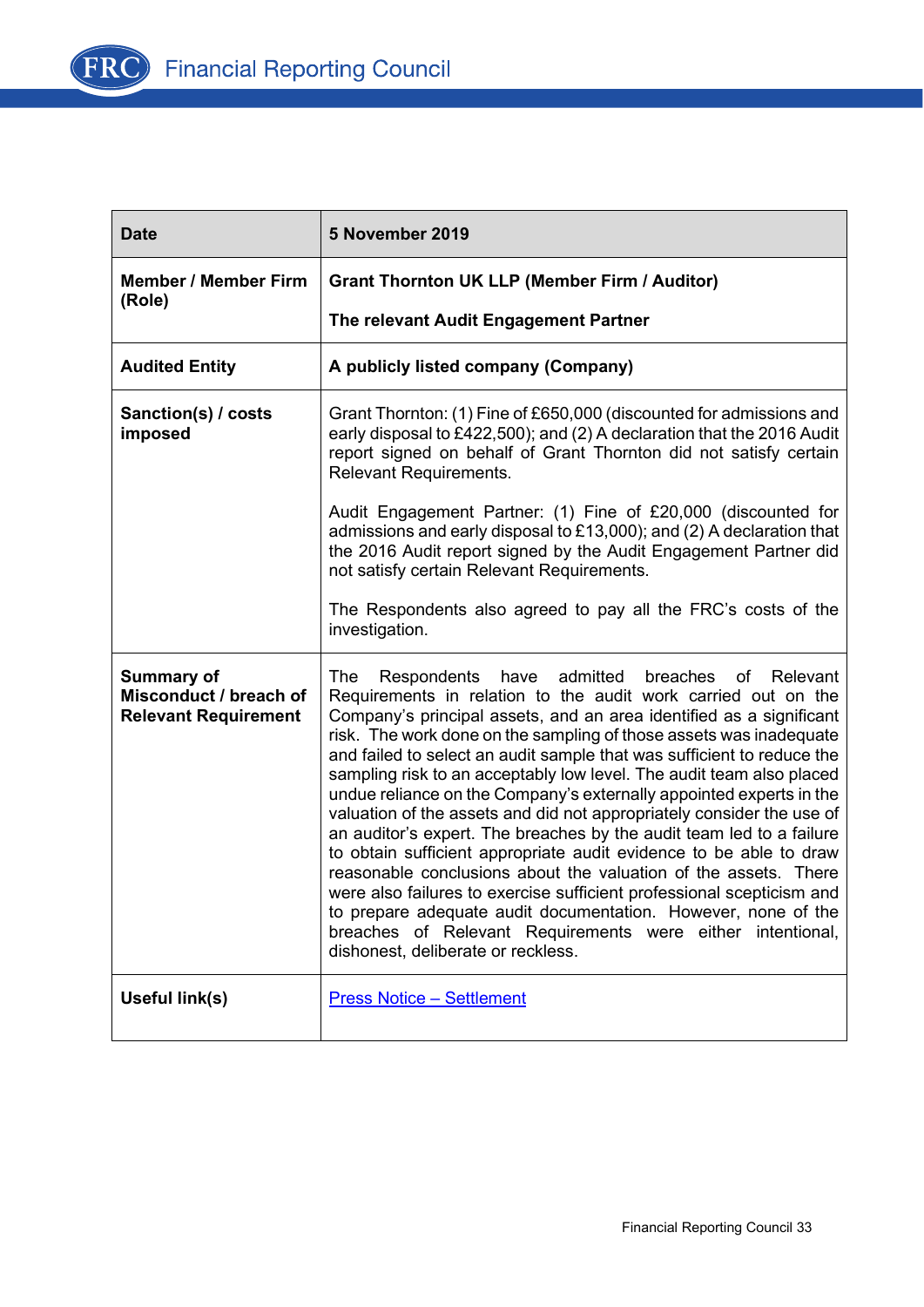

| <b>Date</b>                                                                | 27 September 2019                                                                                                                                                                                                                                                                                                                                                                                                                                                                                                                                                                                                                                                                                                                                                                                                                                                                                                                                                      |
|----------------------------------------------------------------------------|------------------------------------------------------------------------------------------------------------------------------------------------------------------------------------------------------------------------------------------------------------------------------------------------------------------------------------------------------------------------------------------------------------------------------------------------------------------------------------------------------------------------------------------------------------------------------------------------------------------------------------------------------------------------------------------------------------------------------------------------------------------------------------------------------------------------------------------------------------------------------------------------------------------------------------------------------------------------|
| <b>Member / Member Firm</b><br>(Role)                                      | Deloitte LLP (Member Firm / Auditor)<br><b>Ross Howard (Audit Engagement Partner)</b>                                                                                                                                                                                                                                                                                                                                                                                                                                                                                                                                                                                                                                                                                                                                                                                                                                                                                  |
| <b>Audited Entity</b>                                                      | <b>Serco Geografix Limited</b>                                                                                                                                                                                                                                                                                                                                                                                                                                                                                                                                                                                                                                                                                                                                                                                                                                                                                                                                         |
| Sanction(s) / costs<br>imposed                                             | Mr. Howard: (1) Fine of £120,000 (discounted for admissions of<br>Misconduct to £78,000); and (2) A Severe Reprimand.                                                                                                                                                                                                                                                                                                                                                                                                                                                                                                                                                                                                                                                                                                                                                                                                                                                  |
| <b>Summary of</b><br>Misconduct / breach of<br><b>Relevant Requirement</b> | a. The Misconduct involved failing to react to clear indicators<br>of the risk of potential fraud on a UK government<br>department despite such indicators being visibly set out on<br>the Serco Geografix Limited audit file for the 2012 audit.<br>b. The Misconduct involved failing to comply with important<br>auditing standards and included failings in relation to<br>identifying the risk of fraud or material misstatement and<br>the exercise of professional skepticism.<br>c. In all circumstances, the Misconduct could undermine<br>confidence in the standards of conduct of auditors and in<br>the profession generally.<br>d. As the engagement partner for the 2012 audit, Mr. Howard<br>was the senior member of the audit team with overall<br>responsibility for the conduct of that audit and with<br>supervisory responsibilities. Mr. Howard abrogated his<br>responsibility as reflected by his failure to supervise the<br>audit properly. |
| Useful link(s)                                                             | <b>Press Notice - Settlement</b><br><b>Settlement Agreement</b>                                                                                                                                                                                                                                                                                                                                                                                                                                                                                                                                                                                                                                                                                                                                                                                                                                                                                                        |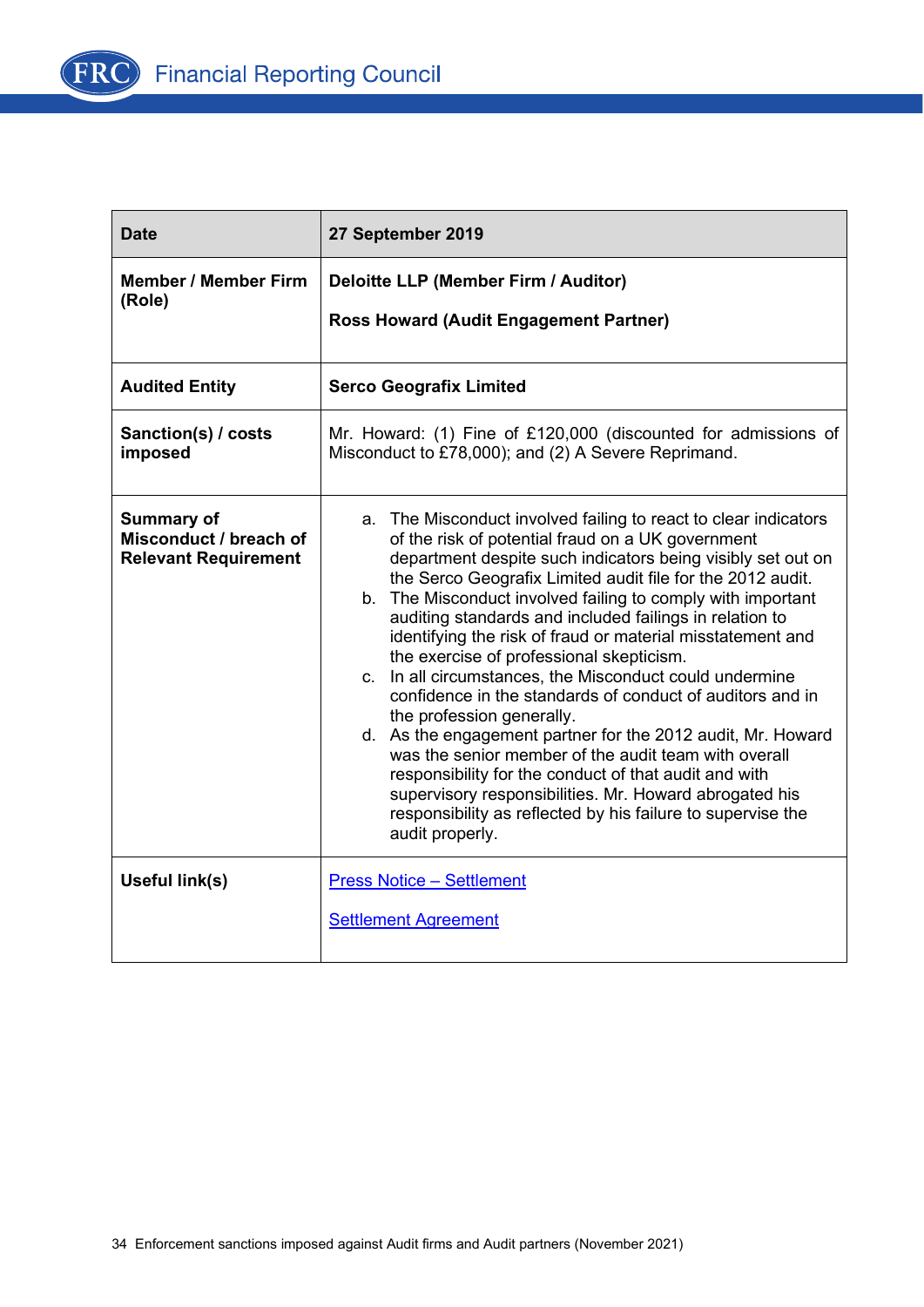

| <b>Date</b>                                                                | 26 June 2019                                                                                                                                                                                                                                                                                                                                                                                                                                                                                                                                                                                                                                                                                                                   |
|----------------------------------------------------------------------------|--------------------------------------------------------------------------------------------------------------------------------------------------------------------------------------------------------------------------------------------------------------------------------------------------------------------------------------------------------------------------------------------------------------------------------------------------------------------------------------------------------------------------------------------------------------------------------------------------------------------------------------------------------------------------------------------------------------------------------|
| <b>Member / Member Firm</b><br>(Role)                                      | <b>KPMG Audit plc (Member Firm / Auditor)</b><br><b>Richard Hinton (Audit Engagement Partner)</b>                                                                                                                                                                                                                                                                                                                                                                                                                                                                                                                                                                                                                              |
| <b>Audited Entity</b>                                                      | The Bank of New York Mellon London Branch and The Bank of<br><b>New York Mellon (International) Ltd</b>                                                                                                                                                                                                                                                                                                                                                                                                                                                                                                                                                                                                                        |
| Sanction(s) / costs<br>imposed                                             | KPMG: (1) Fine of £5,000,000 (discounted for admissions of<br>Misconduct to £3,500,000); (2) A Severe Reprimand; and (3) A<br>requirement for a quality performance review process affecting each<br>person who signs a Client Assets Report on behalf of KPMG, and a<br>requirement to provide written reports to the FRC on the details,<br>conclusions and actions arising from the review. The review process<br>is to last three years. Each person who signs a Client Asset Report<br>during that period shall be subject to at least one quality performance<br>review in respect of their CASS audits.<br>Mr Hinton: (1) Fine of £75,000 (discounted for admissions of<br>Misconduct to £52,500); and (2) A Reprimand. |
| <b>Summary of</b><br>Misconduct / breach of<br><b>Relevant Requirement</b> | The Tribunal found that the Misconduct consisted of a failure to<br>understand and to apply fundamental rules of the Client Asset<br>Sourcebook, requiring the banks to keep their own records and carry<br>out their asset reconciliations on their own legal entity basis. Further,<br>the Misconduct involved the misapplication of the rules that are of<br>very great importance to the financial system.                                                                                                                                                                                                                                                                                                                 |
| Useful link(s)                                                             | <b>Press Notice - Disciplinary Tribunal Outcome</b><br><b>Report of the Disciplinary Tribunal</b>                                                                                                                                                                                                                                                                                                                                                                                                                                                                                                                                                                                                                              |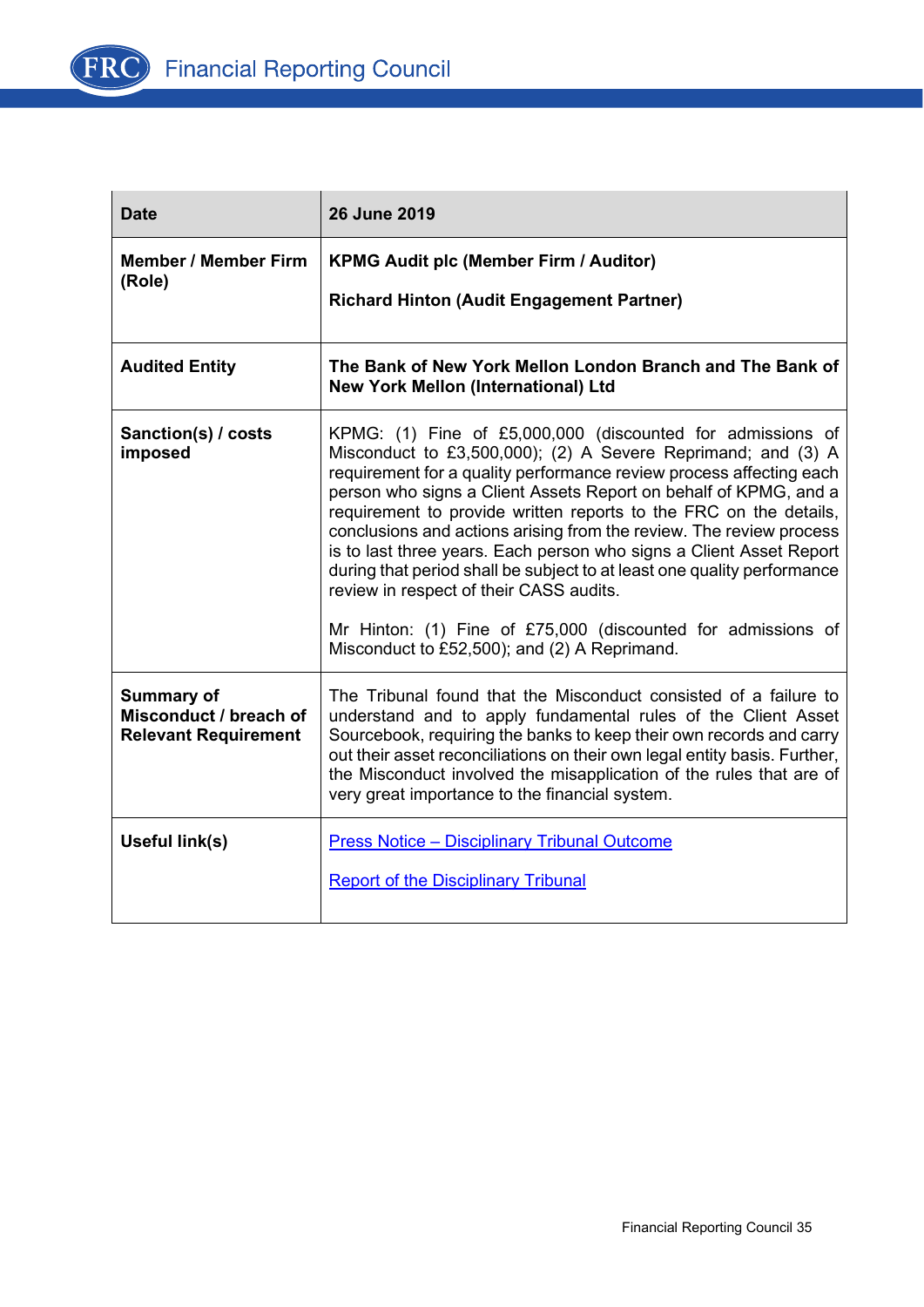

| <b>Date</b>                                                                | 22 May 2019                                                                                                                                                                                                                                                                                                                                                                                                |
|----------------------------------------------------------------------------|------------------------------------------------------------------------------------------------------------------------------------------------------------------------------------------------------------------------------------------------------------------------------------------------------------------------------------------------------------------------------------------------------------|
| <b>Member / Member Firm</b>                                                | <b>PwC LLP (Statutory Audit Firm)</b>                                                                                                                                                                                                                                                                                                                                                                      |
| (Role)                                                                     | Jaskamal Sarai (Audit Engagement Partner)                                                                                                                                                                                                                                                                                                                                                                  |
|                                                                            | Arif Ahmad (Audit Engagement Partner)                                                                                                                                                                                                                                                                                                                                                                      |
| <b>Audited Entity</b>                                                      | <b>Redcentric plc</b>                                                                                                                                                                                                                                                                                                                                                                                      |
| Sanction(s) / costs<br>imposed                                             | PwC: $(1)$ Fine of £6,500,000 discounted to £4,550,000 for<br>admissions and early disposal; (2) Severe Reprimand; (3) A<br>condition that PwC supplement the monitoring and support of the<br>Leeds office audit practice on terms which have been agreed with<br>the FRC; (4) A declaration that the Statutory Audit Reports did not<br>satisfy the Relevant Requirements; and (5) costs of £366,744.63. |
|                                                                            | Mr Sarai: (1) Fine of £200,000 discounted to £140,000 for<br>admissions and early resolution; and (2) A Severe Reprimand.                                                                                                                                                                                                                                                                                  |
|                                                                            | Mr Ahmad: (1) Fine of $£200,000$ discounted to $£140,000$ for<br>admissions and early resolution; and (2) A Severe Reprimand.                                                                                                                                                                                                                                                                              |
|                                                                            | In addition to the sanctions imposed, Mr Sarai and Mr Ahmad have<br>undertaken training in relation to compliance with the requirements<br>of ISA 220, as it relates to supervision of the engagement team and<br>the application of professional skepticism in accordance with ISA<br>200.                                                                                                                |
| <b>Summary of</b><br>Misconduct / breach of<br><b>Relevant Requirement</b> | The Respondents admitted 8 breaches of Relevant Requirements in<br>respect of their audit of Redcentric plc for the financial years ending<br>31 March 2015 and 31 March 2016. For both audit years, the<br>breaches related to: audit planning; cash; revenue and debtors; and<br>costs and liabilities.                                                                                                  |
|                                                                            | The breaches were numerous and, in certain cases, of a basic<br>and/or fundamental nature, evidencing a serious lack of competence<br>in conducting the statutory audit work. A number of the breaches<br>relate to the auditors' failure to exercise professional skepticism.                                                                                                                             |
| Useful link(s)                                                             | <b>Press Notice - Decision Notice</b>                                                                                                                                                                                                                                                                                                                                                                      |
|                                                                            | <b>Decision Notice</b>                                                                                                                                                                                                                                                                                                                                                                                     |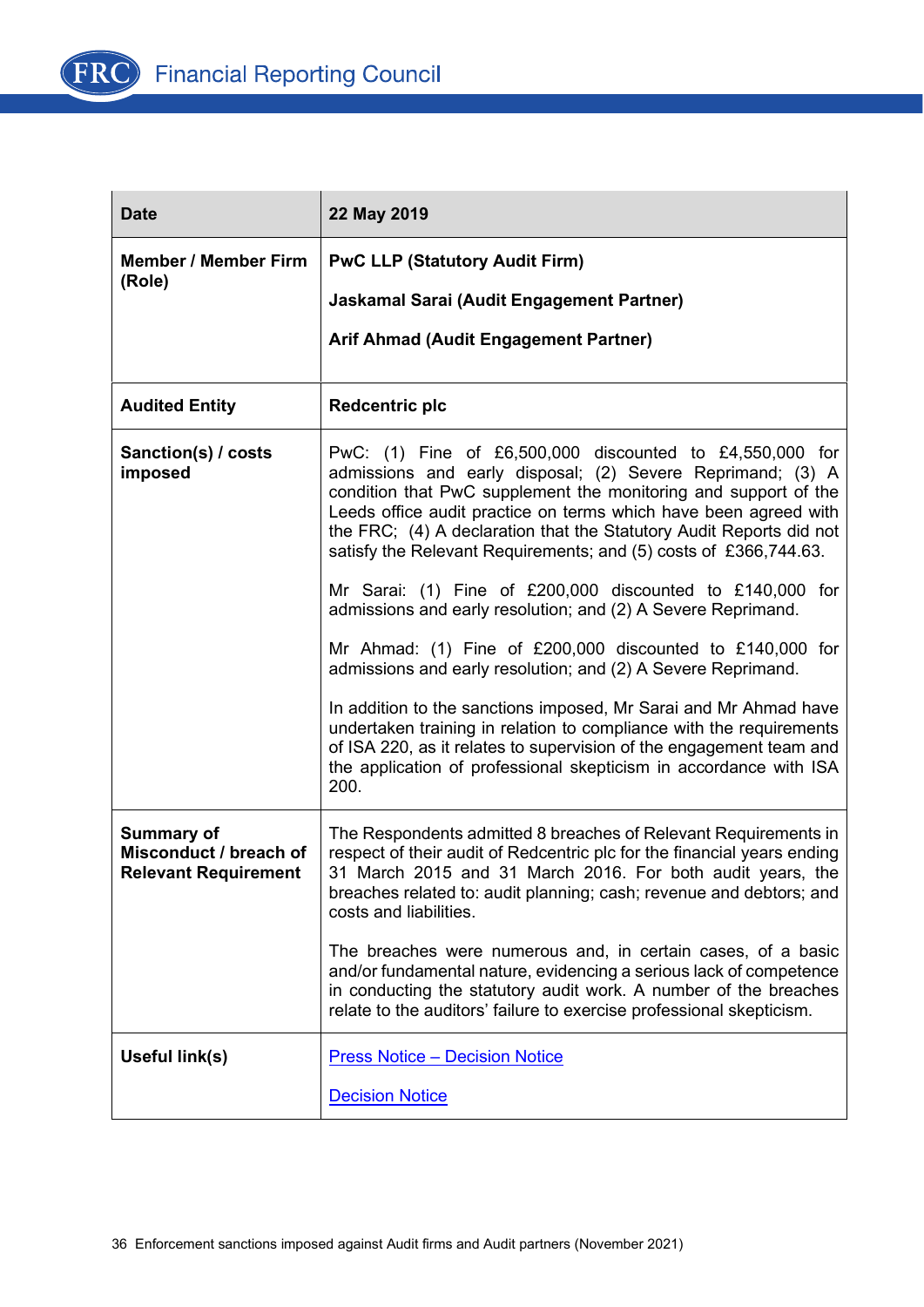

| <b>Date</b>                                                                | <b>29 March 2019</b>                                                                                                                                                                                                                                                                                                                                                                                                                                                                                                               |
|----------------------------------------------------------------------------|------------------------------------------------------------------------------------------------------------------------------------------------------------------------------------------------------------------------------------------------------------------------------------------------------------------------------------------------------------------------------------------------------------------------------------------------------------------------------------------------------------------------------------|
| <b>Member / Member Firm</b><br>(Role)                                      | MSR Partners LLP - formerly Moore Stephens LLP (Statutory<br><b>Audit Firm)</b>                                                                                                                                                                                                                                                                                                                                                                                                                                                    |
|                                                                            | <b>Stephen Corrall (Audit Engagement Partner)</b>                                                                                                                                                                                                                                                                                                                                                                                                                                                                                  |
| <b>Audited Entity</b>                                                      | Laura Ashley plc                                                                                                                                                                                                                                                                                                                                                                                                                                                                                                                   |
| Sanction(s) / costs<br>imposed                                             | MSR Partners LLP: (1) Fine of £825,000 reduced to £455,813<br>following a 15% discount to reflect mitigating factors, in particular an<br>exceptional level of co-operation, and a further 35% discount for<br>admissions and early disposal; (2) Severe Reprimand; (3) A<br>Declaration that the 2016 Audit report signed on behalf of Moore<br>Stephens LLP did not satisfy the Relevant Requirements; (4) costs<br>of £86,500.                                                                                                  |
|                                                                            | Mr Corrall: (1) Fine of £110,000 reduced to £60,775 following a 15%<br>discount to reflect mitigating factors, in particular an exceptional level<br>of co-operation, and a further 35% discount for admissions and early<br>disposal; (2) A Condition that Mr Corrall shall not act as Statutory<br>Auditor of a Public Interest Entity nor sign a Statutory Audit Report<br>in respect of a Public Interest Entity for a period of at least 18 months.                                                                           |
| <b>Summary of</b><br>Misconduct / breach of<br><b>Relevant Requirement</b> | MSR Partners LLP and Mr Corrall have admitted 11 breaches of<br>Relevant Requirements in relation to the audit of materiality,<br>revenue and going concern. The breaches were serious and<br>pervasive throughout the audit and included: setting materiality at<br>three times the appropriate level; failing to gather sufficient<br>appropriate audit evidence when assessing the use of the going<br>concern assumption; and failure to obtain sufficient appropriate<br>audit evidence in relation to their work on revenue. |
| Useful link(s)                                                             | <b>Press Notice - Decision Notice</b>                                                                                                                                                                                                                                                                                                                                                                                                                                                                                              |
|                                                                            | <b>Decision Notice</b>                                                                                                                                                                                                                                                                                                                                                                                                                                                                                                             |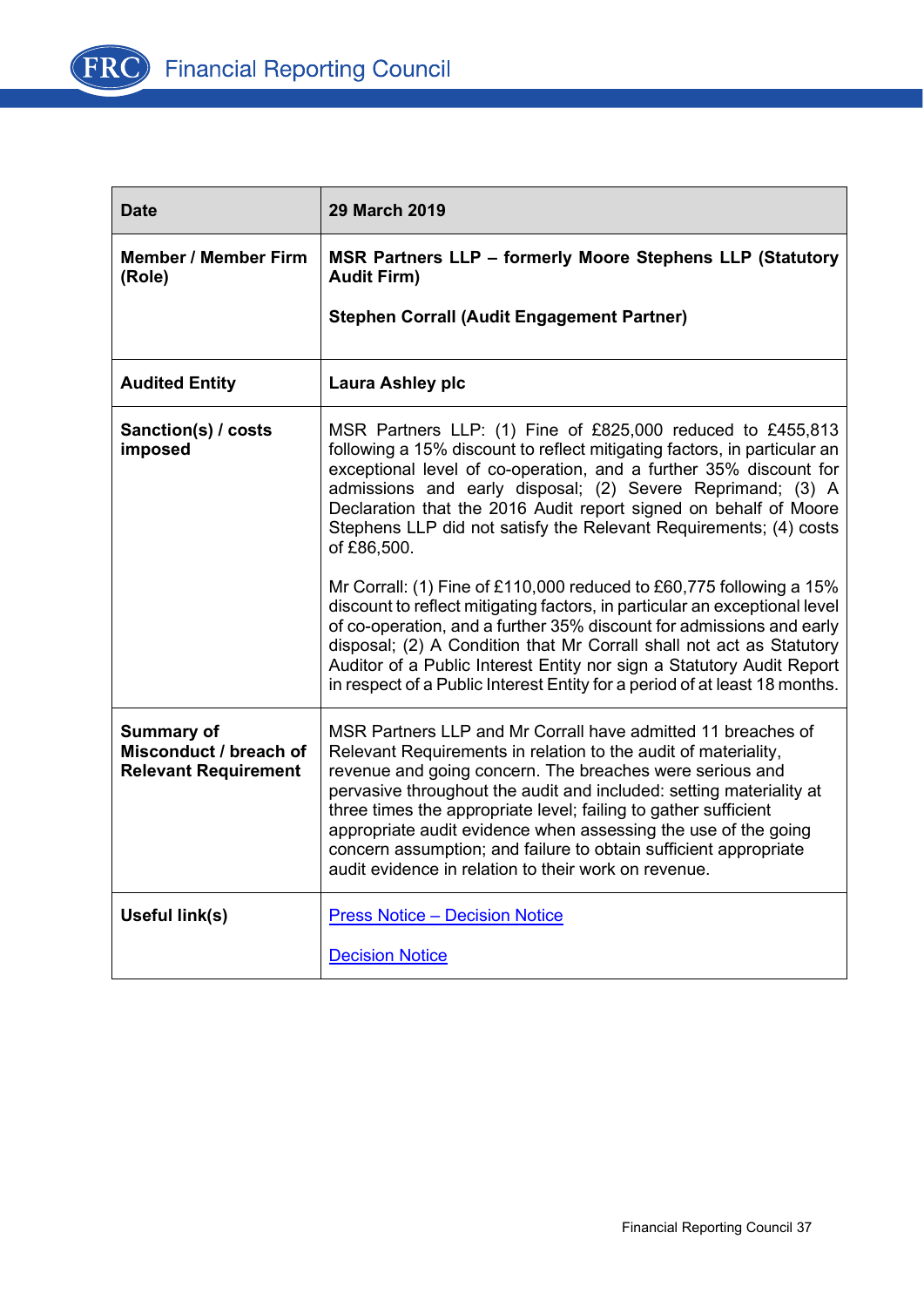

| <b>Date</b>                                                                | 1 March 2019                                                                                                                                                                                                                                                                                                                                                                                                                                                                                                                                                                                                                   |
|----------------------------------------------------------------------------|--------------------------------------------------------------------------------------------------------------------------------------------------------------------------------------------------------------------------------------------------------------------------------------------------------------------------------------------------------------------------------------------------------------------------------------------------------------------------------------------------------------------------------------------------------------------------------------------------------------------------------|
| <b>Member / Member Firm</b><br>(Role)                                      | <b>KPMG LLP (Member Firm / Auditor)</b>                                                                                                                                                                                                                                                                                                                                                                                                                                                                                                                                                                                        |
|                                                                            | Andrew Walker (Audit Engagement Partner)                                                                                                                                                                                                                                                                                                                                                                                                                                                                                                                                                                                       |
| <b>Audited Entity</b>                                                      | <b>Co-op Bank</b>                                                                                                                                                                                                                                                                                                                                                                                                                                                                                                                                                                                                              |
| Sanction(s) / costs<br>imposed                                             | KPMG: (1) Severe Reprimand; (2) Fine of £5,000,000 reduced to<br>£4,000,000 for settlement; (3) Costs of £500,000; (4) A condition that<br>all KPMG's audit engagements with credit institutions for audits with<br>2019, 2020 and 2021 year ends will be subjected to an additional<br>review by a separate KPMG Audit Quality team.<br>Mr. Walker: (1) Severe Reprimand; (2) Fine of £125,000 reduced to                                                                                                                                                                                                                     |
|                                                                            | £100,000 for settlement.                                                                                                                                                                                                                                                                                                                                                                                                                                                                                                                                                                                                       |
| <b>Summary of</b><br>Misconduct / breach of<br><b>Relevant Requirement</b> | The Misconduct occurred shortly after the Co-op Bank's merger<br>with the Britannia Building Society (Britannia). KPMG and Mr<br>Walker both admitted that their conduct fell significantly short of the<br>standards reasonably to be expected of an audit firm and an audit<br>partner in two areas:                                                                                                                                                                                                                                                                                                                         |
|                                                                            | the audit of Fair Value Adjustments (FVAs) in relation to<br>i.<br>loans within the commercial loan book acquired from<br>Britannia; and<br>the audit of FVAs and liabilities under a series of loan notes,<br>ii.<br>(Leek Notes), which were also acquired from Britannia.<br>The Misconduct in respect of these two areas included: failures to<br>obtain sufficient appropriate audit evidence; failures to exercise<br>sufficient professional scepticism and a failure to inform Co-op<br>Bank that the disclosure of the expected lives of the Leek Notes<br>(loan notes) in the financial statements was not adequate. |
| Useful link(s)                                                             | <b>Press Notice - Settlement</b>                                                                                                                                                                                                                                                                                                                                                                                                                                                                                                                                                                                               |
|                                                                            | <b>Particulars of Fact and Acts of Misconduct</b>                                                                                                                                                                                                                                                                                                                                                                                                                                                                                                                                                                              |
|                                                                            | <b>Settlement Agreement</b>                                                                                                                                                                                                                                                                                                                                                                                                                                                                                                                                                                                                    |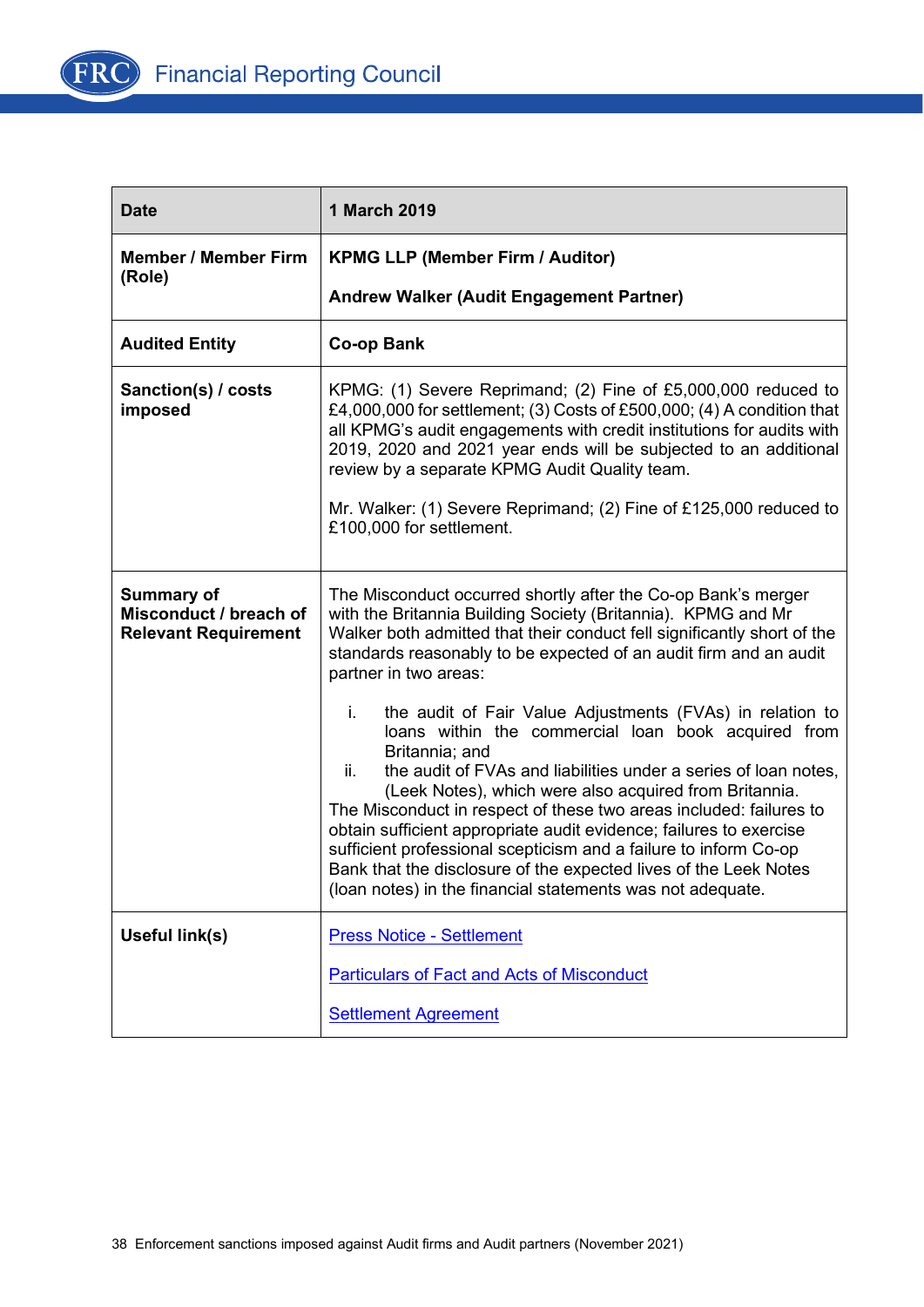

| <b>Date</b>                                                                | 20 February 2019                                                                                                                                                                                                                                                                                                                                                                                                                              |
|----------------------------------------------------------------------------|-----------------------------------------------------------------------------------------------------------------------------------------------------------------------------------------------------------------------------------------------------------------------------------------------------------------------------------------------------------------------------------------------------------------------------------------------|
| <b>Member / Member Firm</b><br>(Role)                                      | Deloitte LLP (Member Firm / Auditor)<br>Helen George (Audit Engagement Partner)                                                                                                                                                                                                                                                                                                                                                               |
| <b>Audited Entity</b>                                                      | Serco Geografix Limited ("Serco")                                                                                                                                                                                                                                                                                                                                                                                                             |
| Sanction(s) / costs<br>imposed                                             | Deloitte: (1) Fine of £6,500,000 (discounted for settlement to<br>£4,225,000); (2) A Severe Reprimand; and (3) A condition that<br>Deloitte arrange for all its audit staff to undergo a training programme<br>(designed to the satisfaction of the FRC) aimed at improving the<br>behaviour that is the subject of the Misconduct.<br>Ms George: (1) Fine of £150,000 (discounted for settlement to<br>£97,500); and (2) A Severe Reprimand. |
| <b>Summary of</b><br>Misconduct / breach of<br><b>Relevant Requirement</b> | Deloitte has admitted Misconduct in relation to the audit of the<br>financial statements of Serco for the years ended 31 December 2011<br>and 2012. Ms George's admitted Misconduct relates to the audit of<br>Serco for the year ended 31 December 2011.<br>Both Deloitte and Ms George have admitted that they failed to act in<br>accordance with the Fundamental Principle of Professional<br>Competence and Due Care.                    |
| Useful link(s)                                                             | <b>Press Notice - Settlement</b><br><b>Settlement Agreement</b><br><b>Particulars of Fact and Acts of Misconduct</b>                                                                                                                                                                                                                                                                                                                          |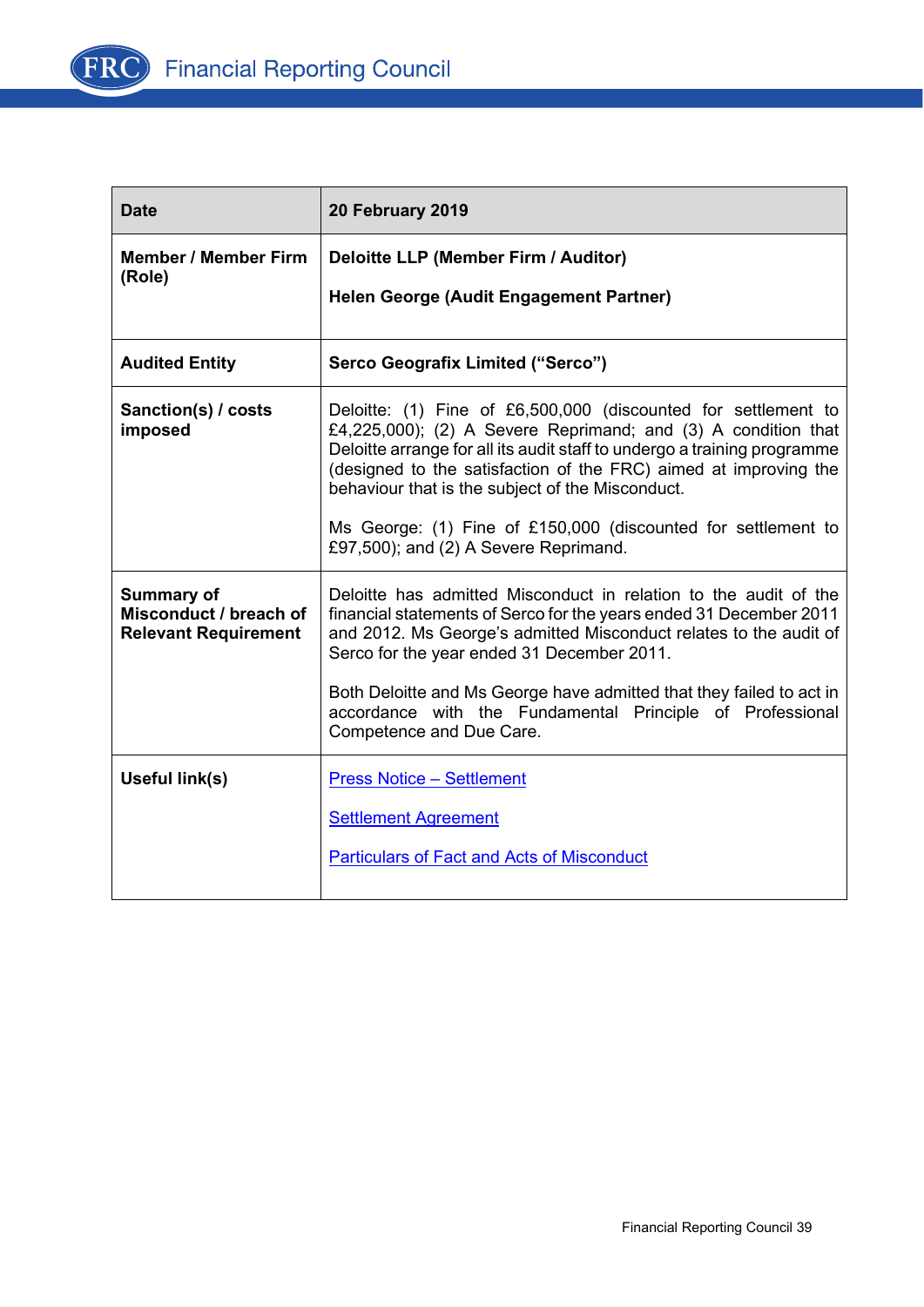

| <b>Date</b>                                                                | 1 February 2019                                                                                                                                                                                                                                                                                                                                                                                                                                                                                                                                                                                                                                                                                                                                           |
|----------------------------------------------------------------------------|-----------------------------------------------------------------------------------------------------------------------------------------------------------------------------------------------------------------------------------------------------------------------------------------------------------------------------------------------------------------------------------------------------------------------------------------------------------------------------------------------------------------------------------------------------------------------------------------------------------------------------------------------------------------------------------------------------------------------------------------------------------|
| <b>Member / Member Firm</b>                                                | <b>KPMG LLP (Member Firm / Auditor)</b>                                                                                                                                                                                                                                                                                                                                                                                                                                                                                                                                                                                                                                                                                                                   |
| (Role)                                                                     | <b>Mark Taylor (Audit Engagement Partner)</b>                                                                                                                                                                                                                                                                                                                                                                                                                                                                                                                                                                                                                                                                                                             |
|                                                                            | <b>Anthony Hulse (Audit Engagement Partner)</b>                                                                                                                                                                                                                                                                                                                                                                                                                                                                                                                                                                                                                                                                                                           |
| <b>Audited Entity</b>                                                      | <b>Equity Syndicate Management Limited</b>                                                                                                                                                                                                                                                                                                                                                                                                                                                                                                                                                                                                                                                                                                                |
| Sanction(s) / costs<br>imposed                                             | KPMG: (1) Severe Reprimand; (2) Fine of £6,000,000; (3) Costs of<br>£1,350,000; (4) Agreed to undertake an additional internal review<br>and report to the FRC on certain aspects of its 2018 audits of<br>insurance undertakings.                                                                                                                                                                                                                                                                                                                                                                                                                                                                                                                        |
|                                                                            | Mr Taylor: (1) Severe Reprimand; (2) Fine of £100,000; (3) Agreed<br>to the imposition of a requirement to have a second partner review<br>his audits until the end of 2020.                                                                                                                                                                                                                                                                                                                                                                                                                                                                                                                                                                              |
|                                                                            | Mr Hulse: (1) Severe Reprimand; (2) Fine of £100,000                                                                                                                                                                                                                                                                                                                                                                                                                                                                                                                                                                                                                                                                                                      |
| <b>Summary of</b><br>Misconduct / breach of<br><b>Relevant Requirement</b> | The Misconduct of KPMG and Mr Taylor arose from KPMG's 2008<br>and 2009 audits of the financial statements of Syndicate 218. The<br>findings against Mr Hulse relate only to the 2009 audit. Mr Taylor<br>was an Associate Partner and the Responsible Individual for the<br>audit of Syndicate 218 and Mr Hulse was the Audit Engagement<br>Partner for the ultimate UK parent undertaking of the corporate<br>member of the Syndicate. The Tribunal found that in both years<br>insufficient enquiries were made regarding the claims file review<br>process and warning signs of deterioration in the Syndicate's claims<br>reserves were not acted upon, and consequently there was<br>insufficient evidence to provide an unqualified audit opinion. |
| Useful link(s)                                                             | <b>Press Notice - Disciplinary Tribunal Outcome</b><br><b>Report of the Disciplinary Tribunal</b>                                                                                                                                                                                                                                                                                                                                                                                                                                                                                                                                                                                                                                                         |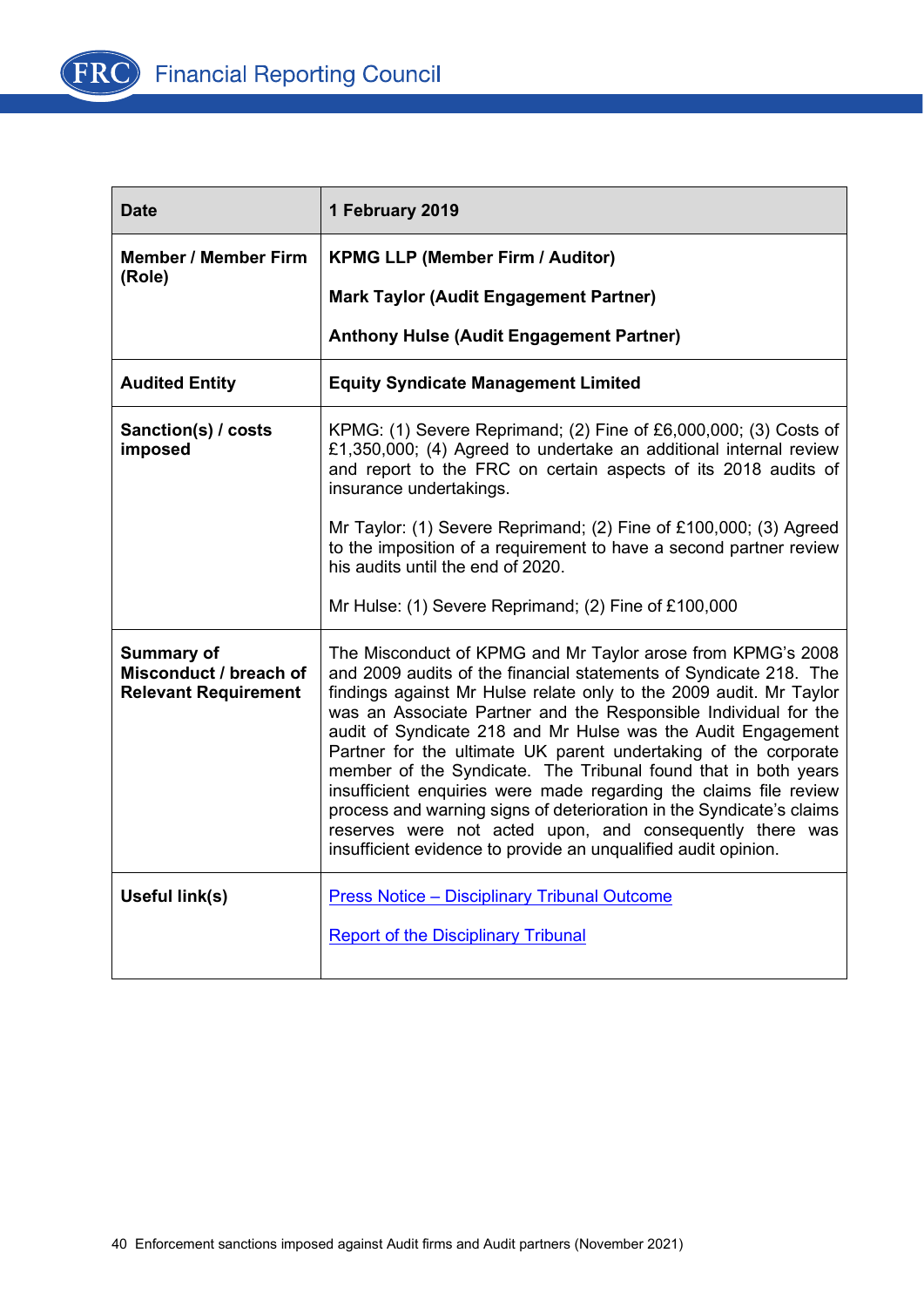

| <b>Date</b>                                                                | <b>14 January 2019</b>                                                                                                                                                                                                                                                                                                                                                                                                                                                                                                                                                                                                                                                     |
|----------------------------------------------------------------------------|----------------------------------------------------------------------------------------------------------------------------------------------------------------------------------------------------------------------------------------------------------------------------------------------------------------------------------------------------------------------------------------------------------------------------------------------------------------------------------------------------------------------------------------------------------------------------------------------------------------------------------------------------------------------------|
| <b>Member / Member Firm</b><br>(Role)                                      | <b>Baker Tilly (Member Firm / Auditor)</b><br><b>Richard King (Audit Engagement Partner)</b>                                                                                                                                                                                                                                                                                                                                                                                                                                                                                                                                                                               |
|                                                                            | <b>Steven Railton (Audit Engagement Partner)</b>                                                                                                                                                                                                                                                                                                                                                                                                                                                                                                                                                                                                                           |
| <b>Audited Entity</b>                                                      | <b>Tanfield Group Plc</b>                                                                                                                                                                                                                                                                                                                                                                                                                                                                                                                                                                                                                                                  |
| Sanction(s) / costs<br>imposed                                             | Baker Tilly: (1) Reprimand; (2) Fine of £750,000; (3) Costs of<br>£827,955.30                                                                                                                                                                                                                                                                                                                                                                                                                                                                                                                                                                                              |
|                                                                            | Mr. King: (1) Reprimand; (2) Fine of £30,000.                                                                                                                                                                                                                                                                                                                                                                                                                                                                                                                                                                                                                              |
|                                                                            | Mr. Railton: $(1)$ Reprimand; $(2)$ Fine of £35,000.                                                                                                                                                                                                                                                                                                                                                                                                                                                                                                                                                                                                                       |
| <b>Summary of</b><br>Misconduct / breach of<br><b>Relevant Requirement</b> | Mr. King was the Responsible Individual for Tanfield plc and Mr.<br>Railton was the Responsible Individual for the trading subsidiaries.<br>The findings of Misconduct and sanctions are in connection with the<br>audit of Tanfield's inventories and trade receivables, the most<br>significant items on Tanfield's balance sheet. The independent<br>Tribunal found that errors and discrepancies in the audit work were<br>not identified by the partners. The Tribunal also found that the<br>response by Mr Railton to a profit warning in Tanfield's trading<br>statement on 1 July 2008 was inadequate where the subsidiary<br>accounts were still to be approved. |
| Useful link(s)                                                             | <b>Press Notice - Disciplinary Tribunal Outcome</b>                                                                                                                                                                                                                                                                                                                                                                                                                                                                                                                                                                                                                        |
|                                                                            | <b>Report of the Disciplinary Tribunal</b>                                                                                                                                                                                                                                                                                                                                                                                                                                                                                                                                                                                                                                 |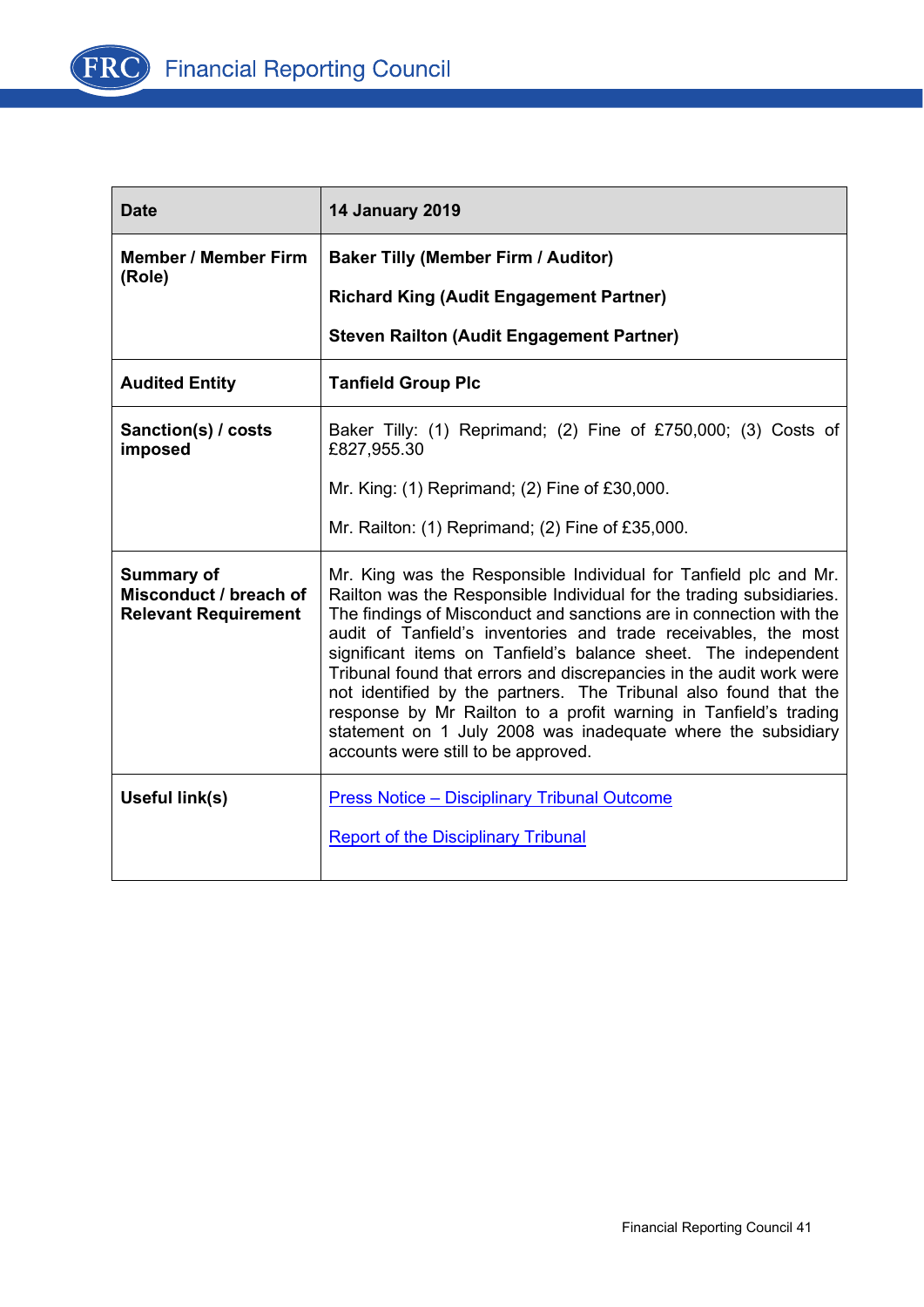

| <b>Date</b>                                                                | 30 July 2018                                                                                                                                                                                                                                                                                                                                                                                                                                                                                                                                                                                                                                                                                                                                                                                             |
|----------------------------------------------------------------------------|----------------------------------------------------------------------------------------------------------------------------------------------------------------------------------------------------------------------------------------------------------------------------------------------------------------------------------------------------------------------------------------------------------------------------------------------------------------------------------------------------------------------------------------------------------------------------------------------------------------------------------------------------------------------------------------------------------------------------------------------------------------------------------------------------------|
| <b>Member / Member Firm</b>                                                | <b>KPMG Audit PLC (Member Firm / Auditor)</b>                                                                                                                                                                                                                                                                                                                                                                                                                                                                                                                                                                                                                                                                                                                                                            |
| (Role)                                                                     | Michael Francis Barradell (Audit Engagement Partner)                                                                                                                                                                                                                                                                                                                                                                                                                                                                                                                                                                                                                                                                                                                                                     |
| <b>Audited Entity</b>                                                      | Ted Baker Plc and No Ordinary Designer Label Limited                                                                                                                                                                                                                                                                                                                                                                                                                                                                                                                                                                                                                                                                                                                                                     |
| Sanction(s) / costs<br>imposed                                             | KPMG: (1) Severe Reprimand; (2) Fine of £3,000,000 reduced to<br>£2,100,000 for early settlement; (3) Costs of £112,000.                                                                                                                                                                                                                                                                                                                                                                                                                                                                                                                                                                                                                                                                                 |
|                                                                            | Mr Barradell: (1) Reprimand; (2) Fine of £80,000 reduced to £46,800<br>for early settlement.                                                                                                                                                                                                                                                                                                                                                                                                                                                                                                                                                                                                                                                                                                             |
| <b>Summary of</b><br>Misconduct / breach of<br><b>Relevant Requirement</b> | The Misconduct arose from KPMG providing expert witness services<br>to Ted Baker in a Commercial Court claim. This was in breach of<br>the Ethical Standards and led to the loss of KPMG's independence<br>in respect of the audits. There was a risk, which occurred, that the<br>audit team would review the work of the expert when auditing Ted<br>Baker's treatment of the claim in its accounts and this posed an<br>unacceptable self-review threat. In addition, there was a self-<br>interest threat arising from the fact that the fees for the expert<br>engagement significantly exceeded the audit fees in the relevant<br>years, which KPMG and Mr Barradell also failed properly to consider.<br>It was not alleged that KPMG or Mr Barradell in fact lacked objectivity<br>or integrity. |
| Useful link(s)                                                             | <b>Press Notice - Settlement</b><br><b>Particulars of Fact and Acts of Misconduct</b>                                                                                                                                                                                                                                                                                                                                                                                                                                                                                                                                                                                                                                                                                                                    |
|                                                                            | <b>Settlement Agreement</b>                                                                                                                                                                                                                                                                                                                                                                                                                                                                                                                                                                                                                                                                                                                                                                              |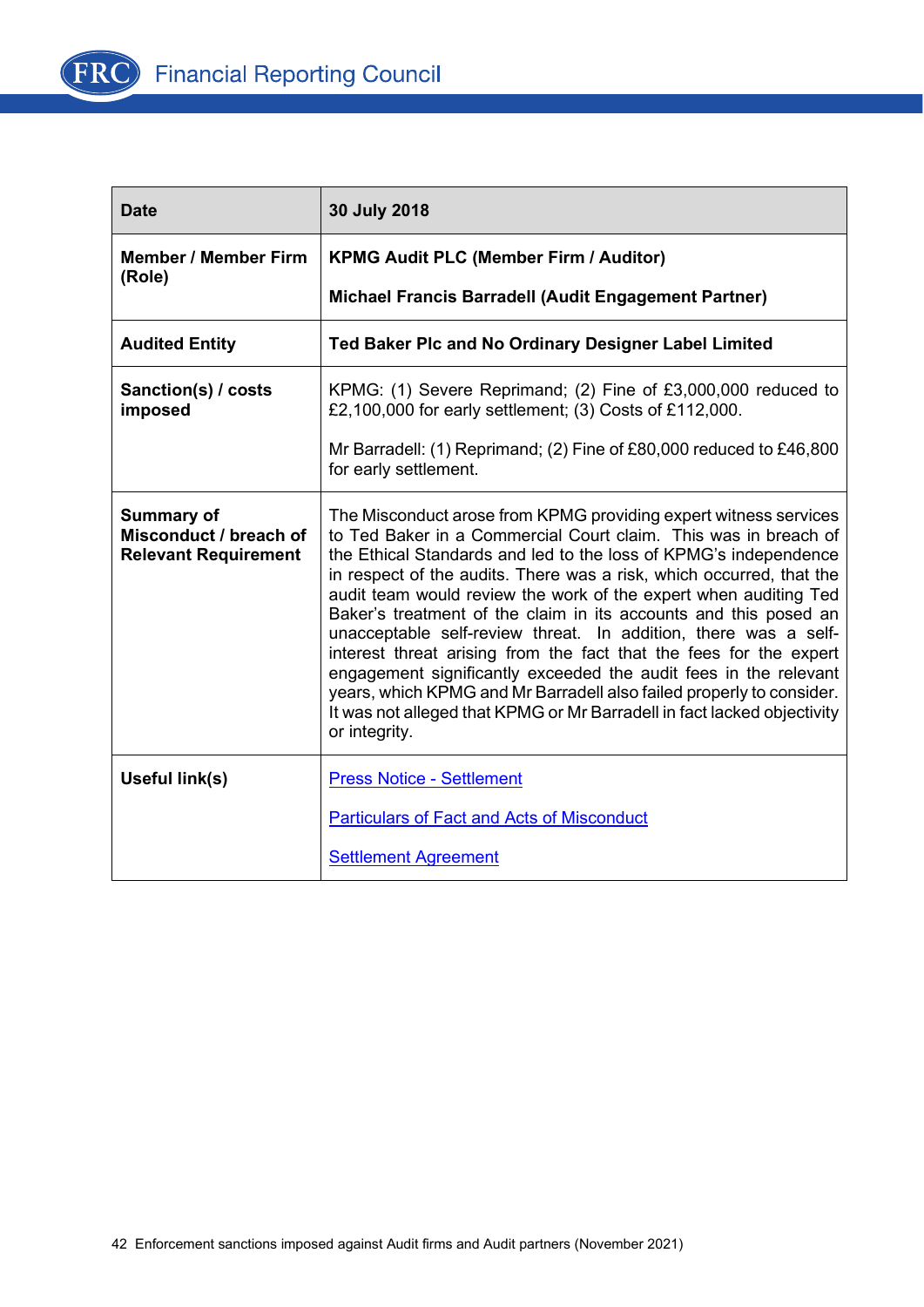

| <b>Date</b>                                                                | 09 July 2018                                                                                                                                                                                                                                                                                                                                                                                                                                                                                                                                                                                                                                                                                                                                                                                                                                                                                                                                                                                                                        |
|----------------------------------------------------------------------------|-------------------------------------------------------------------------------------------------------------------------------------------------------------------------------------------------------------------------------------------------------------------------------------------------------------------------------------------------------------------------------------------------------------------------------------------------------------------------------------------------------------------------------------------------------------------------------------------------------------------------------------------------------------------------------------------------------------------------------------------------------------------------------------------------------------------------------------------------------------------------------------------------------------------------------------------------------------------------------------------------------------------------------------|
| <b>Member / Member Firm</b>                                                | <b>Grant Thornton LLP (Member Firm / Auditor)</b>                                                                                                                                                                                                                                                                                                                                                                                                                                                                                                                                                                                                                                                                                                                                                                                                                                                                                                                                                                                   |
| (Role)                                                                     | David Barnes (Audit Engagement Partner)                                                                                                                                                                                                                                                                                                                                                                                                                                                                                                                                                                                                                                                                                                                                                                                                                                                                                                                                                                                             |
|                                                                            | Joanna Lincoln (Audit Engagement Partner)                                                                                                                                                                                                                                                                                                                                                                                                                                                                                                                                                                                                                                                                                                                                                                                                                                                                                                                                                                                           |
|                                                                            | Kevin Engel (Audit Engagement Partner)                                                                                                                                                                                                                                                                                                                                                                                                                                                                                                                                                                                                                                                                                                                                                                                                                                                                                                                                                                                              |
|                                                                            | <b>Eric Healey (Retired Partner)</b>                                                                                                                                                                                                                                                                                                                                                                                                                                                                                                                                                                                                                                                                                                                                                                                                                                                                                                                                                                                                |
| <b>Audited Entity</b>                                                      | <b>Nichols PLC and the University of Salford</b>                                                                                                                                                                                                                                                                                                                                                                                                                                                                                                                                                                                                                                                                                                                                                                                                                                                                                                                                                                                    |
| Sanction(s) / costs<br>imposed                                             | Grant Thornton to receive a Severe Reprimand and a fine of<br>£4,000,000 (discounted for settlement to £3,000,000). In addition,<br>Grant Thornton will pay £165,000 in respect of the entirety of the<br><b>Executive Counsel's costs.</b>                                                                                                                                                                                                                                                                                                                                                                                                                                                                                                                                                                                                                                                                                                                                                                                         |
|                                                                            | Mr Healey to be excluded from the ICAEW for a recommended<br>period of five years and to receive a fine of £200,000 (discounted for<br>settlement to £150,000).                                                                                                                                                                                                                                                                                                                                                                                                                                                                                                                                                                                                                                                                                                                                                                                                                                                                     |
|                                                                            | Mr Engel to receive a Severe Reprimand and a fine of £100,000<br>(discounted for settlement to £75,000).                                                                                                                                                                                                                                                                                                                                                                                                                                                                                                                                                                                                                                                                                                                                                                                                                                                                                                                            |
|                                                                            | Mr Barnes to receive a Reprimand and a fine of £70,000 (discounted<br>for settlement to £52,500).                                                                                                                                                                                                                                                                                                                                                                                                                                                                                                                                                                                                                                                                                                                                                                                                                                                                                                                                   |
|                                                                            | Ms Kearns to receive a Reprimand and a fine of £60,000 (discounted<br>for settlement to £45,000).                                                                                                                                                                                                                                                                                                                                                                                                                                                                                                                                                                                                                                                                                                                                                                                                                                                                                                                                   |
| <b>Summary of</b><br>Misconduct / breach of<br><b>Relevant Requirement</b> | The Misconduct relates to a former senior partner in Grant Thornton<br>(Mr Healey) joining the Audit Committees of Nichols and the<br>University, entities which at the time were audit clients of Grant<br>Thornton, while he was also engaged by the firm to provide services<br>under a consultancy agreement. This created serious familiarity and<br>self-interest threats and resulted in the loss of independence in<br>respect of eight audits over the course of four years. The case also<br>revealed widespread and serious inadequacies in the control<br>environment in Grant Thornton's Manchester office over the period<br>as well as firm-wide deficiencies in policies and procedures relating<br>to retiring partners.<br>Mr Healey has admitted that his conduct was in certain respects<br>reckless, that it fell significantly short of the standards reasonably to<br>be expected of a Member and that he failed to act in accordance<br>with, inter alia, the ICAEW's Fundamental Principle of Objectivity. |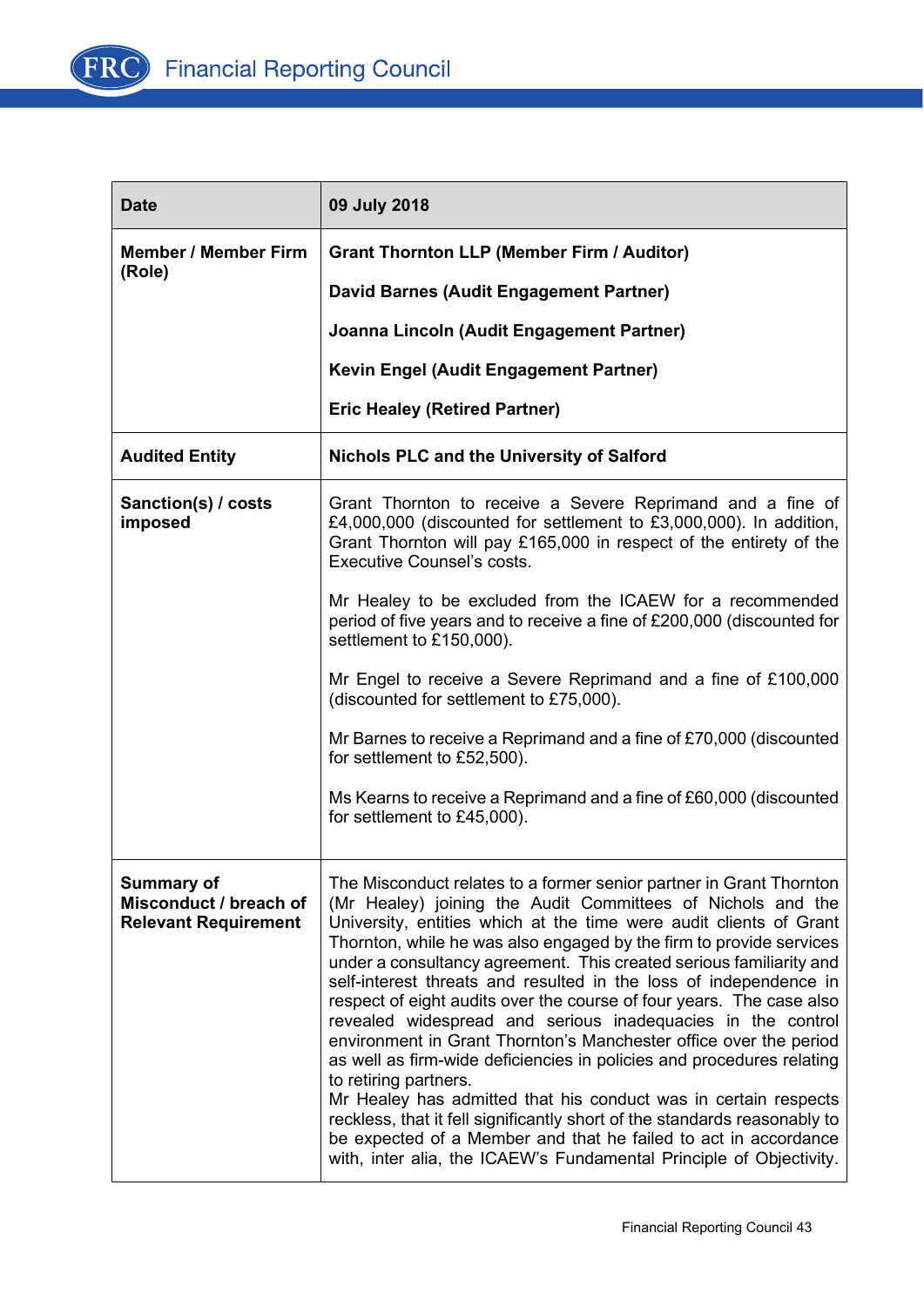

|                | Grant Thornton, Mr Engel, Mr Barnes and Ms Kearns have admitted<br>that their conduct fell significantly short of the standards reasonably<br>to be expected of a Member Firm and Members respectively and<br>that they failed to act in accordance with the Fundamental Principle<br>of Competence. |
|----------------|------------------------------------------------------------------------------------------------------------------------------------------------------------------------------------------------------------------------------------------------------------------------------------------------------|
| Useful link(s) | <b>Press Notice – Settlement</b>                                                                                                                                                                                                                                                                     |
|                | <b>Particulars of Fact and Acts of Misconduct</b>                                                                                                                                                                                                                                                    |
|                | <b>Settlement Agreement</b>                                                                                                                                                                                                                                                                          |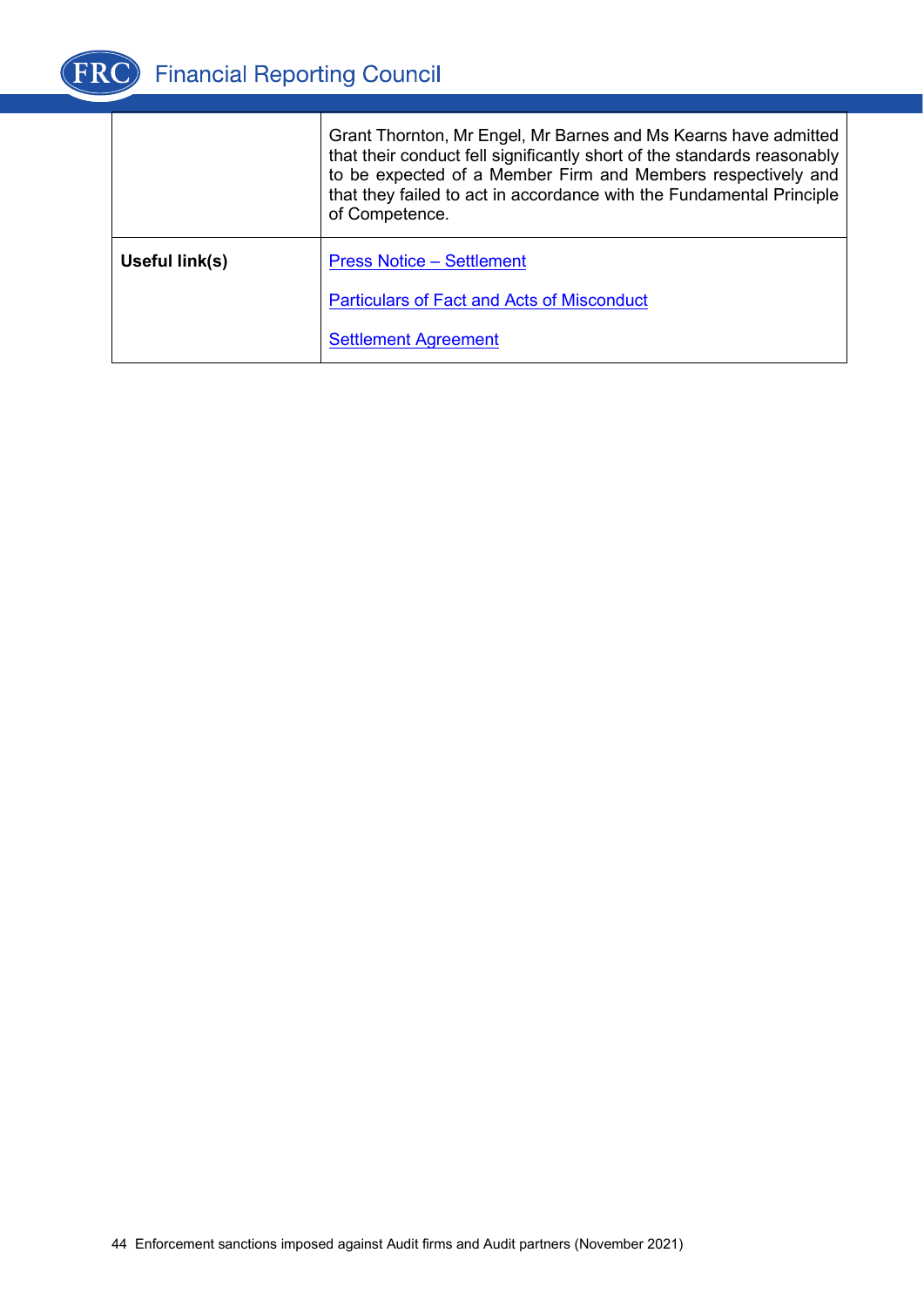

| <b>Date</b>                                                                | <b>12 June 2018</b>                                                                                                                                                                                                                                                                                                                                                                                                                                                                                                                                                                                               |
|----------------------------------------------------------------------------|-------------------------------------------------------------------------------------------------------------------------------------------------------------------------------------------------------------------------------------------------------------------------------------------------------------------------------------------------------------------------------------------------------------------------------------------------------------------------------------------------------------------------------------------------------------------------------------------------------------------|
| <b>Member / Member Firm</b><br>(Role)                                      | <b>PwC LLP (Member Firm / Auditor)</b>                                                                                                                                                                                                                                                                                                                                                                                                                                                                                                                                                                            |
|                                                                            | Stephen John Denison (Audit Engagement Partner)                                                                                                                                                                                                                                                                                                                                                                                                                                                                                                                                                                   |
| <b>Audited Entity</b>                                                      | <b>Taveta Group (which included BHS Limited)</b>                                                                                                                                                                                                                                                                                                                                                                                                                                                                                                                                                                  |
| Sanction(s) / costs<br>imposed                                             | PwC: (1) Severe Reprimand; (2) Fine of £10,000,000 reduced to<br>£6,500,000 for early settlement; (3) a Condition that PwC monitor<br>and support its Leeds Audit Practice and provide detailed annual<br>reports about that practice to the FRC for the next three years; (4)<br>an undertaking by PwC to review and amend its policies and<br>procedures to ensure that audits of all non-listed high risk or high-<br>profile companies (including private companies which employ at<br>least 10,000 individuals in the UK) are subject to an engagement<br>quality control review; and (5) Costs of £595,000. |
|                                                                            | Mr Denison: (1) Severe Reprimand; (2) Fine of £500,000 reduced to<br>£325,000 for early settlement; (3) a Condition not to perform any<br>audit work for a period of 15 years; and (4) an undertaking by Mr<br>Denison to remove his name from the register of statutory auditors<br>and not to apply to have his name re-entered on the register for a<br>period of 15 years.                                                                                                                                                                                                                                    |
| <b>Summary of</b><br>Misconduct / breach of<br><b>Relevant Requirement</b> | PwC was the auditor of Taveta Investments Limited and its<br>subsidiaries, which included BHS Limited for the financial year<br>ended 30 August 2014. Mr Denison was the Audit Engagement<br>Partner.                                                                                                                                                                                                                                                                                                                                                                                                             |
|                                                                            | PwC and Mr Denison have admitted Misconduct in relation to the<br>following areas in respect of the audit:                                                                                                                                                                                                                                                                                                                                                                                                                                                                                                        |
|                                                                            | (1) Supervision and review;<br>(2) Independence and objectivity;<br>(3) Going concern;<br>(4) Impairment of fixed assets;<br>(5) Impairment of investments;<br>(6) Loans owed by BHS to Arcadia;<br>(7) Income statement; and<br>(8) Integrity.                                                                                                                                                                                                                                                                                                                                                                   |
|                                                                            | PwC's and Mr Denison's admitted Misconduct related to the<br>following auditing standards: ISA 200, ISA 220, ISA 330, ISA 500,<br>ISA 550, ISA 560, ISA 570, ISA 600, and ISA 700.                                                                                                                                                                                                                                                                                                                                                                                                                                |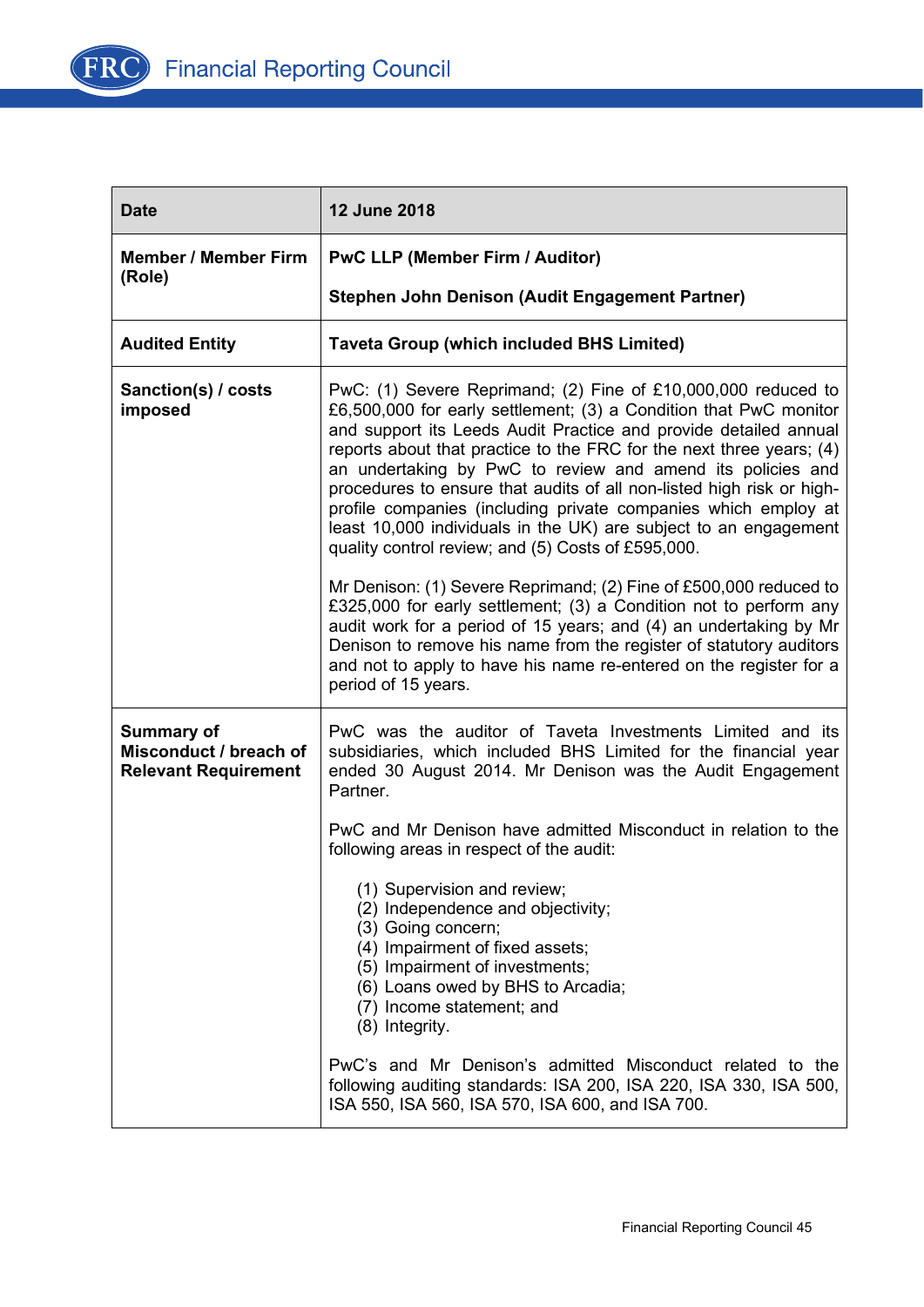

| Useful link(s) | <b>Press Notice – Settlement</b>                  |
|----------------|---------------------------------------------------|
|                | <b>Settlement Agreement</b>                       |
|                | <b>Particulars of Fact and Acts of Misconduct</b> |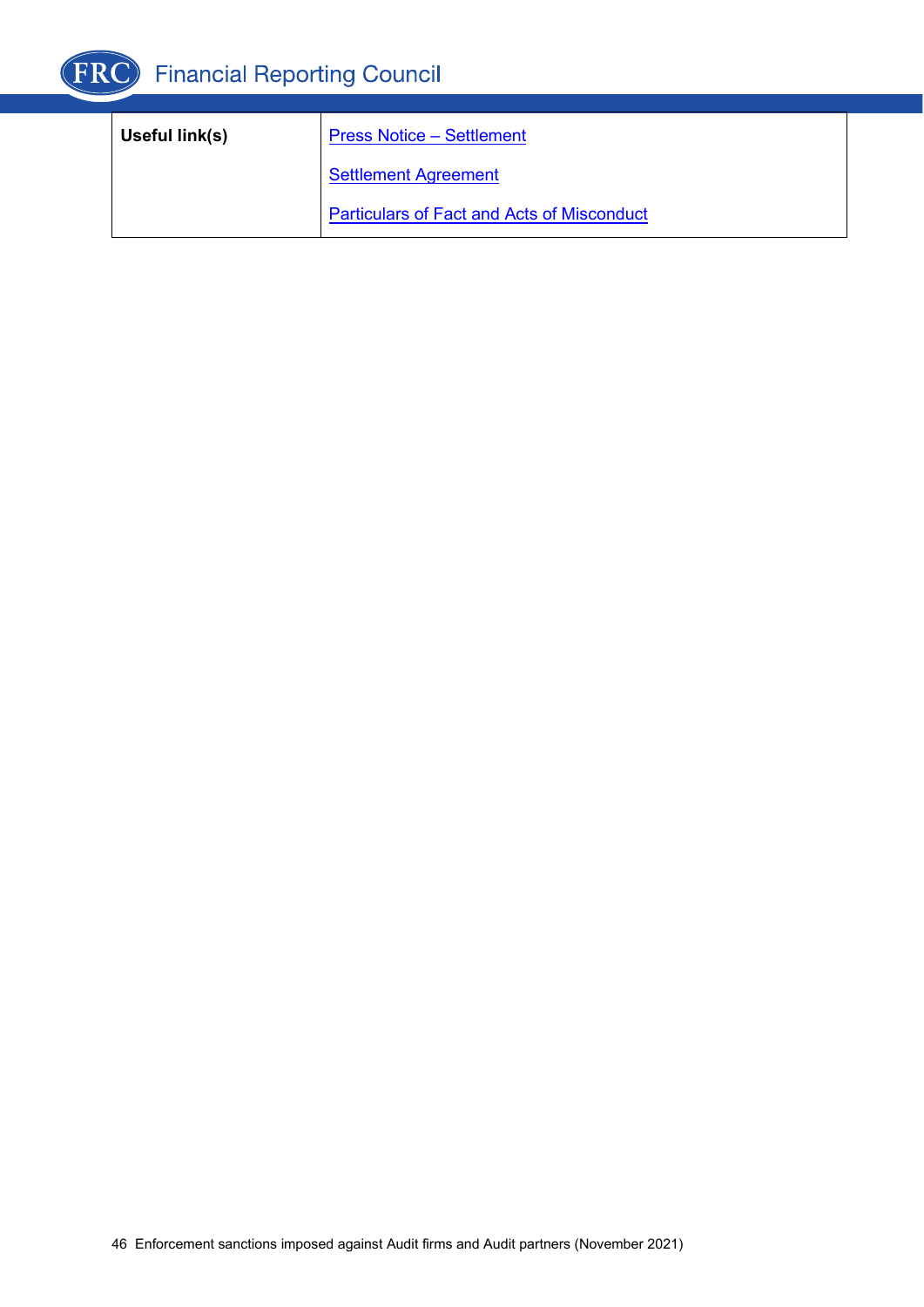

| <b>Date</b>                                                         | 26 May 2018                                                                                                                                                                                                                                                                                                                                                                                                                                                                                             |
|---------------------------------------------------------------------|---------------------------------------------------------------------------------------------------------------------------------------------------------------------------------------------------------------------------------------------------------------------------------------------------------------------------------------------------------------------------------------------------------------------------------------------------------------------------------------------------------|
| <b>Member / Member Firm</b>                                         | <b>KPMG LLP (Member Firm / Auditor)</b>                                                                                                                                                                                                                                                                                                                                                                                                                                                                 |
| (Role)                                                              | <b>William Smith (Audit Engagement Partner)</b>                                                                                                                                                                                                                                                                                                                                                                                                                                                         |
| <b>Audited Entity</b>                                               | <b>Quindell plc</b>                                                                                                                                                                                                                                                                                                                                                                                                                                                                                     |
| Sanction(s) / costs<br>imposed                                      | KPMG: (1) A Fine of £4,500,000 (discounted for settlement to<br>£3,150,000); and (2) to pay £146,000 towards Executive Counsel's<br>costs.                                                                                                                                                                                                                                                                                                                                                              |
|                                                                     | Mr Smith: (1) A Fine of £120,000 (discounted for settlement to<br>£84,000); and (2) A Reprimand.                                                                                                                                                                                                                                                                                                                                                                                                        |
| Summary of<br>Misconduct / breach of<br><b>Relevant Requirement</b> | The Misconduct arose in relation to the audit of the financial<br>statements of Quindell plc for the period ended 31 December 2013.                                                                                                                                                                                                                                                                                                                                                                     |
|                                                                     | Both KPMG and Mr Smith, being members of the Institute of<br>Chartered Accountants in England and Wales (ICAEW), have<br>admitted that their conduct fell significantly short of the standards<br>reasonably to be expected of a Member and a Member Firm and that<br>they failed to act in accordance with the ICAEW's Fundamental<br>Principle of Professional Competence and Due Care.                                                                                                               |
|                                                                     | The Misconduct related to two audit areas: (i) revenue recognition<br>for legal services and (ii) a series of transactions relating to the sale<br>and purchase of software licenses, related services and<br>investments. The Misconduct included a failure to obtain reasonable<br>assurance that the financial statements as a whole were free from<br>material misstatement, failure to obtain sufficient appropriate audit<br>evidence and failure to exercise sufficient professional skepticism. |
| Useful link(s)                                                      | <b>Press Notice - Settlement</b>                                                                                                                                                                                                                                                                                                                                                                                                                                                                        |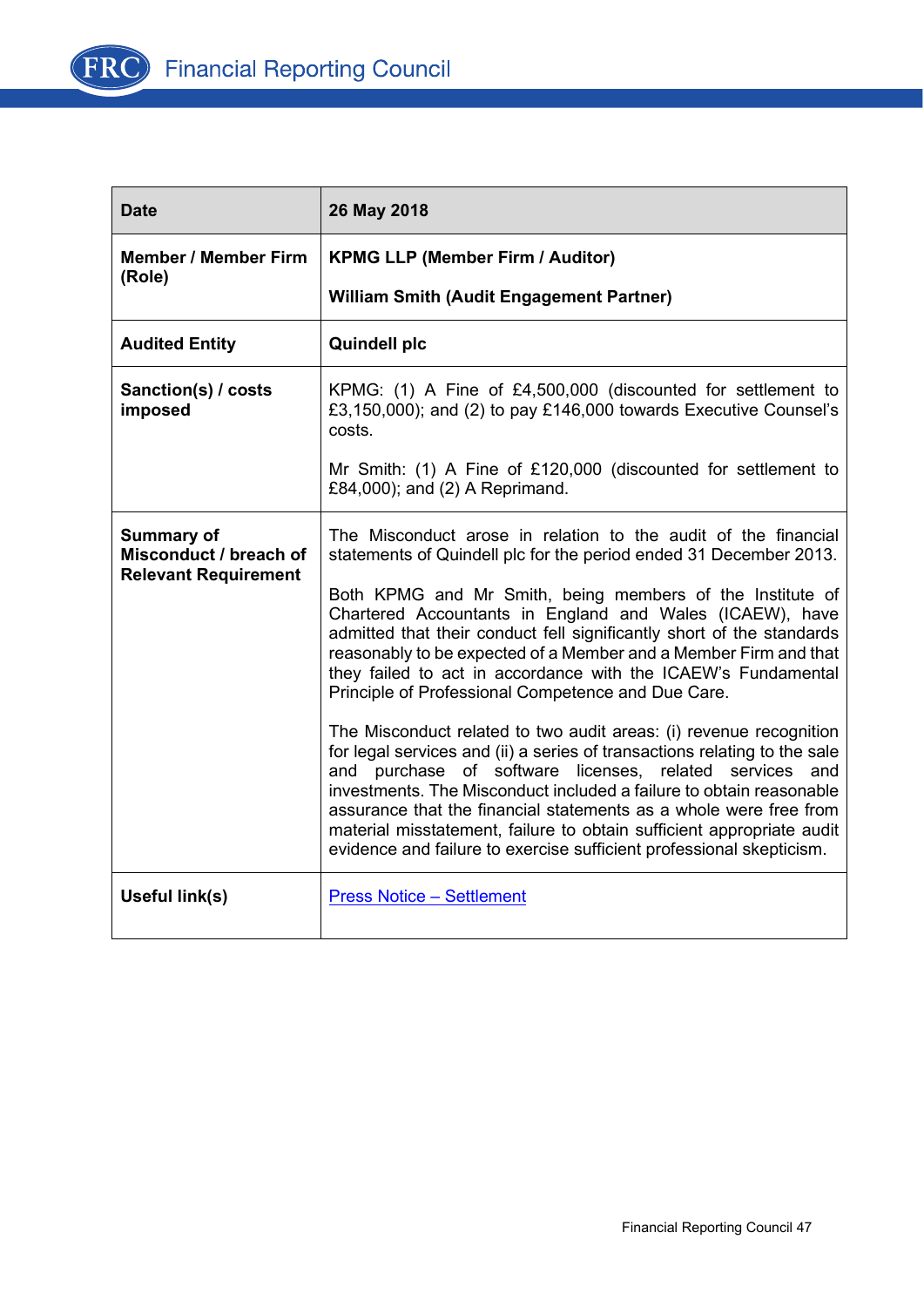

| <b>Date</b>                                                                | 4 January 2018                                                                                                                                                                                                                                                                                                                |
|----------------------------------------------------------------------------|-------------------------------------------------------------------------------------------------------------------------------------------------------------------------------------------------------------------------------------------------------------------------------------------------------------------------------|
| <b>Member / Member Firm</b><br>(Role)                                      | Arrandco Audit Ltd (Formerly RSM Tenon Audit Ltd. "Tenon")<br>(Former Member Firm / Auditor)<br>Jeremy Filley (Audit Engagement Partner)                                                                                                                                                                                      |
| <b>Audited Entity</b>                                                      | <b>Quindell Portfolio plc</b>                                                                                                                                                                                                                                                                                                 |
| Sanction(s) / costs<br>imposed                                             | Tenon: (1) Reprimand; (2) Fine of £1,000,000 reduced to £700,000<br>after settlement discount; (3) Costs of £90,000                                                                                                                                                                                                           |
|                                                                            | Mr Filley: (1) Reprimand; (2) Fine of £80,000 reduced to £56,000<br>after settlement discount                                                                                                                                                                                                                                 |
| <b>Summary of</b><br>Misconduct / breach of<br><b>Relevant Requirement</b> | Tenon was the auditor of Quindell Portfolio plc and its subsidiaries<br>for the financial year ended 31 December 2011 whilst Mr Filley was<br>the audit engagement partner.                                                                                                                                                   |
|                                                                            | Tenon and Mr Filley admitted misconduct in relation to: (1) failures<br>to obtain reasonable assurance that the financial statements as a<br>whole were free from material misstatement; (2) failures to obtain<br>sufficient appropriate audit evidence; and (3) failures to exercise<br>sufficient professional scepticism. |
|                                                                            | Tenon and Mr Filley breached the following standards: ISA 200, ISA<br>220, and ISA 500.                                                                                                                                                                                                                                       |
| Useful link(s)                                                             | <b>Press Notice - Settlement</b>                                                                                                                                                                                                                                                                                              |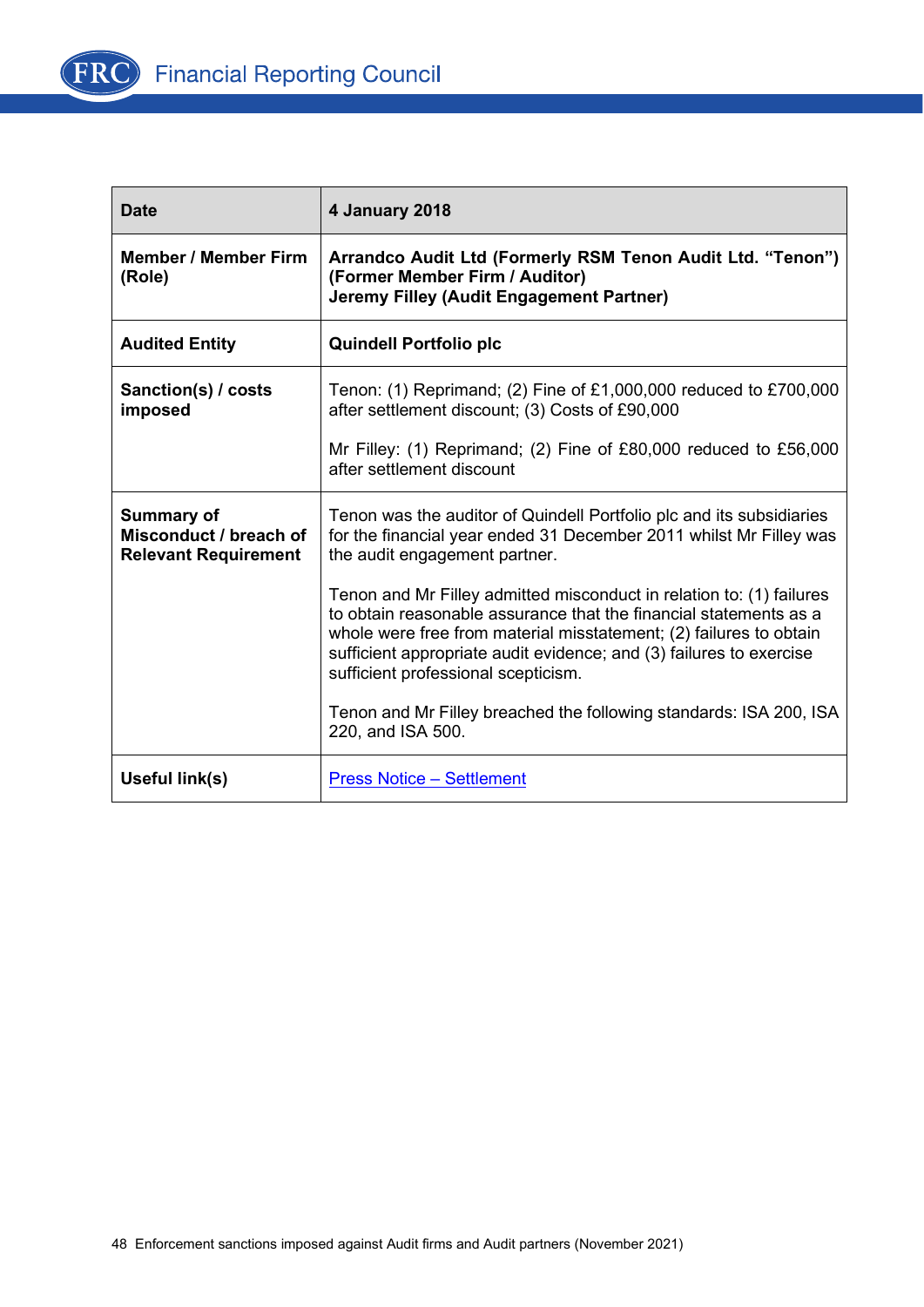

| <b>Date</b>                                                                | 2 October 2017                                                                                                                                                                                                                                                                                                                    |
|----------------------------------------------------------------------------|-----------------------------------------------------------------------------------------------------------------------------------------------------------------------------------------------------------------------------------------------------------------------------------------------------------------------------------|
| <b>Member / Member Firm</b><br>(Role)                                      | Ernst & Young LLP (Member Firm / Auditor)<br><b>Julian Gray (Audit Engagement Partner)</b>                                                                                                                                                                                                                                        |
| <b>Audited Entity</b>                                                      | Tech Data Limited ("Tech Data")                                                                                                                                                                                                                                                                                                   |
| Sanction(s) / costs<br>imposed                                             | EY: (1) Reprimand; (2) Fine of £2,750,000 reduced to £1,800,000<br>after settlement discount; (3) Costs of £225,000                                                                                                                                                                                                               |
|                                                                            | Mr Gray: (1) Reprimand; (2) Fine of £90,000 reduced to £59,000<br>after settlement discount                                                                                                                                                                                                                                       |
| <b>Summary of</b><br>Misconduct / breach of<br><b>Relevant Requirement</b> | EY was the auditor of Tech Data for the financial year ended 31<br>January 2012 whilst Mr Gray was the audit engagement partner.                                                                                                                                                                                                  |
|                                                                            | EY and Mr Gray admitted misconduct in relation to: (1) failures to<br>obtain reasonable assurance about whether the financial<br>statements as a whole were free from material misstatement; (2)<br>failures to obtain sufficient appropriate audit evidence; and (3)<br>failures to exercise sufficient professional scepticism. |
|                                                                            | EY and Mr Gray breached the following standards: ISA 200, ISA 220,<br>ISA 240, ISA 315, ISA 330, and ISA 500.                                                                                                                                                                                                                     |
| Useful link(s)                                                             | <b>Settlement Agreement</b>                                                                                                                                                                                                                                                                                                       |
|                                                                            | <b>Particulars of Fact and Acts of Misconduct</b>                                                                                                                                                                                                                                                                                 |
|                                                                            | <b>Press Notice - Settlement</b>                                                                                                                                                                                                                                                                                                  |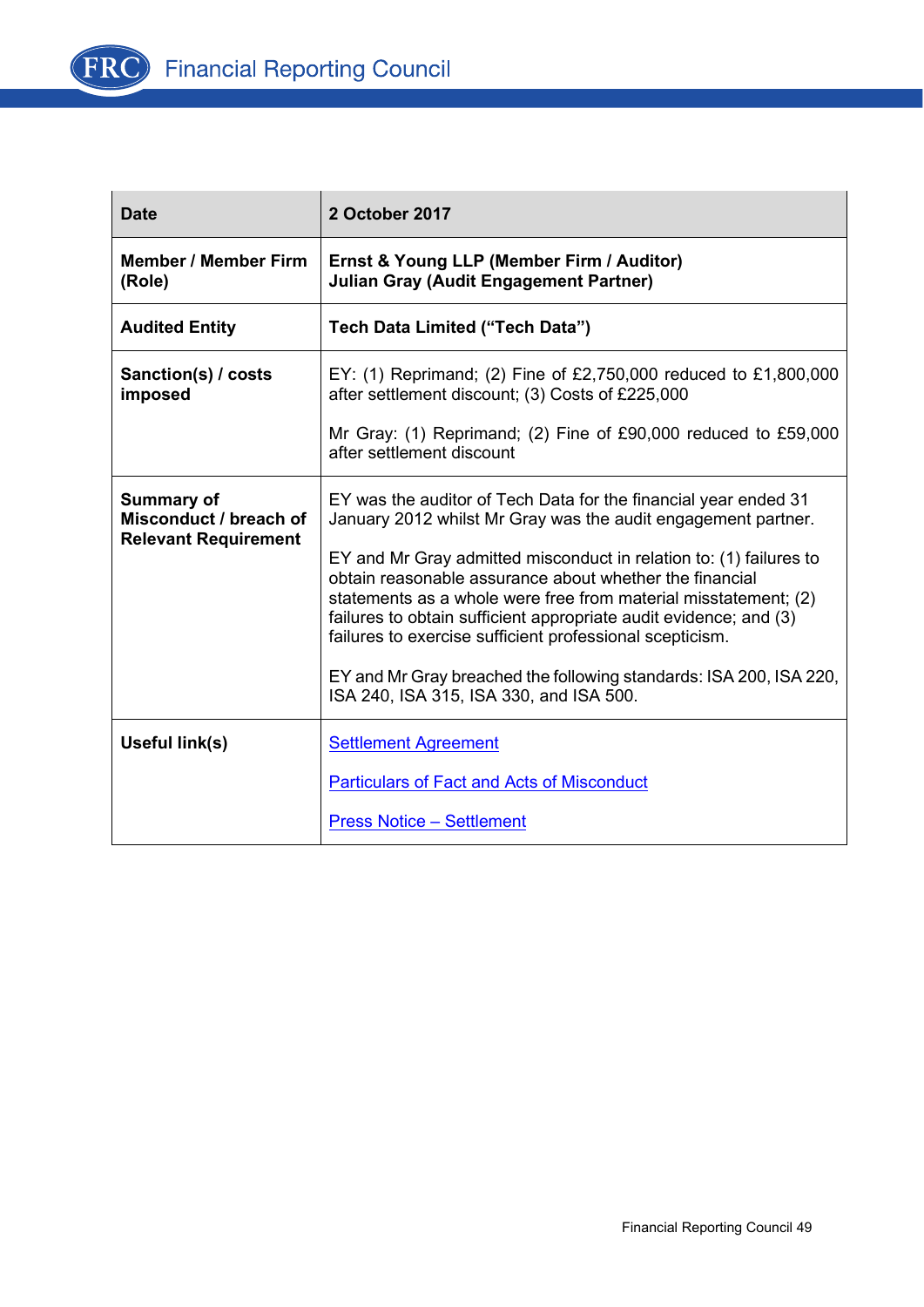

| <b>Date</b>                                                                | 20 July 2017                                                                                                                                                                                                                                                                                                                                                                                          |
|----------------------------------------------------------------------------|-------------------------------------------------------------------------------------------------------------------------------------------------------------------------------------------------------------------------------------------------------------------------------------------------------------------------------------------------------------------------------------------------------|
| <b>Member / Member Firm</b><br>(Role)                                      | <b>PwC (Member Firm / Auditor)</b><br>Nicholas William Edward Boden (Audit Engagement Partner)                                                                                                                                                                                                                                                                                                        |
| <b>Audited Entity</b>                                                      | RSM Tenon Group plc ("RSM Tenon")                                                                                                                                                                                                                                                                                                                                                                     |
| Sanction(s) / costs<br>imposed                                             | PwC: (1) Severe Reprimand; (2) Fine of £6,000,000 reduced to<br>£5,100,000 after settlement discount; (3) Costs of £500,000                                                                                                                                                                                                                                                                           |
|                                                                            | Mr Boden: (1) Severe Reprimand; (2) Fine of £150,000 reduced to<br>£114,750 after settlement discount                                                                                                                                                                                                                                                                                                 |
| <b>Summary of</b><br>Misconduct / breach of<br><b>Relevant Requirement</b> | RSM Tenon was an accounting firm listed on the London Stock<br>Exchange. PwC was the auditor of RSM Tenon for the financial year<br>ended 30 June 2011 whilst Mr Boden was the Senior Statutory<br>Auditor and Audit Engagement Partner.                                                                                                                                                              |
|                                                                            | PwC and Mr Boden admitted misconduct in relation to the following<br>5 areas of audit: (1) the accrual of bonus payments; (2) certain<br>aspects in relation to the recognition of work in progress and<br>amounts recoverable on contracts; (3) the accounting for a lease; (4)<br>the assessment of the impairment of goodwill; and (5) the calculation<br>of goodwill in relation to a subsidiary. |
|                                                                            | PwC and Mr Boden breached the following standards: ISA 200, ISA<br>220, ISA 260, and ISA 500.                                                                                                                                                                                                                                                                                                         |
| Useful link(s)                                                             | <b>Press Notice - Settlement</b>                                                                                                                                                                                                                                                                                                                                                                      |
|                                                                            | <b>Formal Complaint</b>                                                                                                                                                                                                                                                                                                                                                                               |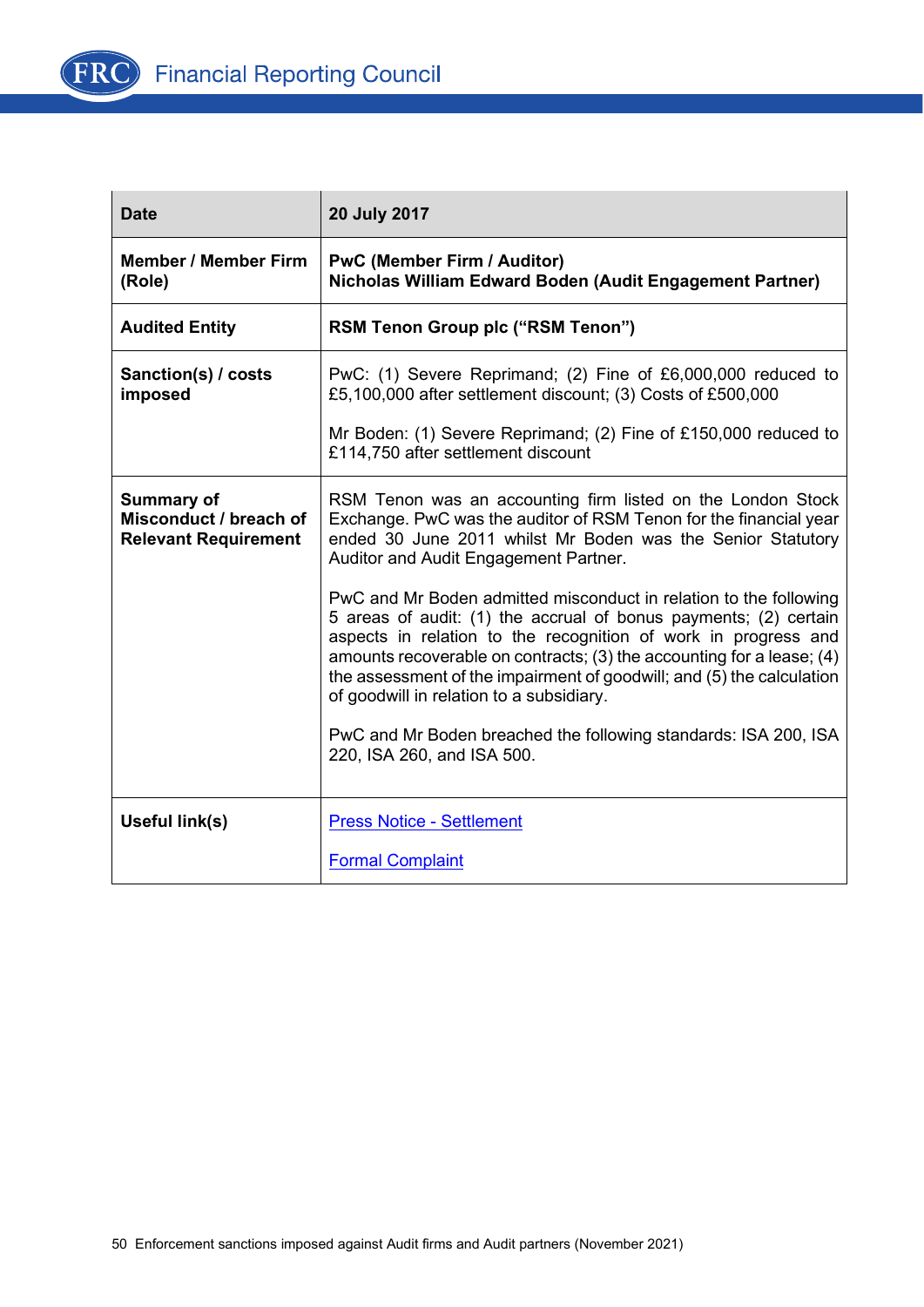

| <b>Date</b>                                                                | <b>12 April 2017</b>                                                                                                                                                                           |
|----------------------------------------------------------------------------|------------------------------------------------------------------------------------------------------------------------------------------------------------------------------------------------|
| <b>Member / Member Firm</b><br>(Role)                                      | <b>PwC LLP (Member Firm / Auditor)</b><br><b>Stephen Harrison (Audit Engagement Partner)</b>                                                                                                   |
| <b>Audited Entity</b>                                                      | <b>Connaught Plc</b>                                                                                                                                                                           |
| Sanction(s) / costs<br>imposed                                             | PwC: (1) Severe Reprimand; (2) Fine of £5,000,000; (3) Costs of<br>£1,675,000                                                                                                                  |
|                                                                            | Mr Harrison: (1) Severe Reprimand; (2) Fine of £150,000                                                                                                                                        |
| <b>Summary of</b><br>Misconduct / breach of<br><b>Relevant Requirement</b> | PwC were the auditors of Connaught Plc for the financial year ended<br>31 August 2009. Mr Harrison was the Senior Statutory Auditor at<br>PwC for Connaught and its subsidiaries.              |
|                                                                            | A Disciplinary Tribunal found misconduct in relation to the following<br>three allegations: (1) Contract mobilisation costs; (2) Long-term<br>contract adjustments; and (3) Intangible assets. |
|                                                                            | PwC and Mr Harrison breached the following standards: ISA 200,<br>ISA 315, ISA 500, ISA 540, ISA 560.                                                                                          |
| Useful link(s)                                                             | <b>Press Notice - Disciplinary Tribunal Outcome</b>                                                                                                                                            |
|                                                                            | <b>Report of the Disciplinary Tribunal</b>                                                                                                                                                     |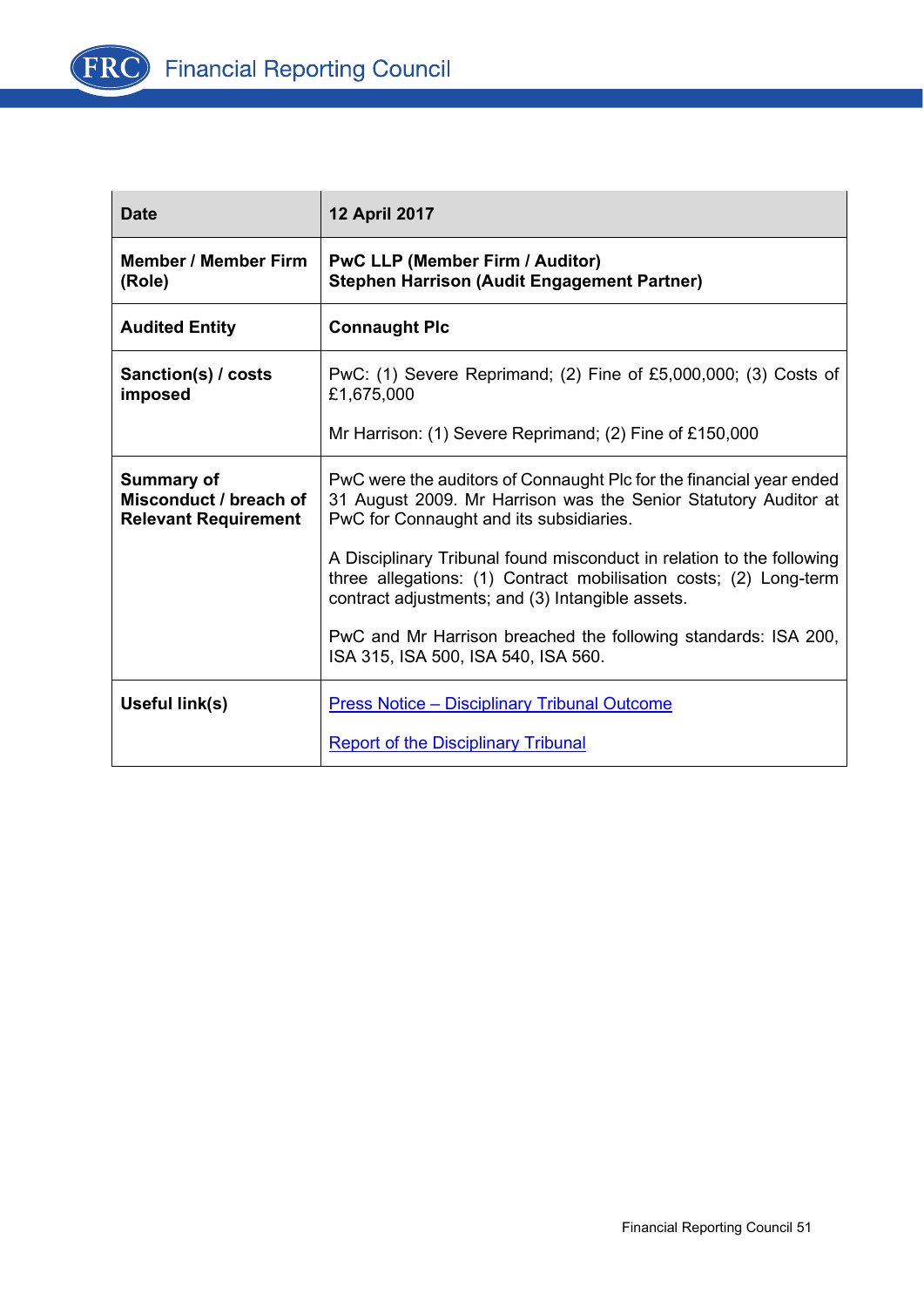

| Date                                                                                 | <b>29 March 2017</b>                                                                                                                                                                                                                                                                                                                                                                                                                                                                                                                                                                                                                                                                                                                                                                                                        |
|--------------------------------------------------------------------------------------|-----------------------------------------------------------------------------------------------------------------------------------------------------------------------------------------------------------------------------------------------------------------------------------------------------------------------------------------------------------------------------------------------------------------------------------------------------------------------------------------------------------------------------------------------------------------------------------------------------------------------------------------------------------------------------------------------------------------------------------------------------------------------------------------------------------------------------|
| <b>Member / Member Firm</b><br>(Role)                                                | <b>Grant Thornton UK LLP (Member Firm / Auditor)</b><br>Robert Napper (Member / Audit Engagement Partner)                                                                                                                                                                                                                                                                                                                                                                                                                                                                                                                                                                                                                                                                                                                   |
| <b>Audited Entity</b>                                                                | <b>AssetCo Plc</b>                                                                                                                                                                                                                                                                                                                                                                                                                                                                                                                                                                                                                                                                                                                                                                                                          |
| Sanction(s) / costs<br>imposed                                                       | Grant Thornton UK LLP: (1) Severe Reprimand; (2) Fine of<br>£3,500,000 reduced to £2,275,000 after settlement discount; $(3)$<br>Costs of £200,000                                                                                                                                                                                                                                                                                                                                                                                                                                                                                                                                                                                                                                                                          |
|                                                                                      | Mr Napper: (1) Exclusion for 3 years; (2) Fine of £200,000 reduced<br>to £130,000 after settlement discount                                                                                                                                                                                                                                                                                                                                                                                                                                                                                                                                                                                                                                                                                                                 |
| <b>Summary of</b><br>Misconduct /<br>breach(es) of Relevant<br><b>Requirement(s)</b> | GT were the auditors of AssetCo plc (an AIM listed business), for the<br>2009 and 2010 financial statements. Mr Napper was the Audit<br><b>Engagement Partner.</b><br>GT and Mr Napper admitted 12 acts of misconduct concerning<br>matters including: (1) disclosures in respect of related party<br>transactions and restricted cash; (2) existence of significant amounts<br>of finance lease debtors and related revenue, and measurement of<br>substantial assets including investments in subsidiaries, goodwill<br>and other intangible assets; (3) assessment of the going concern<br>assumption; and (4) failures to apply sufficient professional<br>scepticism in relation to a variety of matters material to the financial<br>statements.<br>GT's and Mr Napper's admitted Misconduct related to the following |
|                                                                                      | auditing standards: ISA 200, ISA 230, ISA 500, ISA 550, ISA 570,<br>ISA 620, and International Standard on Quality Control (UK and<br>Ireland) 1.                                                                                                                                                                                                                                                                                                                                                                                                                                                                                                                                                                                                                                                                           |
| Useful link(s)                                                                       | <b>Press Notice - Settlement</b>                                                                                                                                                                                                                                                                                                                                                                                                                                                                                                                                                                                                                                                                                                                                                                                            |
|                                                                                      | <b>Settlement Agreement</b>                                                                                                                                                                                                                                                                                                                                                                                                                                                                                                                                                                                                                                                                                                                                                                                                 |
|                                                                                      | <b>Particulars of Fact and Acts of Misconduct</b>                                                                                                                                                                                                                                                                                                                                                                                                                                                                                                                                                                                                                                                                                                                                                                           |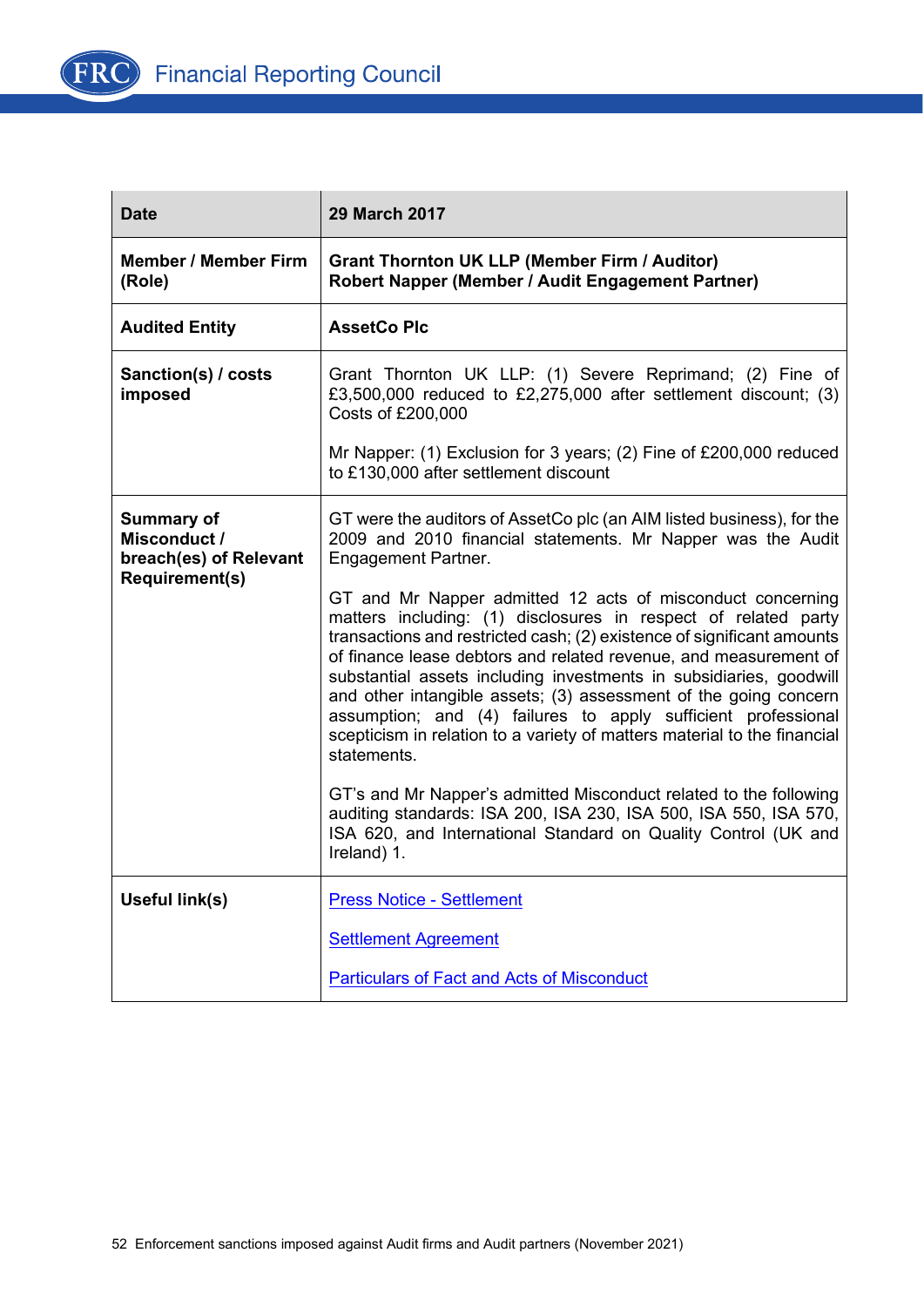

| <b>Date</b>                                                                | 10 November 2016                                                                                                                                                                                                                                                                                                                                                    |
|----------------------------------------------------------------------------|---------------------------------------------------------------------------------------------------------------------------------------------------------------------------------------------------------------------------------------------------------------------------------------------------------------------------------------------------------------------|
| <b>Member / Member Firm</b><br>(Role)                                      | Deloitte LLP (Member Firm / Auditor)<br><b>John Clennett (Audit Engagement Partner)</b>                                                                                                                                                                                                                                                                             |
| <b>Audited Entity</b>                                                      | Aero Inventory (UK) Limited ("Aero")                                                                                                                                                                                                                                                                                                                                |
| Sanction(s) / costs<br>imposed                                             | Deloitte: (1) Severe Reprimand; (2) Fine of £4,000,000; (3) Payment<br>of all costs of the proceedings brought against it and Mr Clennett.                                                                                                                                                                                                                          |
|                                                                            | Mr Clennett: (1) Severe Reprimand; (2) Fine of £150,000                                                                                                                                                                                                                                                                                                             |
| <b>Summary of</b><br>Misconduct / breach of<br><b>Relevant Requirement</b> | Deloitte LLP were the auditors of Aero for the financial years ended<br>30 June 2006, 2007, and 2008. Mr Clennett was the audit<br>engagement partner for all three years.                                                                                                                                                                                          |
|                                                                            | A Disciplinary Tribunal found misconduct in relation to the following<br>three allegations: (1) the appropriateness of the accounting and<br>disclosure in Aero's 2006 financial statements of the Garuda<br>Transaction; (2) the costs of sales and stock valuations in the 2006,<br>2007 and 2008 audits; and (3) stock existence in the 2007 and 2008<br>audits. |
|                                                                            | Deloitte and Mr Clennett breached the following standards: ISA 200,<br>ISA 500, ISA 501, and ISA 580.                                                                                                                                                                                                                                                               |
| Useful link(s)                                                             | <b>Press Notice - Disciplinary Tribunal Outcome</b>                                                                                                                                                                                                                                                                                                                 |
|                                                                            | <b>Report of the Disciplinary Tribunal</b>                                                                                                                                                                                                                                                                                                                          |